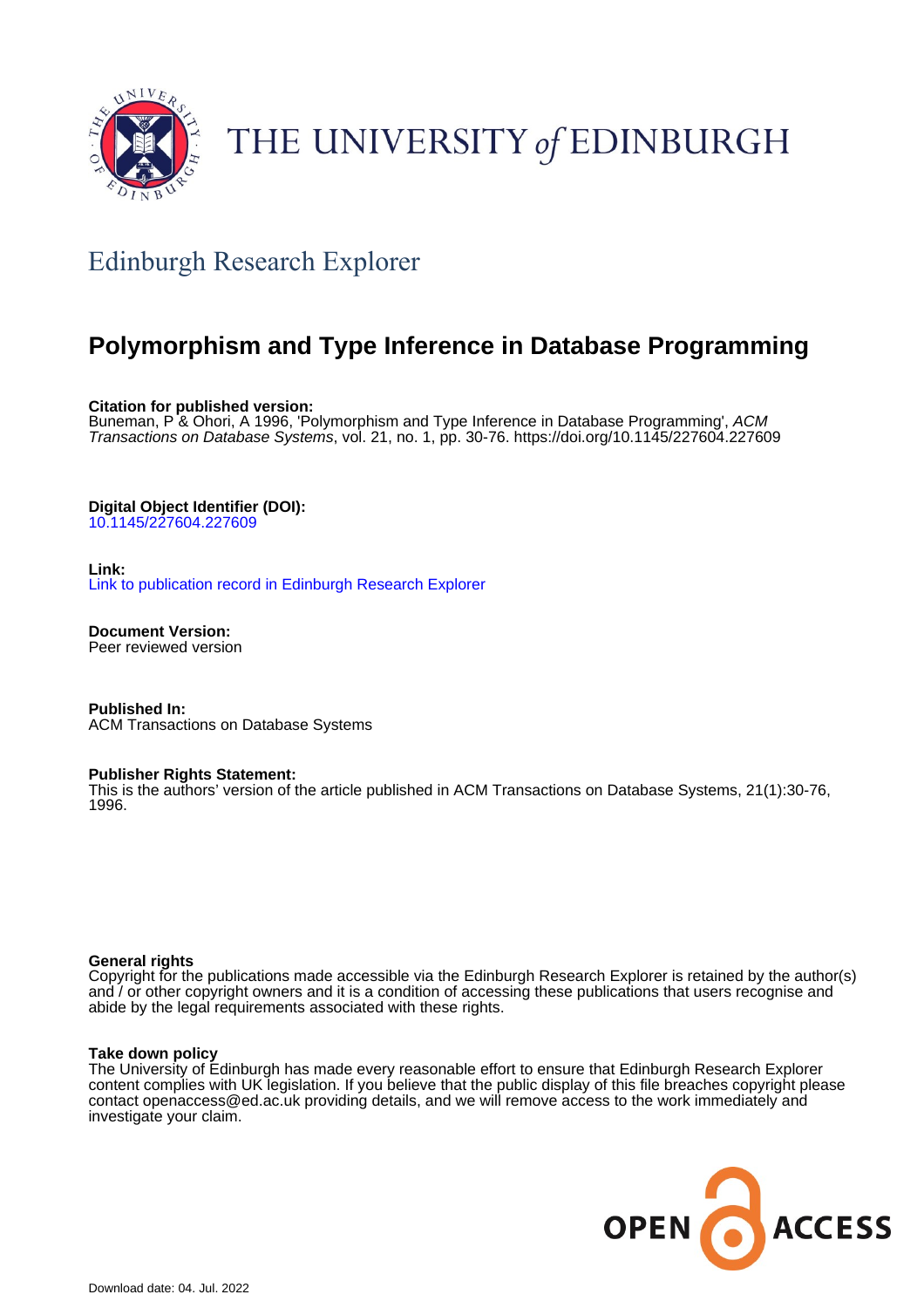# Polymorphism and Type Inference in Database Programming

PETER BUNEMAN University of Pennsylvania and ATSUSHI OHORI Kyoto University

In order to find a static type system that adequately supports database languages, we need to express the most general type of a program that involves database operations. This can be achieved through an extension to the type system of ML that captures the polymorphic nature of field selection, together with a technique that generalizes relational operators to arbitrary data structures. The combination provides a statically typed language in which generalized relational databases may be cleanly represented as typed structures. As in ML types are inferred, which relieves the programmer of making the type assertions that may be required in a complex database environment.

These extensions may also be used to provide static polymorphic typechecking in object-oriented languages and databases. A problem that arises with object-oriented databases is the apparent need for dynamic typechecking when dealing with queries on heterogeneous collections of objects. An extension of the type system needed for generalized relational operations can also be used for manipulating collections of dynamically typed values in a statically typed language. A prototype language based on these ideas has been implemented. While it lacks a proper treatment of persistent data, it demonstrates that a wide variety of database structures can be cleanly represented in a polymorphic programming language.

Categories and Subject Descriptors: D.3.1 [Programming Languages]: Formal Definitions and Theory; D.3.2 [Programming Languages]: Language Classification—applicative languages; D.3.3 [Programming Languages]: Language Constructs and Features—data types and construct, abstract data types;  $H.2.1$  [Database Management]: Logical Design—data models and schemas; H.2.3 [Database Management]: Languages—database programming languages, query languages

General Terms: Database Programming Languages, Type Systems, Data Models

°c 1995 ACM 0164-0925/99/0100-0111 \$00.75

ACM Transactions on Database Systems, Vol. 21, No. 1, March 1996, Pages 30–76.

This is the authors' version of the article published in ACM Transactions on Database Systems, 21(1):30-76, 1996.

Peter Buneman was partly supported by research grants NSF IRI86-10617 and ARO DAA6-29- 84-K-0061; Atsushi Ohori's work was supported by Oki Electric Industry, Co., and by a Royal Society Research Fellowship at the University of Glasgow, Scotland.

Author's addresses: Peter Buneman: Department of Computer and Information Science, University of Pennsylvania, Philadelphia, PA 19104, U.S.A.; Atsushi Ohori: Research Institute for Mathematical Sciences, Kyoto University, Sakyo-ku, Kyoto 606-01, JAPAN.

Permission to copy without fee all or part of this material is granted provided that the copies are not made or distributed for direct commercial advantage, the ACM copyright notice and the title of the publication and its date appear, and notice is given that copying is by permission of ACM. To copy otherwise, or to republish, requires a fee and/or specific permission.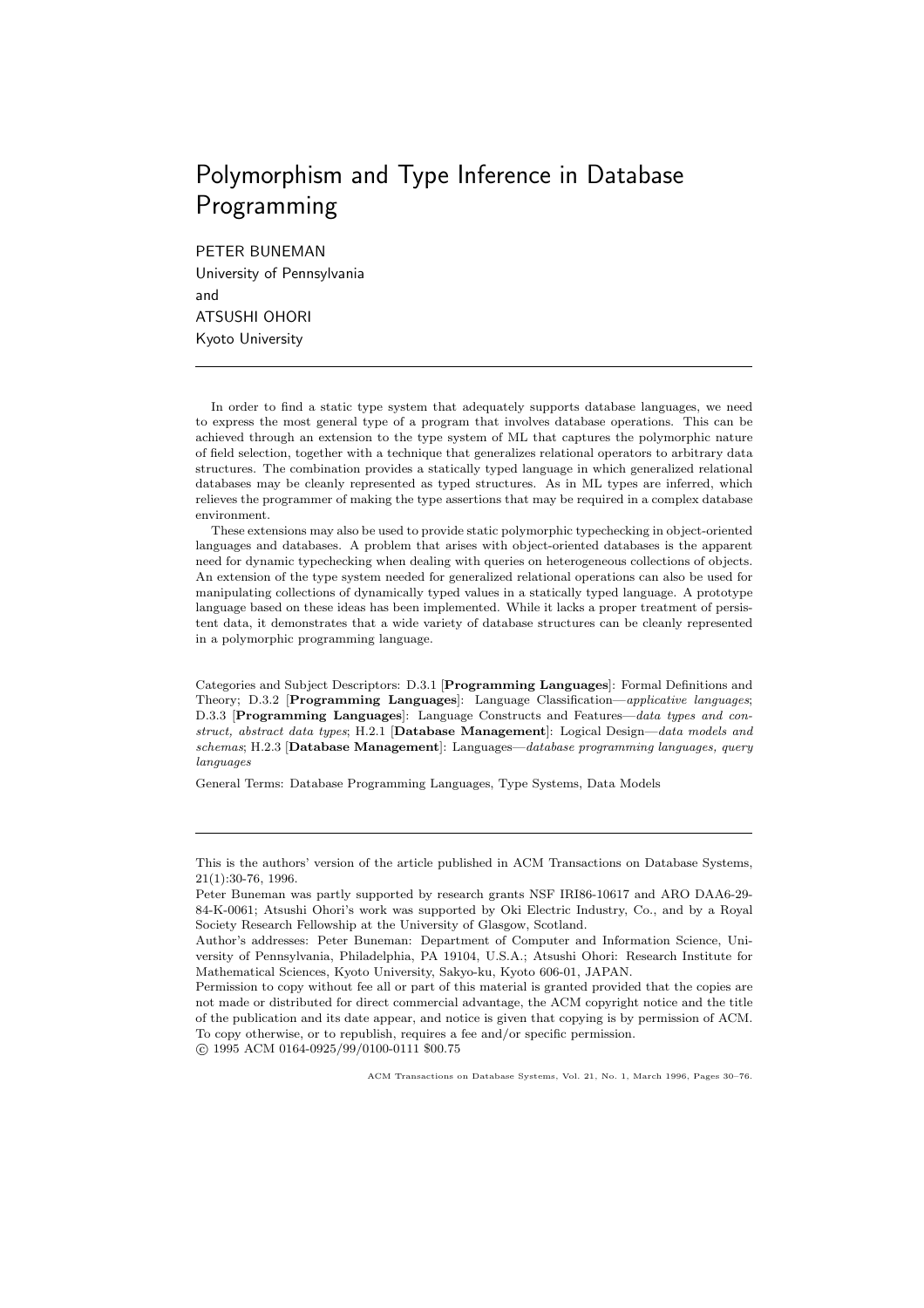Additional Key Words and Phrases: Generalized relational algebra, inheritance, object-oriented databases, polymorphism, record calculus, type inference

#### 1. INTRODUCTION

Expressions such as  $3 +$  "cat" and [Name = "J. Doe"]. PartNumber contain type errors — applications of primitive operations such as  $\frac{u}{x}$  or "," (field selection) to inappropriate values. Static type checking – the detection of type errors in a program before it is executed – has long been advocated for many forms of database programming [Schmidt 1977; Albano et al. 1985; Atkinson and Buneman 1987; Kim 1994] which is characterized by the complexity and size of the data structures involved. For relational query languages checking of the type correctness of a query such as

select Name from Employee where Salary > 100000

is routinely carried out by the compiler, not only as a partial check on the correctness of the program, but also as an intrinsic part of the optimization process. Typechecking is straightforward because the type of the Employee relation is known from the database schema definitions. Suppose, however, these definitions were unavailable. The query itself still provides some type information: Employee is a relation, with at least an attribute Name of undetermined type and a numeric attribute Salary. How can we express the type information implied by the query? An equivalent problem is to express the most general type of the function

function Wealthy $(S)$  = select Name from S where Salary > 100000

Here, the parameter S is constrained to be a relation with a Name and a numeric Salary attribute. However, describing this general constraint is not possible in current programming languages. In statically typed languages, one gives a complete type such as function Wealthy(S:EmployeeRel)  $\cdots$  to the parameter of Wealthy, restricting the function to be applicable only to a particular relation type; and in dynamically typed languages, no type checking is done during compilation, allowing the possibility of run-time errors. The language ML has a polymorphic type system in which the most general type of a function can be described and inferred from its definition. However, ML's type system does not extend to database operations and cannot be used to describe the type of functions such as Wealthy. The purpose of this paper is to show how to extend the polymorphic type system of ML to database operations, and to demonstrate that the extended type system provides a practical basis for database programming languages where relational and object-oriented databases can be cleanly represented.

Why is such a polymorphic type system important to database programming, where one is generally working against a known schema, i.e. a fixed set of types? We see a number of reasons:

Separate Compilation/External Procedures. It is frequently advantageous to develop software components of large systems independently. One would like —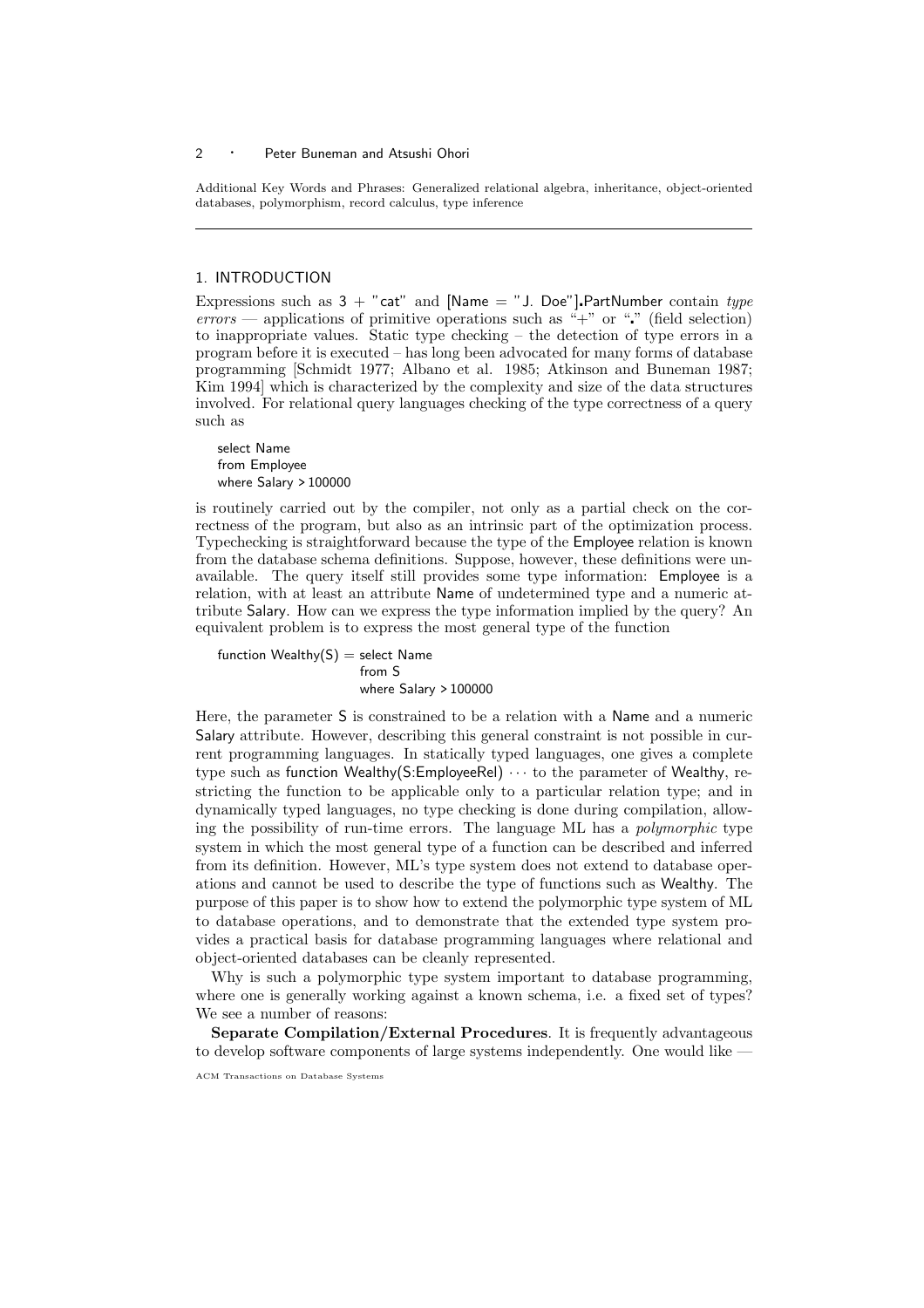as far as possible — to check the type correctness of these components separately. This is the rationale for the development of systems of modules/packages for a number of programming languages [Ichbiah et al. 1979; Wirth 1977; Appel and MacQueen 1991]. In a database context one may well want to develop software independently of the schema or type definitions that consitute the database. Having a polymorphic type for a function such as Wealthy describes precisely the constraints placed on the schema by the query in the body of that function. Thus the type of Wealthy describes what must be checked when that code is linked to the database.

Schema Evolution. A common problem in database software maintenance is the need to cope with changes in the database schema. It is advantageous to be able to describe the precise constraints that the existing software places on the schema in order to describe what evolution is possible, or to identify the code that will have to be rewritten to cope with a given change of schema. Again, the polymorphic type of Wealthy describes precisely the constraint that the enclosed query places on the database schema.

Database Programming Languages. There is a growing interest in database programming languages with more expressive type systems. Traditional approaches, including object-oriented languages, have derived their type systems from programming languages and are either static [Schmidt 1977; Albano et al. 1985; Object Design Inc. 1991] or have some dynamic components [Atkinson et al. 1983; Copeland and Maier 1984]. However, neither of these approaches provides a satisfactory account of the polymorphic nature of database programming such as Wealthy above. Napier [Morrison et al. 1989] attempts to combine parametric polymorphism and persistence, but its polymorphism does not extend to operations on database structures. See [Atkinson and Buneman 1987] for a survey of various approaches to type-checking in database programming.

Type Inference. Finally there is an important point of programming convenience. ML has a type inference algorithm that automatically infers, from an untyped program, the most general (polymorphic) type of that program. This provides the programmer much of flexibility and convinience of dynamically typed languages such as Lisp while maintaining the type safety and some of the efficiency of statically typed languages. We believe it is highly desirable to extend these ideas to a database context, which is characterized by the complexity of the types involved.

This paper describes a prototype language Machiavelli developed at University of Pennsylvania, which embodies these ideas. A preliminary sketch of the language was presented in [Ohori et al. 1989]. In addition to polymorphic type system, Machiavelli also generalizes relational operators including join and projection to arbitrary complex objects, and contains a mechanism to represent statically typed programs over heterogeneous collections. In this paper, we shall describe Machiavelli, the principles on which its type system is constructed, its type inference algorithm to implement the type system, and demonstrate its expressive power in database programming. Machiavelli is implemented in Standard ML of New Jersey [Appel and MacQueen 1991] as an interpreter, that demonstrates the material presented here with the exception of reference types and cyclic data. Some related systems are worth mentioning: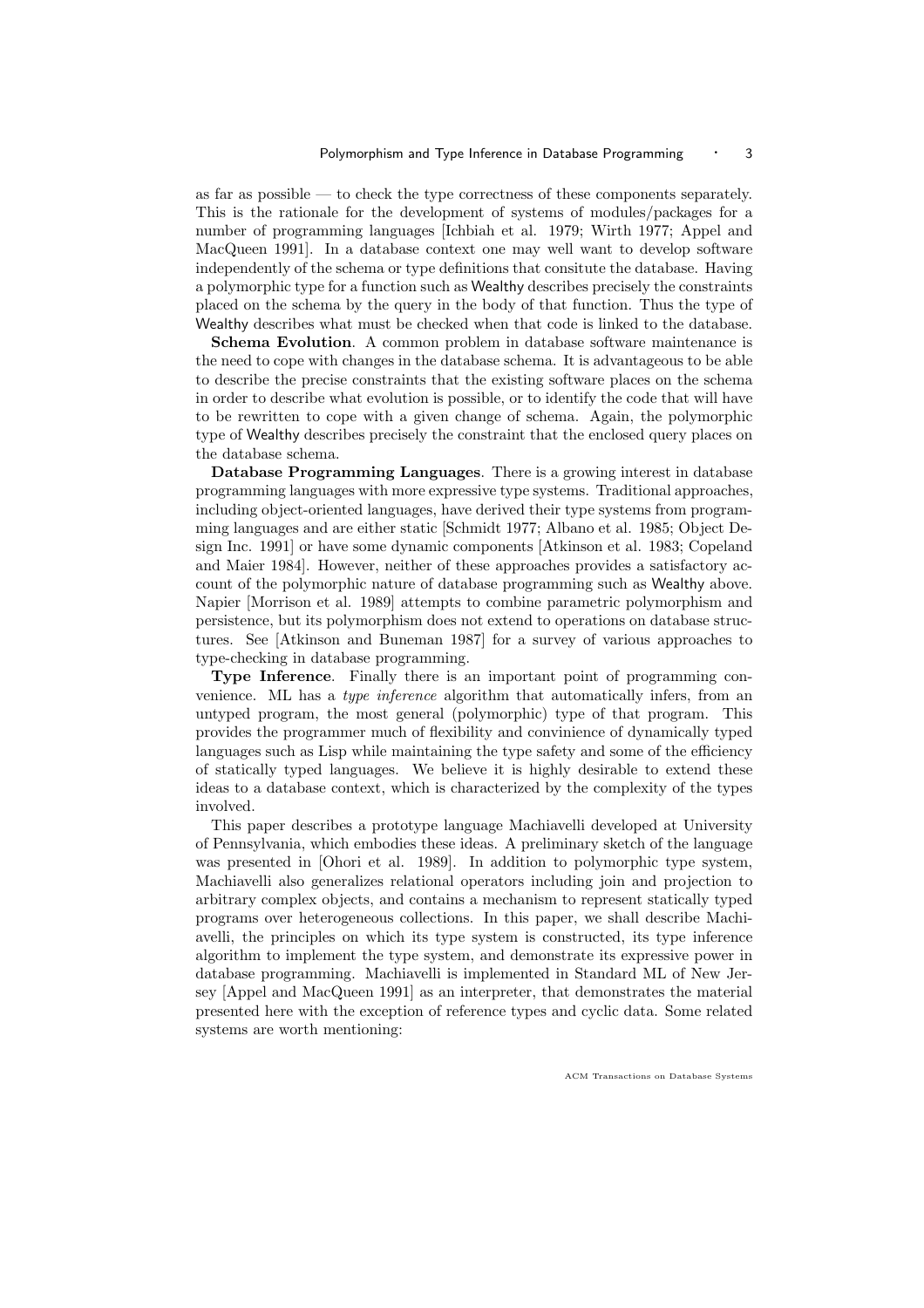$SML^{\sharp}$ , developed by one of the authors, is an extension of Standard ML [Milner et al. 1990] with the polymorphic record operations used in Machiavelli. Its compiler is implemented by modifying Standard ML of New Jersey compiler using an efficient compilation method for polymorphic record operations developed in [Ohori 1992; Ohori 1995]. *CAML light* has been extended by Rémy to include similar record operations based on his formulation of polymorphic typing for records [Remy 1989]. CPL/Kleisli is a system developed by Wong [Wong 1994] for heterogeneous database integration using the principles of programming with collection types[Buneman et al. 1994]. Its type system is derived from the one presented here and is an integral part of the query rewriting system that attempts to reformulate programs to exploit the optimizations that are available in the query languages associated with the external data sources. This system is in use by scientists involved with biomedical (genomic) databases [Hart and Wong 1994].

To illustrate a program in Machiavelli, consider the function Wealthy, which takes a set of records (i.e. a relation) with Name and Salary information and returns the set of all Name values that occur in records with Salary values over 100K. For example, applied to the relation

 ${[Name = "Joe", Salary = 22340]},$  $[Name = "Fred", Salary = 123456],$  $[Name = "Helen", Salary = 132000]$ 

which is Machiavelli syntax for a set of records, we should get the set {"Fred", "Helen"} of character strings. The function is written in Machiavelli (whose syntax largely follows that of ML) as follows

fun Wealthy(S) = select x¦Name from x <- S where x¦Salary > 100000;

The select ... from ... where ... form is simple syntactic sugar for more basic Machiavelli program structure (see section 2).

Although no types are mentioned in the code, Machiavelli infers the type information

Wealthy : {d :: [[Name : d 0 , Salary : int]]} → {d 0 }.

In this type,  $d$  and  $d'$  are type variables, and the valid types for Wealthy may be obtained by substituting specific types for  $d$  and  $d'$ . However there are two restrictions on the types that may be substituted. The first is indicated by the decoration "::  $[Name : d', Salary : int]$ " on the type variable d. This allows only certain record types to be substituted for  $d$ , i.e. those with an integer Salary field, a Name field whose type must agree with the type in the output, and possibly other fields. Thus

 $\{[Name : string, Salary : int] \} \rightarrow \{string\}$  $\{[Name : string, Age : int, Salary : int] \} \rightarrow \{string\}$  $\{[Name : [First : string, Last : string], Weight : int, Salary : int] \}$  $\rightarrow \{[First : string, Last : string]\}$ 

are allowable instances of the type of Wealthy, while

 $\{[Name : string] \} \rightarrow \{string\}$  $\{[Name : string, Age : int, Salary : string] \} \rightarrow \{string\}$  $\{int\} \rightarrow \{string\}$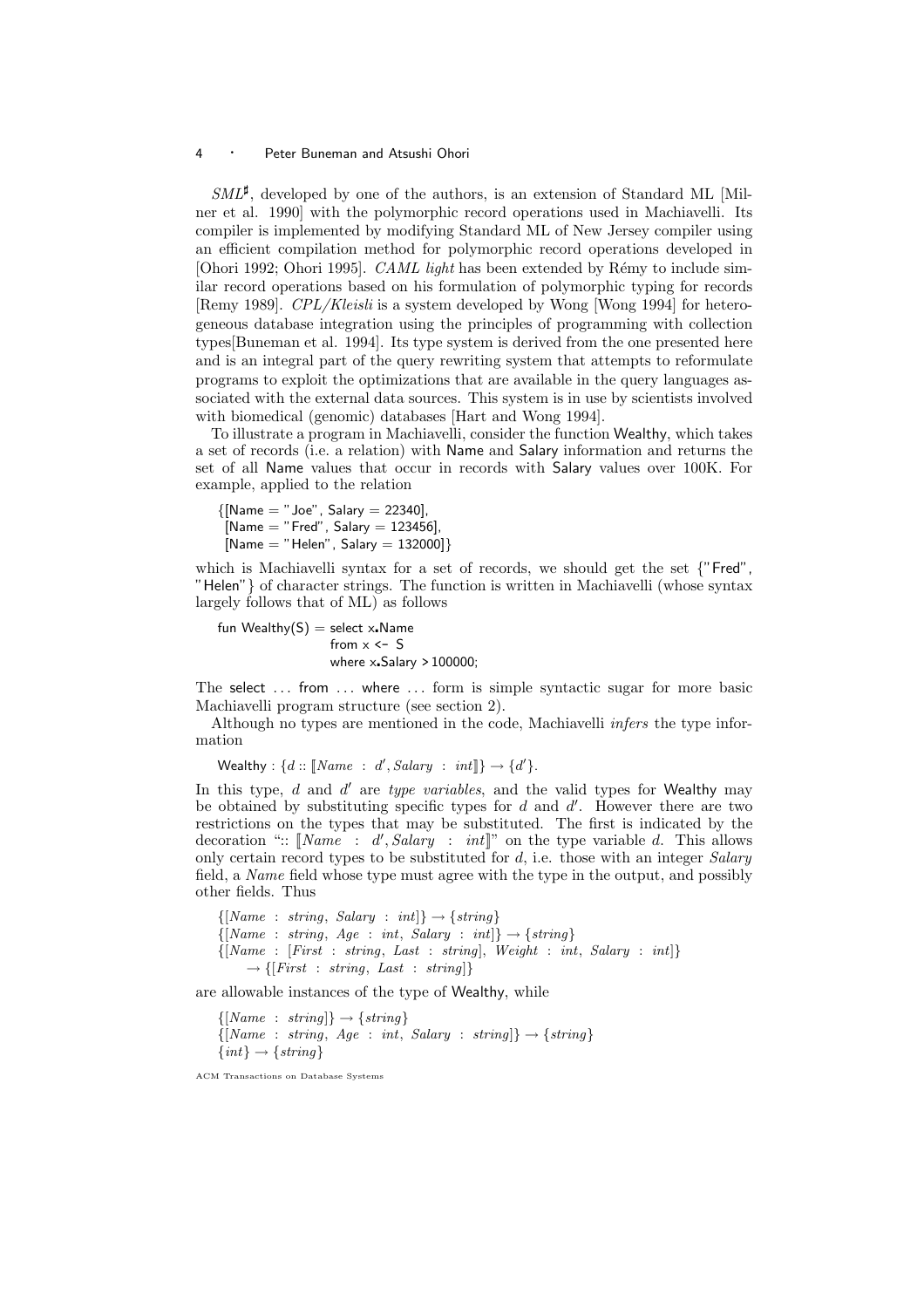are not allowable instances, for the substitutions for d that generate them do not match with the constraints imposed by the decoration  $[Name : d', Salary : int]$ . Type variables whose instantiation is controlled by such a decoration are called kinded type variables.

The second constraint we place on the type variables  $d$  and  $d'$  is that they can only be instantiated with description types. Basic operations of databases require computable equality, and this is not available on function types and, may be unavailable on certain base types. Description types are essentially the same as ML's equality types – those types on which equality is available – but more operations are available. The constraint, whose details will be given later, governs how function types may appear in description types.

In order to display type variables using conventional programming fonts we follow the ML convention of displaying ordinary type variables as 'a, 'b, . . . and description type variables as "**a**, "**b** etc. Thus the type  $\{d : \|Name : d', Salary : int\} \rightarrow \{d'\}$ will be displayed in examples as  $\{$ "a::[Name : "b, Salary : int]} ->  $\{$ "b}.

The typing Wealthy :  $\{$ "a::[Name : "b, Salary : int]} ->  $\{$ "b} places restrictions on how Wealthy may be used. For example, all of the following will be rejected by the compiler.

Wealthy( $\{[\text{Name} = "Joe"], [\text{Name} = "Fred"]\})$ Wealthy $(\{[\text{Name} = "Joe", \text{ salary} = "nonsense"]\})$ sum(Wealthy( $\{$ [Name = "Fred", Salary = 30000],  $[Name = "Joe", Salary = 200000]$ 

In the first application the Salary field is missing; in the second it has the wrong type. In neither case can we find a suitable instantiation for the kinded type variable "a::[Name : "b, Salary : int]. In the third case we can find such an instantiation, but this results in the variable "b being bound to string, so that the result of Wealthy is of type  $\{string\}$  — an inappropriate argument for sum.

There is a close relationship between the polymorphism represented by the kinded type variables and the generic nature of object-oriented programming. The type scheme  $\{$ "a:: $[Name : "b, Salary : int] \}$  can be thought of as a class, and functions that are polymorphic with respect to this, such as Wealthy, can be thought of as methods of that class. For the purposes of finding a typed approach to object-oriented programming, Machiavelli's type system has similar goals to the systems proposed by Cardelli and Wegner [Cardelli 1988; Cardelli and Wegner 1985]. However, there are important technical differences, the most important of which is that Machiavelli does not use subtyping but uses polymorphic instantiation of kinded type variables to represent inheritance. This property allows us to capture the exact polymorphic nature of operations on records, and enables us to extend the type system to various database operations such as natural join.

Turning to object-oriented databases, research has centered more on a discussion of features[Atkinson et al. 1989] than on any principled attempt to provide a formal semantics. However, looking at these features, there are some that are not directly captured in a functional language with the relational extensions we have described above. First, the class structure of object-oriented languages provides a form of abstraction and inheritance that does not immediately fall out of an ML-style type system. Second, object identity is not provided in the relational model (though it is an open issue as to whether it requires more than the addition of a reference type, as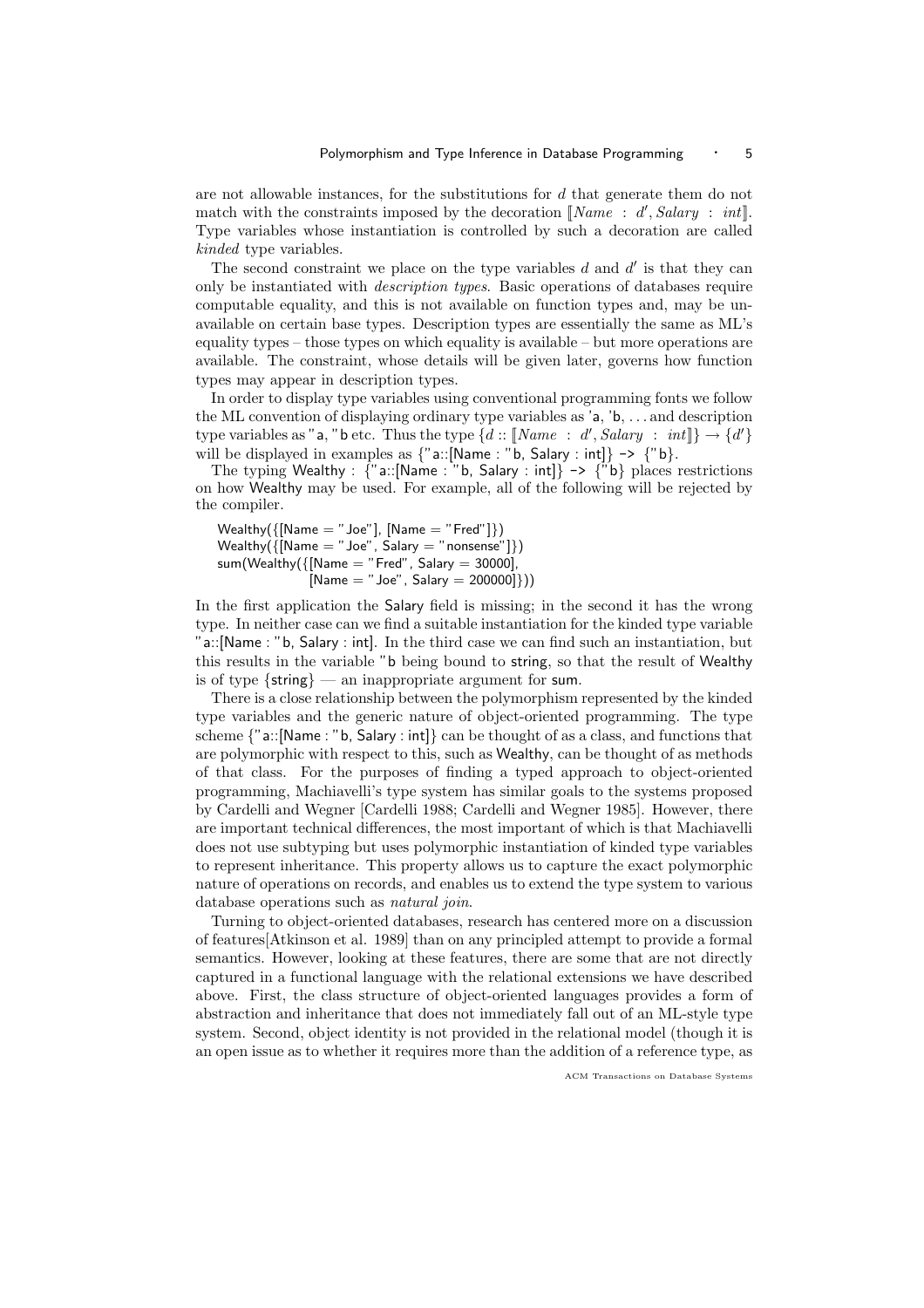in ML.) Third, and perhaps most interesting from the standpoint of object-oriented databases, there is an implicit requirement that heterogeneous collections should be representable in the language. We believe that these issues can be satisfactorily resolved in the context of the type system we are advocating. In particular, we shall show how heterogeneous collections – which would appear to be inconsistent with static type-checking – can be satisfactorily represented using essentially the same apparatus developed to handle relational data types.

The organization of this paper is as follows. Section 2 introduces the basic data structures of Machiavelli including records, variants and sets, and shows how relational queries can be obtained with the operations for these structures. Section 3 contains a definition of the core language itself. It defines the syntax of types and terms, and describes the type inference system. Section 3 also presents the type inference process in some detail for the basic operations required for records, sets and variants. In section 4, the language is extended with relational operations – specifically join and projection – that cannot be derived from basic set operations, and the type inference system is extended to handle them. In section 5 we discuss how this type system can be used to capture an important aspect of object oriented databases, the manipulation of heterogeneous collections. Section 6 concludes with a brief discussion of further applications of these ideas to object-oriented languages and databases.

#### 2. BASIC STRUCTURES FOR DATA REPRESENTATION

Our language and type system should be expressive enough to represent various data structures that violate the "first-normal-form assumption" underlying most implemented relational database systems and most of the traditional theory of relational databases. For example we want to be able to deal with structures such as

 ${|\text{Name} = \text{First} = \text{"Ellen", Last} = \text{"Gurman", Children} = \text{"Jeremy", "Christopher"} }$  $[Name = [First = "Bridge", Last = "Ludford"], Children = {''Adam", "Benjamin" }]$ 

which is built up out of records and (uniformly typed) sets. This structure is a non-first-normal-form relation in which the Name field contains a record and the Children field contains a set of strings. It is an example of a description term, and in this section we shall describe the constructors that enable us to build up such terms from atomic data: records, variants, sets and references. We shall also describe how cyclic structures are created. As we describe each constructor, we shall say under what conditions it constructs a description term.

We start with the basic syntactic forms of Machiavelli for value and function definition, which are exactly those of ML. Names are bound to values by the use of val, as in

val four  $= 2 + 2$ 

functions are defined through the use of fun, as in

fun factorial(n) = if eq(n,1) then 1 else n  $*$  factorial(n-1)

and there is a function constructor fn  $x \Rightarrow \dots$  that is used to create functions without naming them, as in

 $(\text{fn } x \Rightarrow x + x) (4)$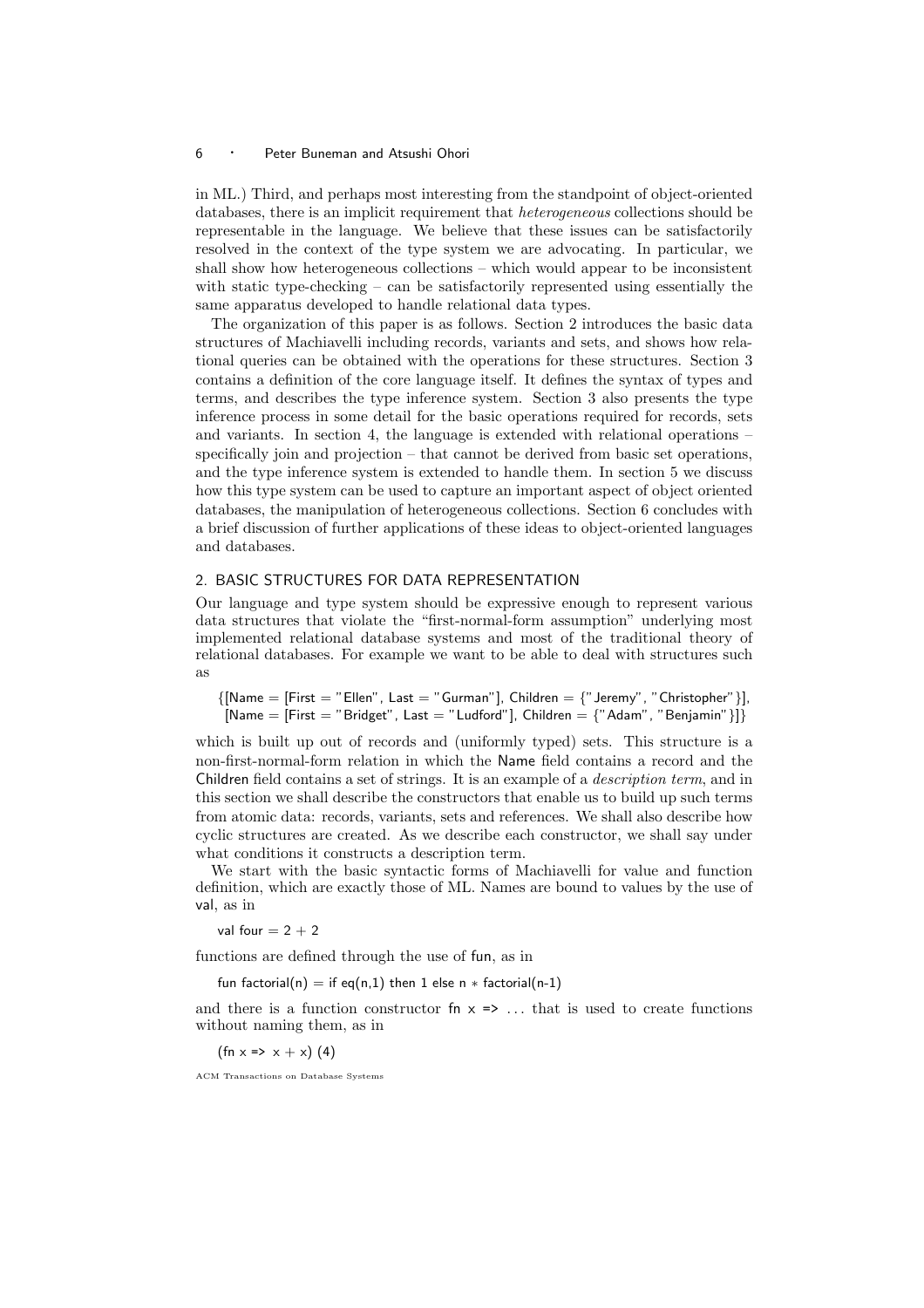which evaluates to 8. There is also the form let  $x = e_1$  in  $e_2$  end, which evaluates  $e_2$  in the environment in which x is bound to  $e_1$ . Example:

let  $x = 4 + 5$  in  $x + x*x$  end

which evaluates to 90. This form is treated specially, and it is the basis for ML's polymorphism. By implicit or explicit use of let, polymorphic functions are introduced and used. A polymorphic function definition such as that of Wealthy is treated as shorthand for a let binding whose scope is the rest of the program.

2.1 Labeled Records and Labeled Variants

The syntax for labeled records is:

 $[l_1 = v_1, \ldots, l_n = v_n]$ 

where  $l_1, \ldots, l_n$  stand for *labels*. The labels in a record must be distinct and the order of their appearance is insignificant. A record is a description term if all its fields  $v_1, \ldots, v_n$  are description terms. Other than record construction,  $([ \ldots ]),$ there are two primitives for records. The first,  $\Box l$ , is field selection; r $\Box l$  selects the l field from the record r. The second,  $\text{modify}(\alpha, l, \alpha)$ , is field modification in which modify $(r,l,e)$  creates a new record identical to r except on the l field where its value is e. For example,

modify( $[Name = "J. Doe", Age = 21], Age, 22)$ 

evaluates to  $[Name = "J. Doe", Age = 22].$  It is important to note that modify does not have a side-effect. It is a function that returns another record. This construct enables us to modify a record field that is not a reference and provides added flexibility in programming with records.

We shall make frequent use of the syntax  $(e_1, e_2)$  for pairs. This is simply an abbreviation for the record  $[\text{first} = e_1, \text{ second} = e_2]$ . Triples and, generally, n-tuples are similarly constructed.

Variants are used to "tag" values in order to treat them uniformly. For example, the values  $\langle \text{Int} = 7 \rangle$  and  $\langle \text{Real} = 3.0 \rangle$  could both be treated as numbers, and the tags used to indicate how the value is to be interpreted (e.g. real or integer.) A program may use these tags in deciding what operations to perform on the tagged values (e.g. real or integer arithmetic.) The syntax for constructing a variant is:

 $\langle l=v\rangle$ 

The operation for analyzing a variant is a case expression:

case e of  $\langle l_1 = x_1 \rangle \Rightarrow e_1$ , . . .  $l_n=x_n$ > =>  $e_n$ ,  $else$   $e_0$ endcase

where each  $x_i$  in  $\langle l_i = x_i \rangle \implies e_i$  is a variable whose scope is in  $e_i$ . This operation first evaluates e and if it yields a variant  $\langle l_i=v\rangle$  then binds the variable  $x_i$  to the value v and evaluates  $e_i$  under this binding. The possible results  $e_1, \ldots, e_n, e_0$  should all have the same type. If there is no matching case then the else clause is selected. The else is optional, and, if omitted, the argument e must be evaluated to a variant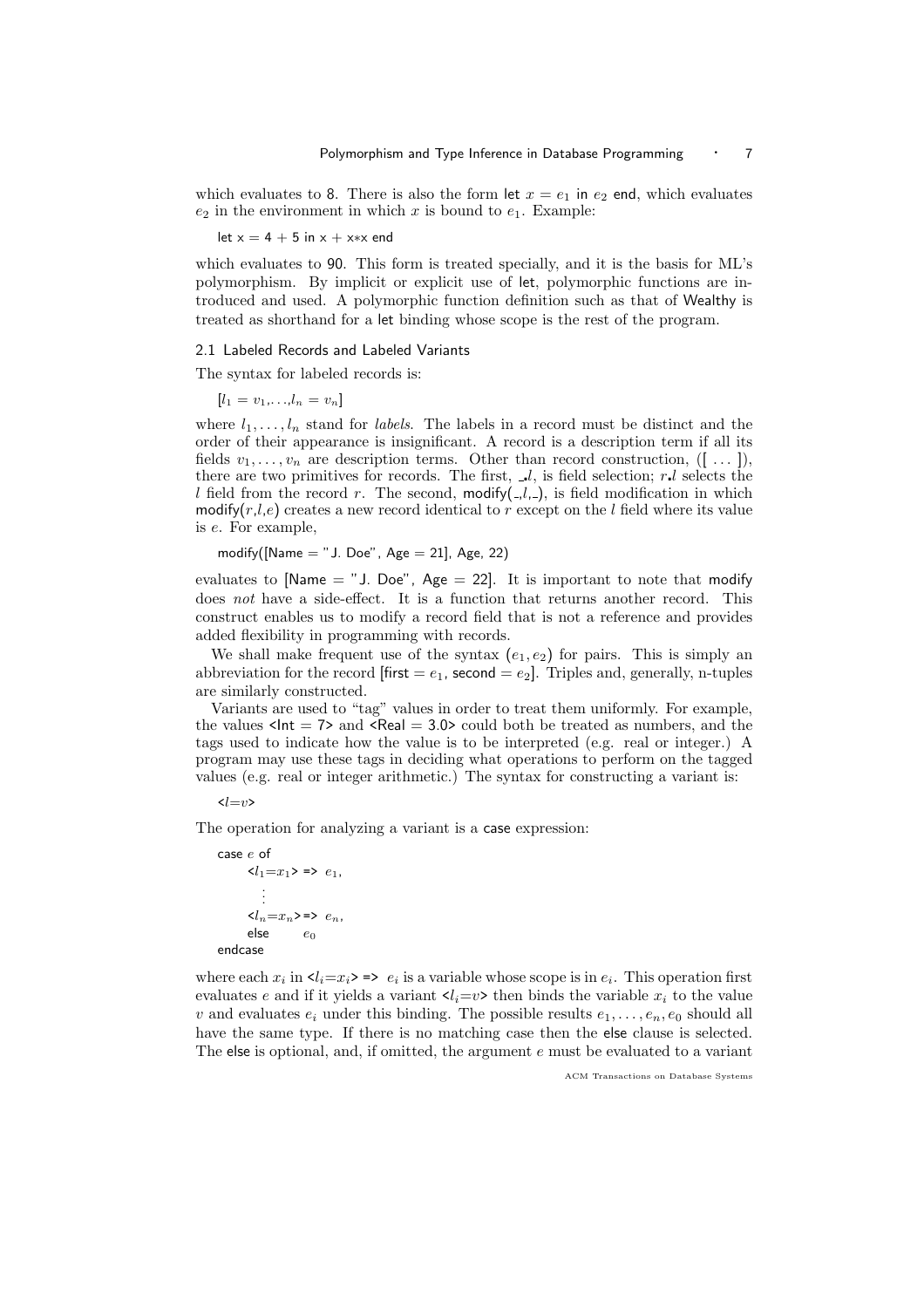labeled with one of  $l_1, \ldots, l_n$ . The type system ensures that this condition can be statically checked.

For example,

```
case <Consultant = [Name = "J. Doe", Address = "10 Main St.",
                    Phone = "222-1234"]>
of
   <Consultant = x> => x. Phone,
   \epsilonEmployee = y> => y.Extension
endcase
```
yields "222-1234". Note that case . . . endcase is an expression, and returns a value. A variant  $\langle l = v \rangle$  is a description term if v is a description term.

#### 2.2 Sets

Sets in Machiavelli can only contain description terms and sets themselves are always description terms. This restriction is essential to generalize database operations over structures containing sets. There are four basic expressions for sets:

 $\{\}$  empty set,  ${x}$  singleton set constructor, union $(s_1,s_2)$  set union, hom $(f, op, z, s)$  homomorphic extension.

We use the notation  $\{x_1, x_2, \ldots, x_n\}$  as shorthand for union $(\{x_1\}, \text{union}(\{x_2\},\$ union $( \ldots, \{x_n\})$ ).

Of these, hom requires some explanation. This is a primitive function in Machiavelli, similar to the "pump" operation in FAD [Bancilhon et al. 1988] and the "fold" or "reduce" of many functional languages defined by

 $hom(f, op, z, \{\}) = z$ ,  $hom(f, op, z, \{e\}) = f(e),$  $hom(f, op, z, union(e_1, e_2)) = op(hom(f, op, z, e_1), hom(f, op, z, e_2)).$ 

For example, a function to check if there is at least one element satisfying property P in a set can be defined as

fun exists  $P S = \text{hom}(P, \text{ or, false, } S)$ 

and a function that finds the largest member of a set of non-negative integers is

fun max  $S = \text{hom}($  fn  $x \Rightarrow x$ , fn(x,y) => if  $x > y$  then  $x$  else y, 0, S)

In general the result of this operation will depend on the order in which the elements of the set are encountered; however if op is an associative, commutative and idempotent operation with identity  $z$  and  $f$  has no side-effects (as is the case in the exists and max examples) then the result of hom will be independent of the order of this evaluation. Now one would also like to use hom on operations that are not idempotent, for example

fun sum  $S = \text{hom}(fn \times \Rightarrow x, +, 0, S)$ 

However  $+$  is not idempotent, and it is easy to construct programs whose outcome depends on the evaluation strategy [Breazu-Tannen and Subrahmanyam 1991]. It is easy enough to remove such ambiguous outcomes by insisting — as we have done in our implementation — that, in the representation of sets, we do not have duplicated

ACM Transactions on Database Systems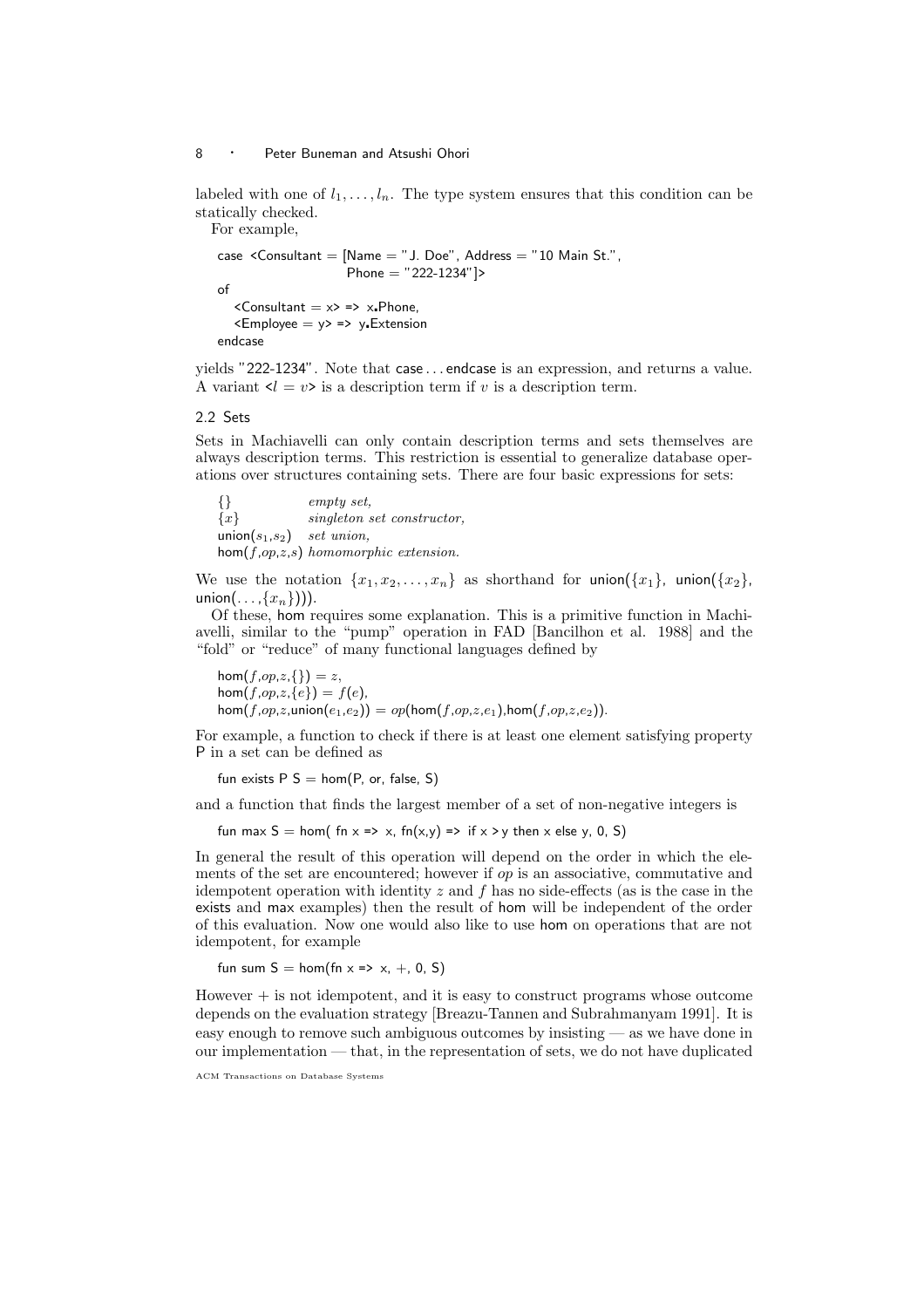elements. This is equivalent to putting a condition on the third line of the definition of hom that the expressions  $e_1$  and  $e_2$  denote disjoint sets. Unfortunately this considerably complicates the operational semantics of the language, and it precludes the possibility of lazy evaluation. For a resolution of this issue see [Breazu-Tannen and Subrahmanyam 1991; Breazu-Tannen et al. 1991], which discuss the semantic properties of programs with sets and other collection types. In this paper we shall occasionally make use of "incorrect" applications of hom; however we are confident that the adoption of an alternative semantics will not affect typing issues, which are the main concern here.

Various useful functions can be defined using correct applications of hom. A function map( $f, S$ ), which applies the function f to each member of S is:

fun map(f,S) = hom(fn x => {f x}, union, {}, S)

For example  $map(max, \{\{1,2\}, \{3\}, \{6,5,4\}\})$  evaluates to  $\{2,3,6\}$ . A selection function is defined by

fun filter(p, S) = hom(fn x => if p(x) then  $\{x\}$  else  $\{\}$ , union,  $\{\}$ , S)

which extracts those members of S that satisfy property p; for example the expression filter(even,  $\{1,2,3,4\}$ ) evaluates to  $\{2,4\}$ . In addition to these examples, hom can be used to define set intersection, membership in a set, set difference, the n-fold cartesian product (denoted by prod n below) of sets and the powerset (the set of subsets) of a set. Also, the form

```
select Efrom x_1 \leftarrow S_1,
      x_2 <- S_2,
        .
        .
        .
      x_n <- S_nwhere P
```
in which  $x_1, x_2, \ldots, x_n$  may occur free in E and P, is provided in the spirit of relational query languages and the list comprehensions of Miranda [Turner 1985]. This can be implemented as

 $map((fn(e.p) \Rightarrow e))$  $filter((fn(e,p) \Rightarrow p))$  $map((fn(x_1,x_2,...,x_n) \Rightarrow (E,P)).$  $\text{prod}_n(S_1, S_2, \ldots, S_n)))$ 

See [Wadler 1990] for a related discussion of syntax for programming with lists.

#### 2.3 Cyclic Structures

In many languages, the ability to define cyclic structures depends on the ability to reassign a pointer. In Machiavelli, these two ideas are separated. It is possible to create a structure with cycles through use of the (rec  $v.e$ ) construct, e.g.

val Montana  $=$  (rec v. [Name  $=$  "Montana", Motto  $=$  "Big Sky Country", Capital =  $[Name = "Helena", State = v]]$ 

This record behaves like an infinite tree obtained by arbitrary unfolding by substitution for v. For example, the expressions Montana Capital, Montana Capital State, Montana-Capital State-Capital, etc. are all valid. Moreover, equality test and other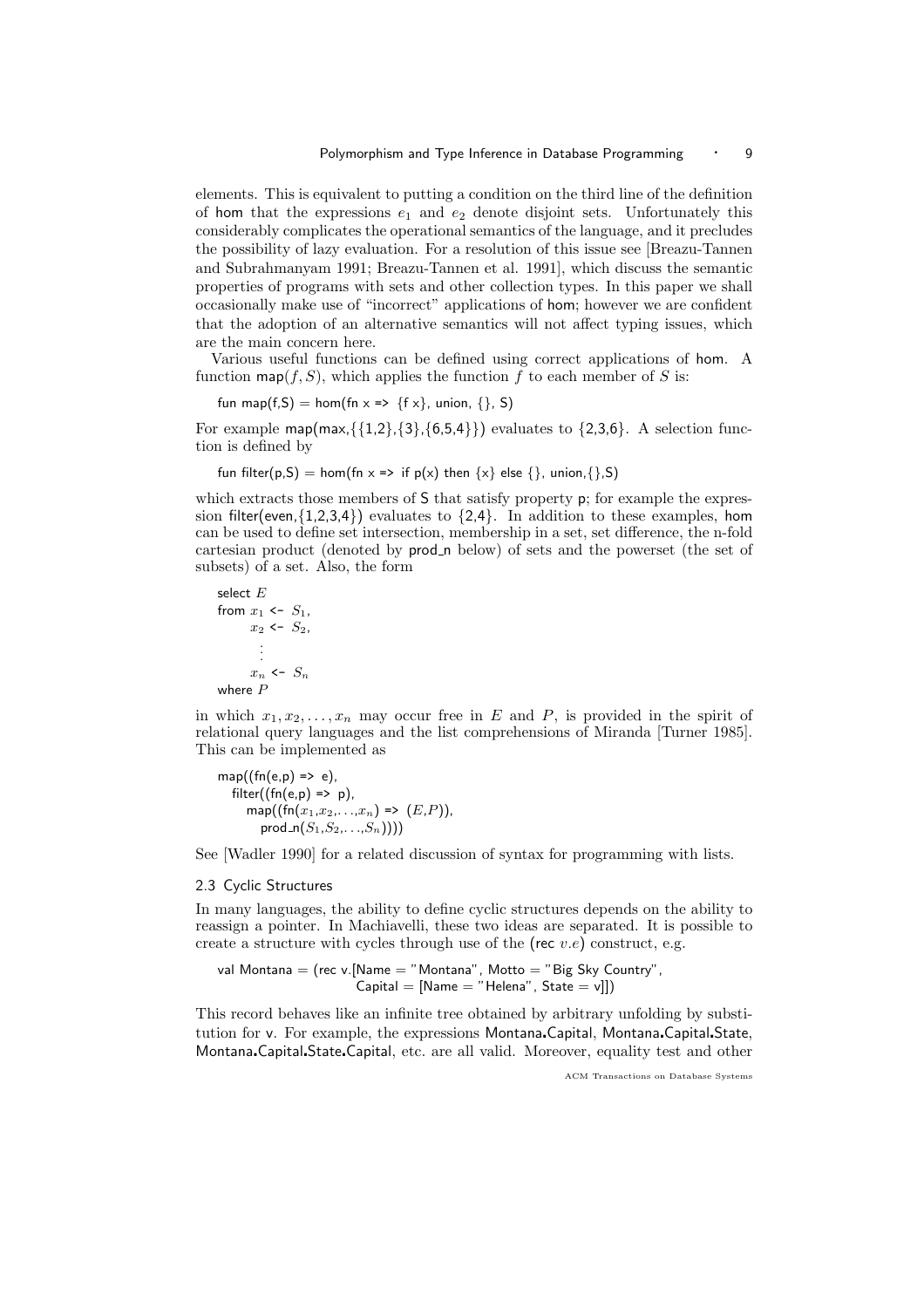database operations on description terms generalize to those cyclic structures. This uniform treatment is achieved by treating description terms as regular trees [Courcelle 1983]. The syntax (rec  $v.e$ ) denotes the regular tree given as the solution to the equation  $v = e$ , where e may contain the variable v. To ensure that the equation  $v = e$  has a proper solution, we place the restriction that e must contain a proper term constructor (other than variables or (rec  $v_{-}$ ) form).

#### 2.4 References

We believe – though we shall comment more on this in section  $6$  – that the notion of object identity in databases is equivalent to that of references as they are implemented in ML. There are three primitives for references:

| new(v)         | reference creation, |
|----------------|---------------------|
| $\mathsf{I}_r$ | $de-referencing,$   |
| $r := v$       | <i>assignment.</i>  |

new(v) creates a new reference and assigns the value v to it,  $'r$  returns the value associated with the reference r, and  $r:=v$  changes the value associated with the reference r to v. In a database context, they correspond respectively to creating an object with identity, retrieving the value of an object, and changing the associated value of an object without affecting its identity.

The uniqueness of identity is guaranteed by the uniqueness of each reference. Two references are equal only if they are the results of the same invocation of new primitive. For example if we create the following two objects (i.e. references to records),

```
John1 = new([Name="John", Age= 21]);
John2 = new([Name="John", Age= 21]);
```
then John1 = John1 and  $1$ John1 =  $1$ John2 are true but John1 = John2 is false even though their associated values are the same. Sharing and mutability are captured by references. If we define a department object as

 $SalesDepth = new([Name = "Sales", Building = 11]);$ 

and from this we define two employee objects as

 $John = new([Name="John", Age = 21, Dept = SalesDepth);$  $Mary = new([Name="Mary", Age = 31, Dept = SalesDepth);$ 

then John and Mary share the same object SalesDept as the value of Dept field. Thus, an update to the object SalesDept as seen from John,

 $(!John).$ Dept  $:=$  modify $(!(!John).$ Dept), Building, 98)

is reflected in the department as seen from Mary. After this statement,

(!((!Mary).Dept)).Building

evaluates to 98. Unlike many languages references do not have an optional "nil" or "undefined" value. If such an option is required it must be explicitly introduced through the use of a variant. References are always description terms regardless of their associated values.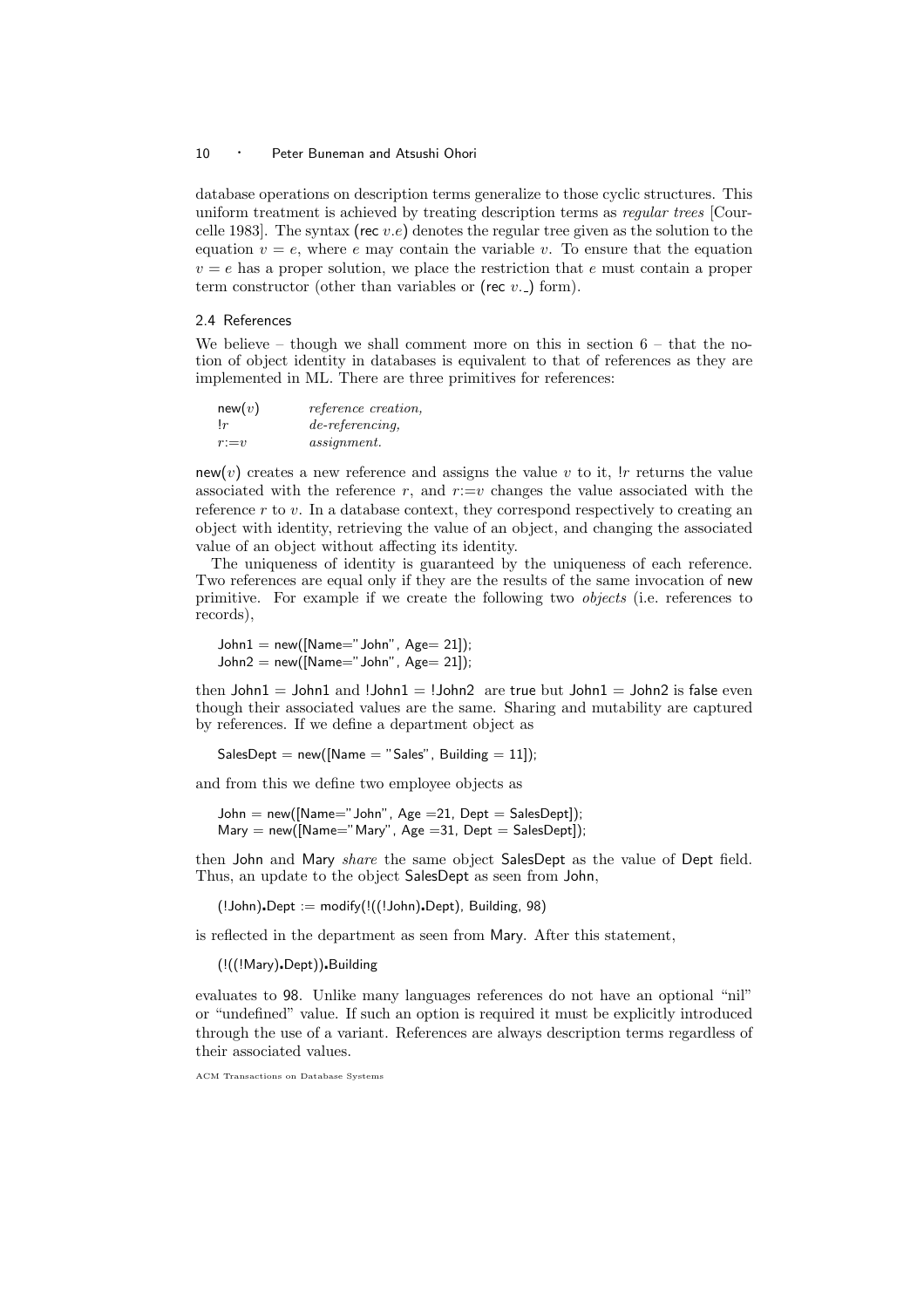## 3. TYPE INFERENCE AND POLYMORPHISM IN MACHIAVELLI

Type inference is a technique used to infer type information that represents the polymorphic nature of a given untyped (or partially typed) program. Hindley [Hindley 1969] established a complete type inference algorithm for untyped lambda expressions. Independently, Milner [Milner 1978] developed a type inference algorithm for a functional programming language that allowed polymorphic definitions through use of the let construct. Damas and Milner [Damas and Milner 1982] later showed the completeness of this type inference algorithm, which has been successfully used in ML and other functional programming languages [Augustsson 1984; Milner et al. 1990; Turner 1985; Hudak et al. 1992]. In this section we give an account of the Damas-Milner type system and its extension which is used in Machiavelli to infer types for programs involving records, variants, and sets.

For programs that do not involve field selection, variants and database operations, Machiavelli infers type information similar to that of ML. For example, from the definition of the identity function

fun id  $x = x$ ;

the type system infers the type

id : 'a -> 'a

where the type variable 'a stands for an "arbitrary type", and the notation  $a \rightarrow a$ represents the set of types that can be obtained by substituting 'a with various ground types (i.e. type expressions that do not contain type variables.) The most important property of the ML type system is that for any type consistent expression, a principal type can be inferred. This is a type whose instances are types of the expression and conversely any type of the expression is an instance.

A more substantial example of type inference is given by the function map of section 2.2, which has the type.

map : (("a -> "b) ∗ {"a}) -> {"b}

Here "a and "b are type variables that represent description types. The type for map indicates that it is a function that takes a function of type  $\delta_1 \rightarrow \delta_2$  and a set of type  $\{\delta_1\}$  and returns a set of type  $\{\delta_2\}$  where  $\delta_1, \delta_2$  can be any description types. Thus map(max,  $\{\{1,2,3\},\{7\},\{5,2\}\}\)$  is a legitimate application of map. Again, the type  $(("a \rightarrow "b) * {"a}) \rightarrow 'b$  is principal in that any type for map is obtained by substituting description types for the type variables "a and "b. In the example,  $((\{\text{int}\} \rightarrow \text{int}) * \{\{\text{int}\}\}) \rightarrow \{\text{int}\}\$ is the type of map in map(max,  $\{\{1,2,3\},\ldots\}$ ).

It is, however, not possible for ML's type inference method to infer a type for a program involving field selection, variants, or the operations of relational algebra that we shall describe later. In ML, the simplest function using field selection fun name  $x = x$ . Name requires an explicit type to be added for the argument x. The difficulty is that the type system of ML is not general enough to represent the relationship between a record type and the type of one of its fields.

Wand attempted [Wand 1987] to solve this problem using the notion of row variables, which are variables ranging over finite sets of record fields. His system, however, does not share with ML the property of principal typing (see [Ohori and Buneman 1988; Jategaonkar and Mitchell 1988; Wand 1988; Remy 1989] for analysis of the problem and for refinements.) Based on Wand's general observation, in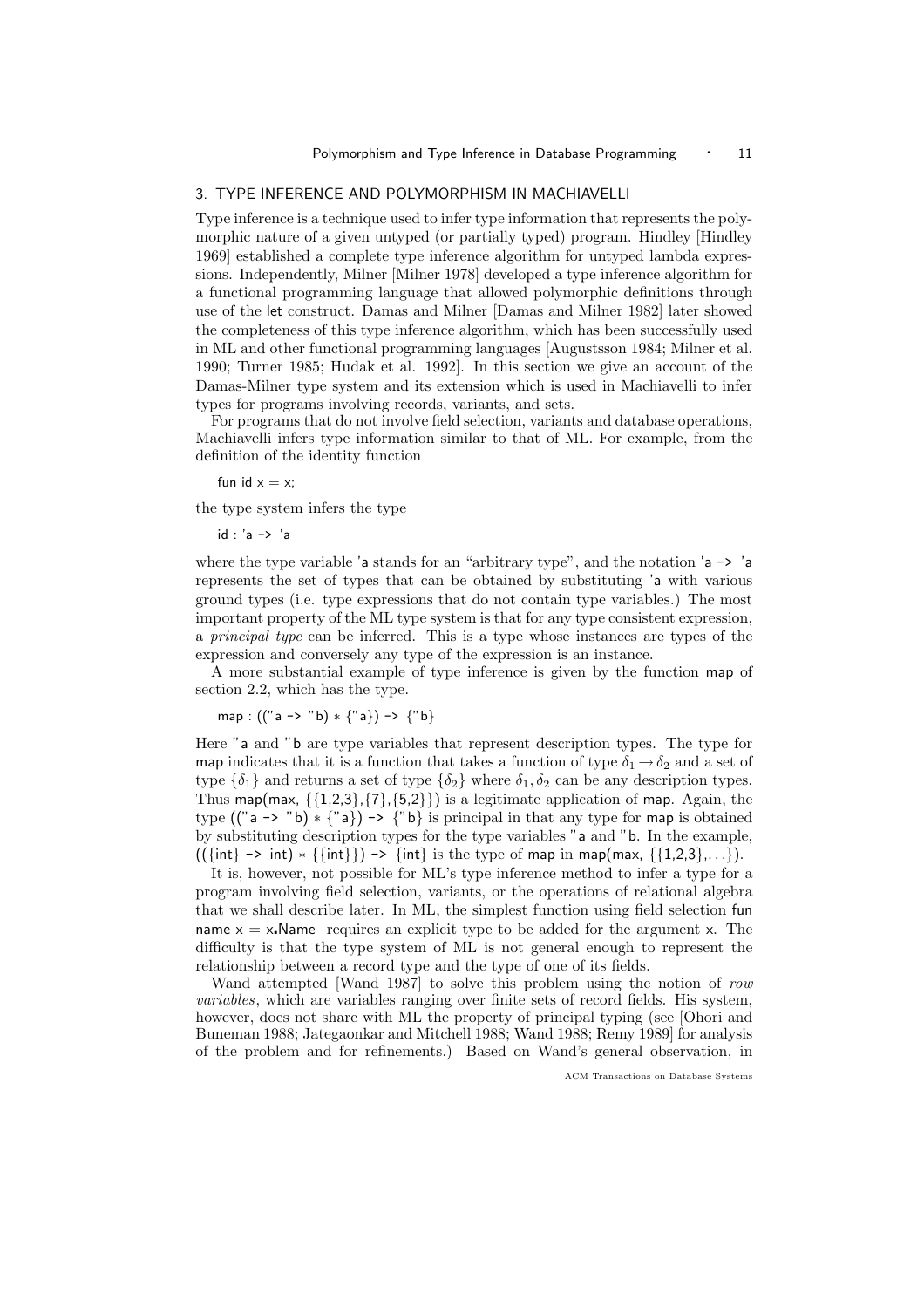$\rightarrow$  val joe = [Name="Joe", Age=21, Status=<Consultant = [Address="Philadelphia", Telephone=2221234]>];  $\gg$  val joe = [Name="Joe", Age=21, Status=<Consultant = [Address="Philadelphia", Telephone=2221234]>] : [Name : string, Age : int, Status : 'a::<Consultant : [Address : string,Telephone : int]>]  $\Rightarrow$  fun phone(x) = case x.Status of  $\epsilon$ Employee = y> => y.Extension,  $<$ Consultant = y> => y.Telephone endcase >> val phone = fn : 'a::[Status : <Employee : 'b::[Extension : 'd], Consultant : 'c::[Telephone : 'd]>] -> 'd -> phone(joe);  $\Rightarrow$  val it = 2221234 : int -> fun increment\_age(x) = modify(x, Age, x.Age + 1); >> val increment\_age = fn : 'a::[Age : int] -> 'a::[Age : int] -> increment age([Name="John",Age=21]); >> val it = [Name="John",Age=22] : [Name : string,Age : int]

Fig. 1. Some Simple Machiavelli Examples

[Ohori and Buneman 1988] a type inference method was developed that overcomes the difficulty and extends the method to database operations through the use of syntactic conditions to control substitution of type variables. The type system was further refined in [Ohori 1992; Ohori 1995] using kinded typing, which allows us to represent principal types of polymorphic recod operations. Machiavelli's type system is based on this account of record operations. For example, the function name above is given the type

name : 'a::[Name : 'b] -> 'b

The notation 'a::[Name : 'b] describes all record types containing the field Name :  $\tau$ where  $\tau$  is any instance of 'b. Substitutions for 'a are restricted to those that conform to this description. The type above then represents all possible types of the function name and may be taken as a principal (kinded) type for name. More examples of type inference for records and variants are shown in Figure 1 which shows an interactive session in Machiavelli. Input to the system is prompted by -> , and output is preceded by >> . The top level input is either a value or function binding; the variable it is a name for the result of evaluation of an expression. The output consists of this result together with its inferred type.

We now define a small language obtained by combining the data structures described in the previous section with a functional calculus and then giving its type system.

#### 3.1 Expressions

The syntax of programs or expressions of the core language is given by

 $e ::= c_{\tau} | () | x | ($ fn  $x \Rightarrow e | | e(e) |$ let  $x = e$  in  $e$  end | if e then e else  $e | \text{eq}(e,e) |$  $[*l*=*e*, \ldots, *l*=*e*] | *e*<sub>n</sub>*l* | modify(*e*, *l*, *e*)|$  $\langle l=e \rangle$  | case e of  $\langle l=x \rangle \Rightarrow e, \dots, \langle l=x \rangle \Rightarrow e$  endcase | case e of  $\langle l=x\rangle \Rightarrow e, \dots, \langle l=x\rangle \Rightarrow e$  else => e endcase |  $\{\}\ | \ \{e\} \ | \ \text{union}(e,e) \ | \ \text{hom}(e,e,e,e) \ |$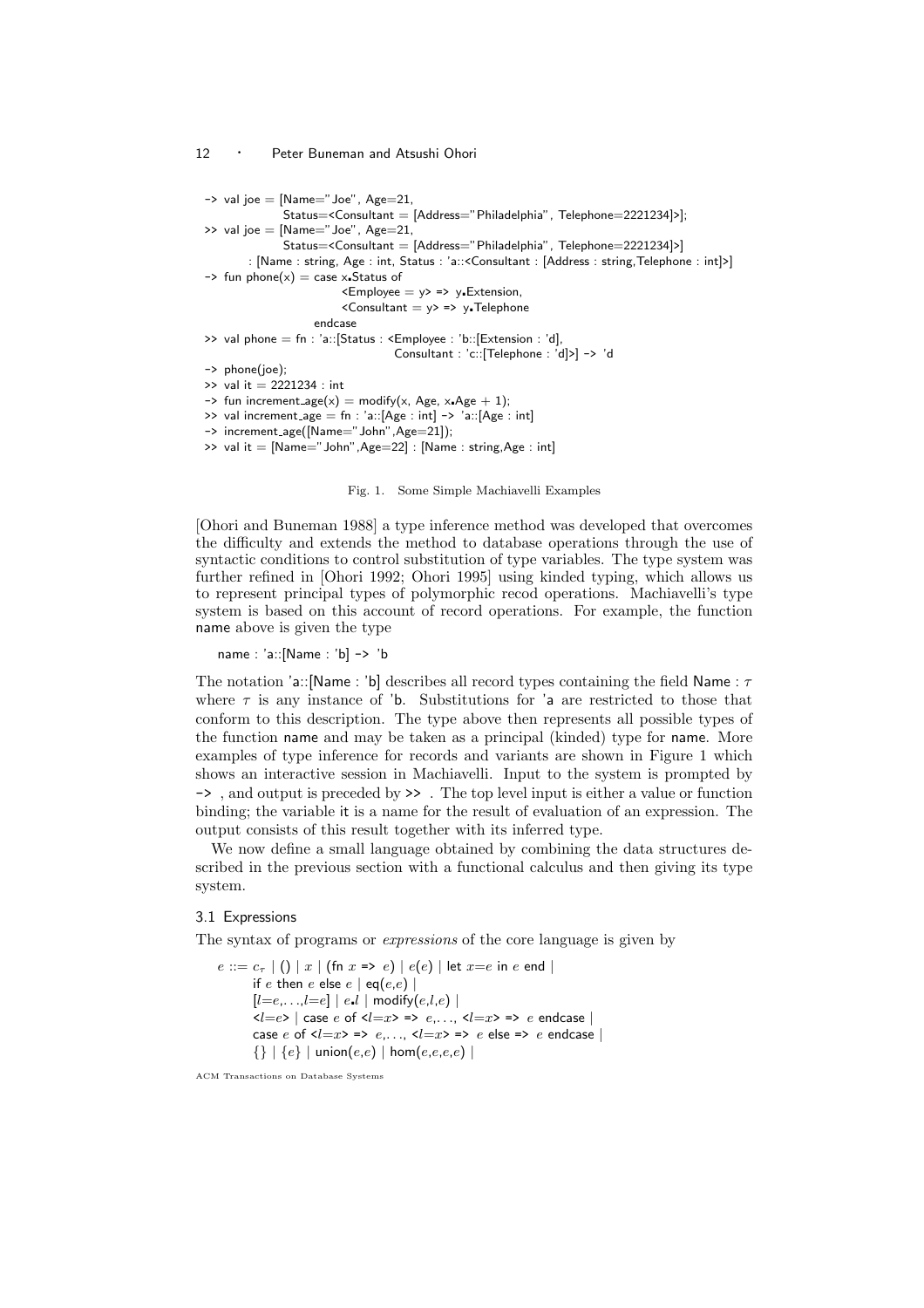```
new(e) | (!e) | e := e |(\text{rec } x.e)
```
In this,  $c_{\tau}$  stands for standard constants including constants of base types and ordinary primitive functions on base types.  $x$  stands for the variables of the language. () is the single value of type unit and is returned by expressions such as assignment. The binding val  $id = e_1$ ;  $e_2$  is syntactic sugar for let  $id = e_1$  in  $e_2$  end. Recursive function definition with multiple arguments can be defined using the standard method in functional languages such as ML. Evaluation rules for these expressions can be obtained by extending an operational semantics of ML (with references) such as that provided in [Tofte 1988].

#### 3.2 Types and Description Types

The set of types of Machiavelli, ranged over by  $\tau$ , is the set of regular trees [Courcelle 1983] represented by the following type expressions:

$$
\tau ::= t \mid \text{unit} \mid b \mid b_d \mid \tau \rightarrow \tau \mid [l:\tau,\ldots,l:\tau] \mid \langle l:\tau,\ldots,l:\tau \rangle \mid \{\tau\} \mid \text{ref}(\tau) \mid (\text{rec } v.\tau(v))
$$

t stands for type variables. unit is the trivial type whose only value is (). b and  $b_d$ range respectively over the base types and base description types in the language. The other type expressions are:  $\tau \rightarrow \tau$  for function types,  $[l:\tau, \ldots, l:\tau]$  for record types,  $\langle l; \tau, \ldots, l; \tau \rangle$  for variant types, and  $\{\tau\}$  for set types. In (rec  $v \cdot \tau(v)$ ), the body  $\tau(v)$  is a type expression, in which the variable v may occur free, and the entire expression denotes the solution to the equation  $v = \tau(v)$ . To ensure that a type expression always denotes a unique regular tree, we place the restriction that  $\tau(v)$  in (rec  $v.\tau(v)$ ) contains a proper type constructor (other than variables or (rec  $v'$ .) form). In keeping with our syntax for records we shall use the notation  $\tau_1 * \tau_2$ as an abbreviation for the type [first :  $\tau_1$ , second :  $\tau_2$ ]. n-tuple types are treated similarly.

Database examples of Machiavelli types are: a relation type,

{[PartNum : int, PartName : string, Color : <Red : unit, Green : unit, Blue : unit>]}

a complex object type,

{[Name : [First : string, Last : string], Children : {string}]}

and a mutable object type,

(rec p. ref( $\left[\text{Id#}$ : int, Name: string, Children: {p}]))

Note that (rec  $v.\tau(v)$ ) is not a type constructor but syntax to denote the solution to the equation  $v = \tau(v)$ . As a consequence, distinct type expressions may denote the same type. For example, the following type expression denotes the same type as the one above:

(rec p. ref( $\left[\mathsf{Id} \# : \mathsf{int}, \mathsf{Name} : \mathsf{string}, \right]$ 

Children :  $\{ref([id\# : int, Name : string, Children : {p}])\})$ 

The set of *description types*, ranged over by  $\delta$ , is the subset of types represented by the following syntax:

 $\delta ::= d \mid \text{unit} \mid b_d \mid [l:\delta,\ldots,l:\delta] \mid \langle l:\delta,\ldots,l:\delta\rangle \mid \{\delta\} \mid \text{ref}(\tau) \mid (\text{rec } v.\delta(v))$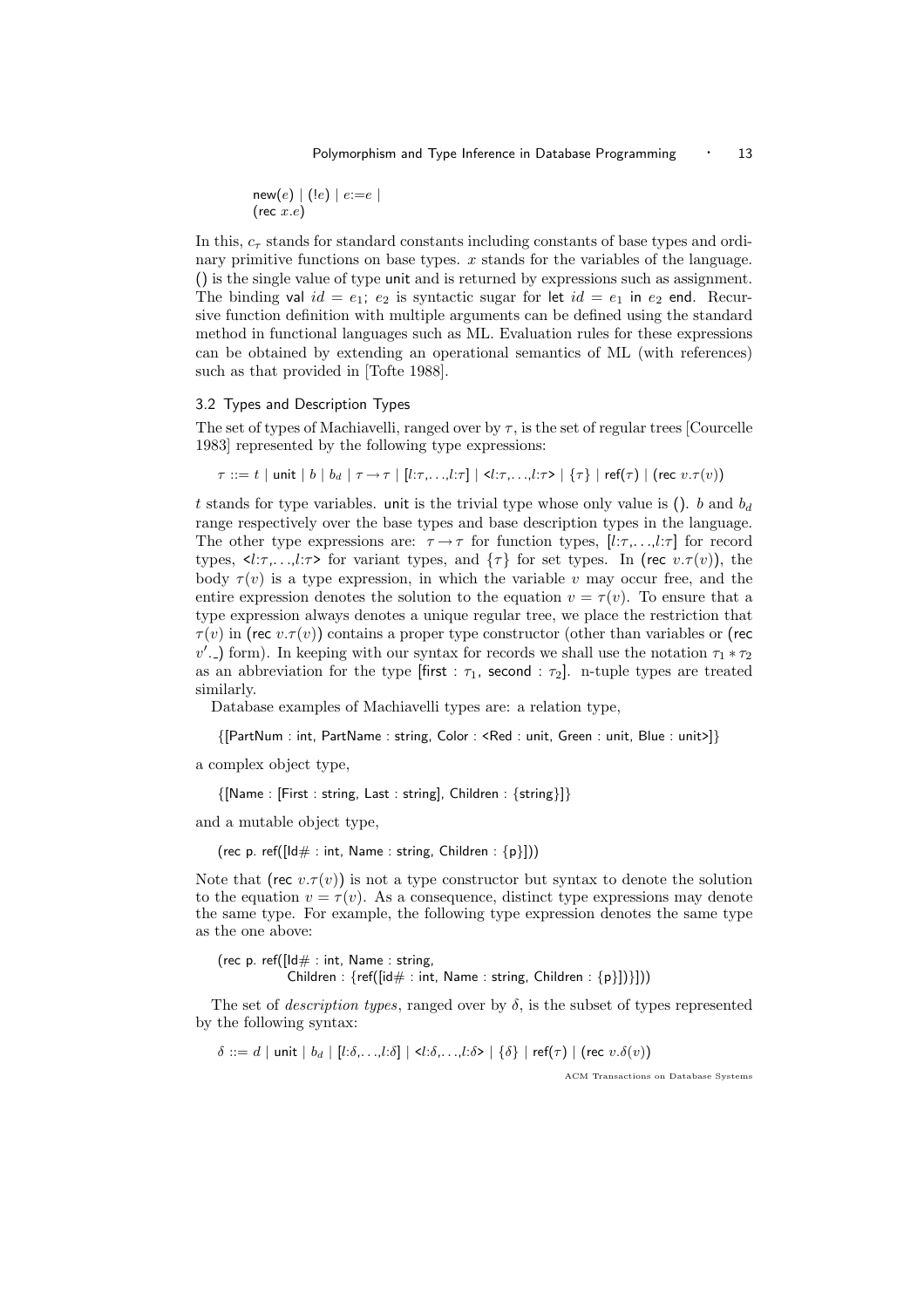d stands for description type variables, i.e. those type variables whose instances are restricted to description types.  $\tau$  in ref( $\tau$ ) ranges over the syntax of all types given previously. This syntax forbids the use of a function type or a base type which is not a description type in a description type unless within a  $ref(...)$ . Thus int  $\rightarrow$  int is not a description type but

ref( $[x_{\text{1}}\text{-}$ coord : int, y<sub>-</sub>coord : int, move\_horizontal : int -> ()])

is a description type.

#### 3.3 Type Inference without Records and Variants

A legal Machiavelli program corresponds to an (untyped) expression associated with a type inferred by the type inference system. As such, the definition of this implicit system requires two steps: first we give the *typing rules*, which determine when an untyped expression e is judged to have a type  $\tau$  and is therefore well typed; second, we develop a type inference algorithm that infers, for any type consistent expression, a principal type. For readability, we develop the description of the type system, in two stages. In this and the following subsection, we describe the type system for expressions that do not involve records and variants; then, in subsection 3.4, we extend the system to records and variants by introducing kinding.

The typing rules are given as a set of rules to derive typing judgments. Since, in general, an expression  $e$  contains free variables and the type of  $e$  depends on the types assigned to those variables, a typing judgment is defined relative to a type assignment of free variables. We let  $A$  range over type assignments, which are functions from a finite subset of variables to types. We write  $\mathcal{A}(x, \tau)$  for the function A' such that  $domain(\mathcal{A}') = domain(\mathcal{A}) \cup \{x\}, \mathcal{A}'(x) = \tau$  and  $\mathcal{A}'(y) = \mathcal{A}(y)$ for  $y \neq x$ . A typing judgment is a formula of the form:

# $A \triangleright e : \tau$

expressing the fact that expression e has type  $\tau$  under type assignment A. The typing rules for those operations in Machiavelli that do not involve records are shown in Figure 2. Note that in some of them such as (UNION), types are restricted to description types, which is indicated by the use of  $\delta$  instead of  $\tau$ .

In (LET), the notation  $e_1[e_2/x]$  denotes the expression obtained from  $e_1$  by substituting  $e_2$  for all free occurrences of x. This is a departure from the Damas-Milner system [Damas and Milner 1982] in that it does not use generic types (a type expression of the form  $\forall t, \tau$  but instead it uses syntactic substitution of expressions. It can be shown [Ohori 1989a; Mitchell 1990] that this proof system is equivalent to that of Damas-Milner. The advantage of our treatment of let is that it yields simpler proofs and can be extended to the relational algebra, as we shall show later. While it is possible to extend Damas-Milner generic types to records and variants using kinded type abstraction [Ohori 1992; Ohori 1995], we do not know how to extend this technique to the conditional typing that we shall require for database operations such as join and projection. Note that this rule is only to define typing for let expressions; it does not imply that the semantics for a let expression is defined by term substitution, which would yield call-by-name semantics. Since we have references, we choose the usual call-by-value semantics for let expressions.

The proof system of Figure 2 determines which expressions are type correct Machiavelli programs (not involving operations on records and variants). Unlike

ACM Transactions on Database Systems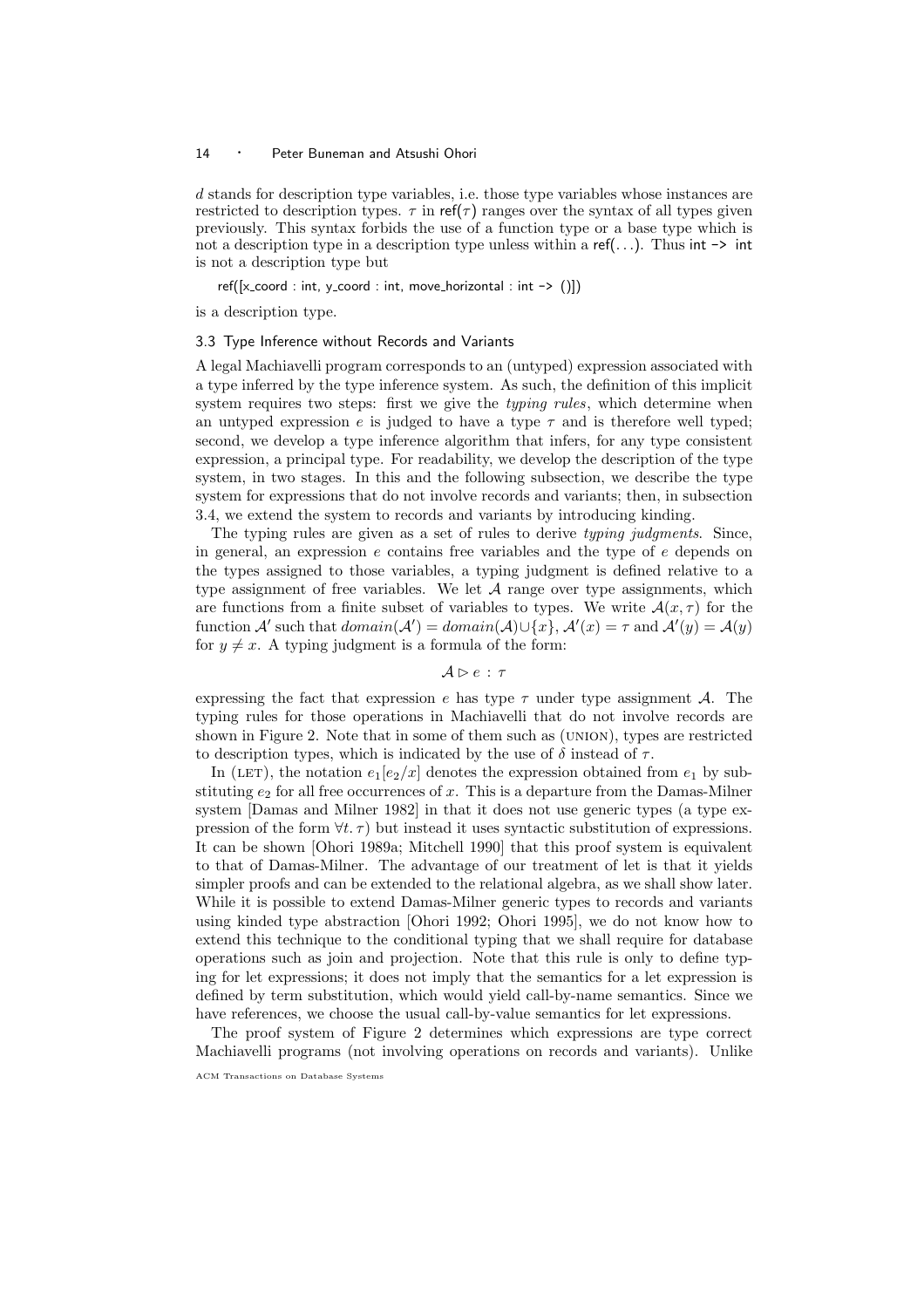(CONST) 
$$
A \rhd c_7 : \tau
$$
  
\n(UNIT)  $A \rhd 0$ : unit  
\n(VAR)  $A \rhd x : \tau$  if  $x \in domain(A), A(x) = \tau$   
\n(ABS)  $A(x, \tau_1) \rhd e : \tau_2$   
\n(ABS)  $A(x, \tau_1) \rhd e : \tau_2$   
\n(ABP)  $\frac{A \rhd e_1 : \tau_1 \rightarrow \tau_2 \qquad A \rhd e_2 : \tau_1}{A \rhd \tau_1 \qquad A \rhd e_1(e_2) : \tau_2}$   
\n(LET)  $\frac{A \rhd e_1[e_2/x] : \tau \qquad A \rhd e_2 : \tau'}{A \rhd \tau_1[e_2/x] : \tau} \qquad A \rhd e_1 : \text{bool } A \rhd e_2 : \tau$   
\n(IF)  $\frac{A \rhd e_1 : \text{bool } A \rhd e_2 : \tau}{A \rhd \tau_1 e_1 \text{ then } e_2 \text{ else } e_3 : \tau}$   
\n(EQ)  $\frac{A \rhd e_1 : \delta \qquad A \rhd e_2 : \delta}{A \rhd \text{eq}(e_1, e_2) : \text{bool}}$   
\n(SINGLETON)  $\frac{A \rhd e : \delta}{A \rhd \text{eq}(e_1, e_2) : \{\delta\}}$   
\n(UNION)  $\frac{A \rhd e : \{\delta\}}{A \rhd \text{union}(e_1, e_2) : \{\delta\}}$   
\n(HOM)  $\frac{A \rhd e_1 : \{\delta\} \qquad A \rhd e_2 : (\tau_1 * \tau_2) \rightarrow \tau_2 \qquad A \rhd e_3 : \tau_2 \qquad A \rhd e_4 : \{\delta\}}{A \rhd \text{nom}(e_1, e_2, e_3, e_4) : \tau_2}$   
\n(NEW)  $\frac{A \rhd e : \tau}{A \rhd \text{new}(e) : \text{ref}(\tau)}$   
\n(DEFREF)  $\frac{A \rhd e : \text{ref}(\tau)}{A \rhd \text{le} : \tau}$   
\n(ASSIGN)  $\frac{A \rhd e_1 : \text{ref}(\tau)}{A \rhd e_1 : \text{reg}$ 

Fig. 2. Typing Rules for Expressions Without Records and Variants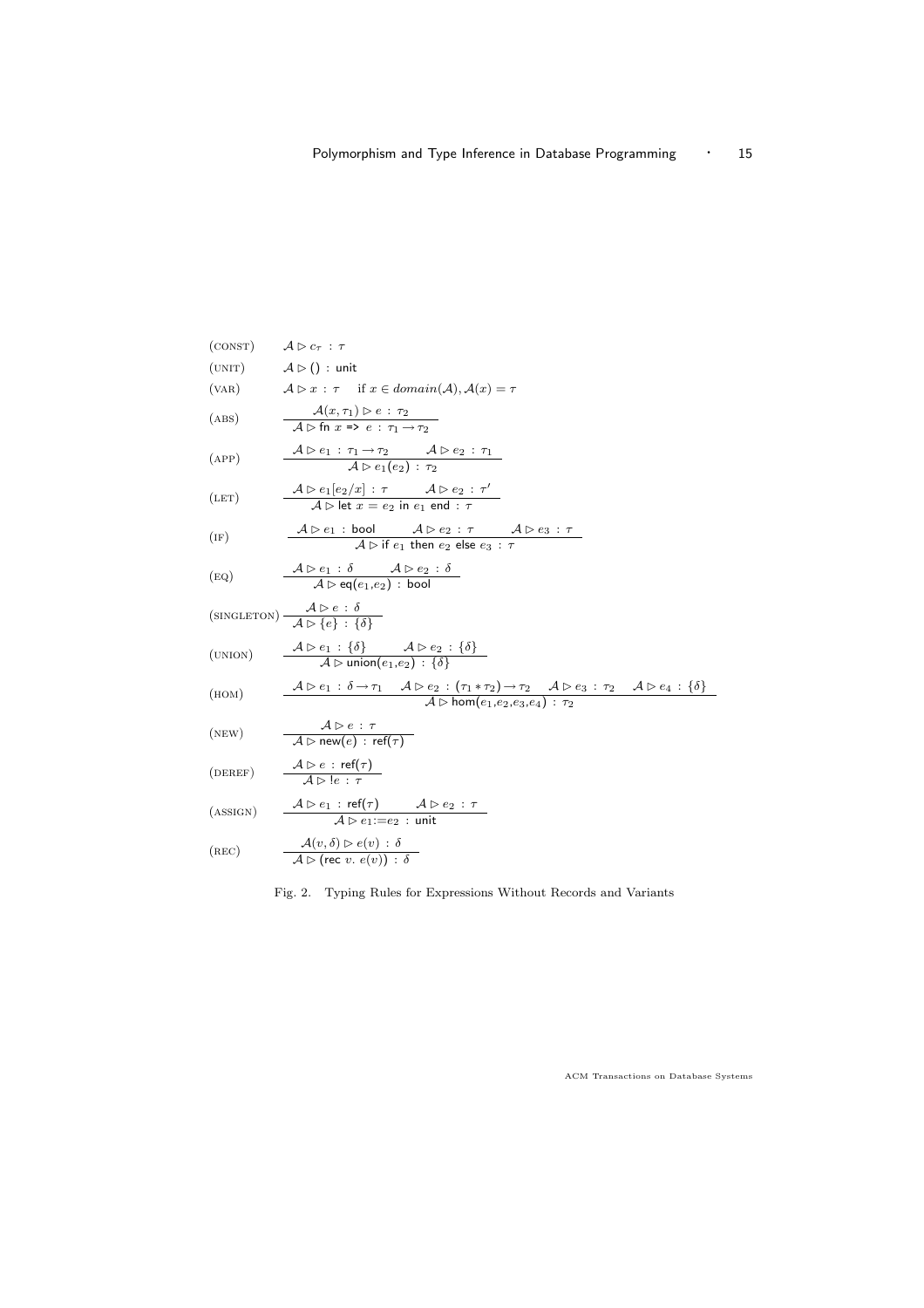the simple type discipline, this proof system does not immediately yield a decision procedure for type checking expressions. The second step of the definition of the type system is to give such a decision procedure. Following [Hindley 1969; Milner 1978], we solve this problem by developing an algorithm that always infers a principal typing for any type consistent expressions.

A substitution S is a function from type variables to types. A substitution may be extended to type expressions, and we identify a substitution and its extension, i.e. we shall write  $S(\tau)$  for the expression obtained by replacing each type variable t in  $\tau$  with  $S(t)$ . A typing  $A_1 \triangleright e$ :  $\tau_1$  is more general than  $A_2 \triangleright e$ :  $\tau_2$  if  $domain(\mathcal{A}_1) \subseteq domain(\mathcal{A}_2)$  and there is some substitution S such that  $\tau_2 = S(\tau_1)$ and  $A_2(x) = S(A_1(x))$  for all  $x \in domain(A_1)$ . A typing  $A \triangleright e : \tau$  is principal if it is more general than any other derivable typing of e.

Figure 3 shows an algorithm to compute a principal typing for any untyped expression of Machiavelli that does not contain records, variants and database operations. The algorithm consists of a set of functions, one for each typing rule, together with the main function  $Typing$ . Based on the typing rule (RULE),  $P_{\text{RULE}}$  synthesizes a principal typing for an expression e from those of its subexpressions. It generates the equations that make the typings of the subexpressions conform to the premises of the rule, solves the equations and generates the typing corresponding to the conclusion of the rule. Unify used in these functions is a unification algorithm;  $allpairs({A_1, ..., A_n})$  denotes the set of pairs  $\{(\mathcal{A}_i(x), \mathcal{A}_j(x)) \mid x \in domain(\mathcal{A}_i) \cap domain(\mathcal{A}_j), i \neq j\}.$  The notation  $F \uparrow^X$  denotes the restriction of the function F to the set  $X \subseteq domain(F)$ .

For example, consider the function  $P_{APP}$ , which takes principal typings of  $e_1$  and  $e_2$ , and synthesizes a principal typing of  $e_1(e_2)$ . It first generates the equations that require the common variables of  $e_1$  and  $e_2$  to have the same type assignment, together with the equation that makes the type of  $e_2$  to be the domain type of the type of  $e_1$ . They are respectively the set of equations allpairs({ $A_1$ ,  $A_2$ }) and the equation  $(\tau_1, \tau_2 \to t)$ . It then solves these equations by Unify which always finds a most general solution to the equations (if it exists) in the form of a substitution S. Finally, it returns the type assignment  $S(A_1) \cup S(A_2)$  and a type  $S(t)$ , corresponding to the conclusion of the rule app.

The main function  $Typing$  is presented in the style of [Mitchell 1990]. It analyzes the structure of the given expression, recursively calls itself on its subexpressions to get their principal typings and then calls an appropriate function  $P$  that corresponds to the outermost constructor of the expression. The extra parameter  $L$  to Typing is an environment that records the principal typings of let-bound variables. By maintaining this environment, the algorithm avoids repeated computation of a principal type of  $e_1$  in inferring a typing of expressions of the form let  $x=e_1$  in  $e_2$  end, and it also enables incremental compilation. Renaming type variables in the case of  $x \in domain(L)$  effectively achieves the same effect of computing the principal typing of  $e_1$  for each occurrence of x in  $e_2$ .

As an example of type inference, let us use the algorithm to compute a principal typing of the function insert and of its application:

val insert = fn  $x \Rightarrow$  fn S => union({x}, S); insert 2 {};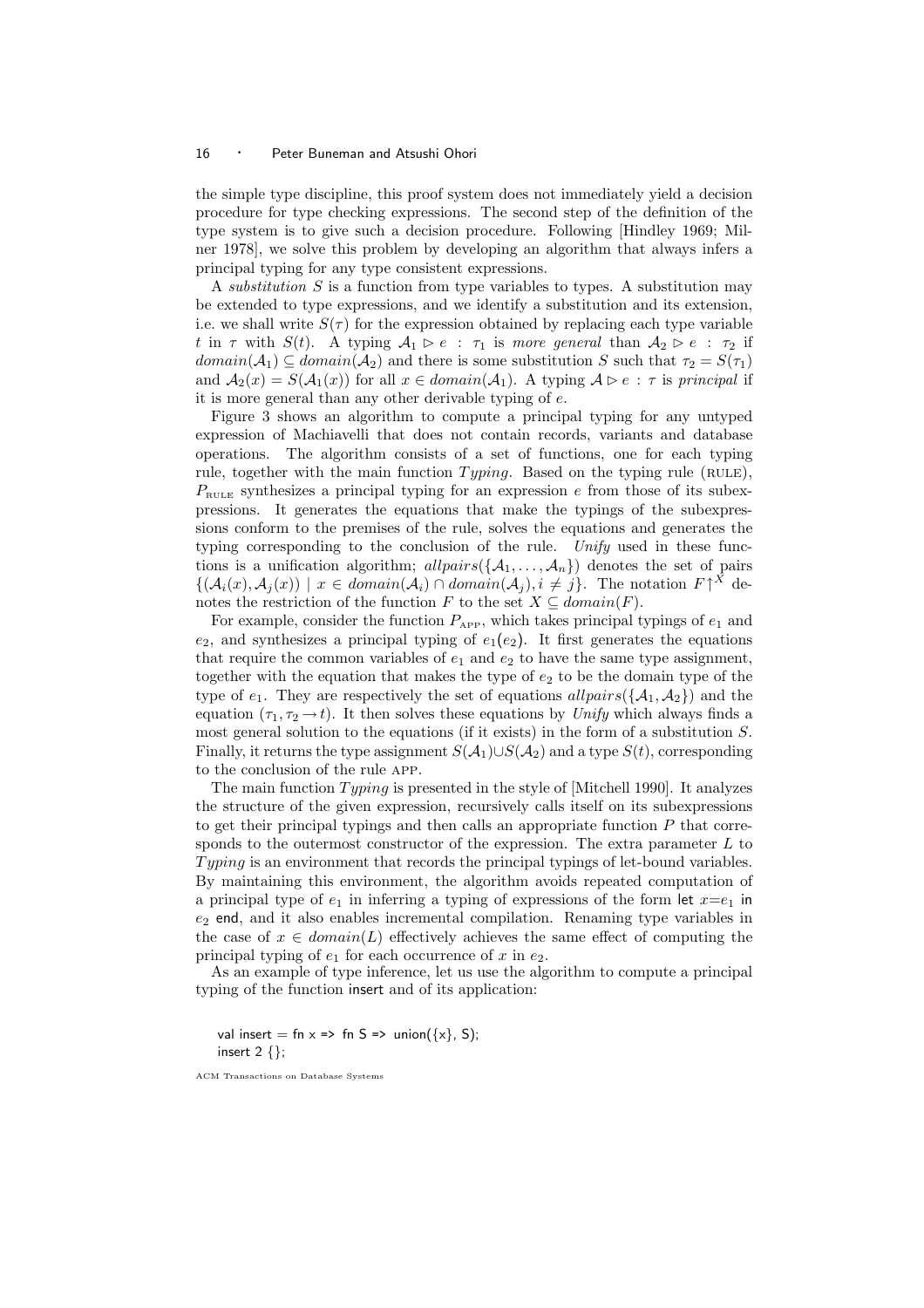```
P_{APP}((A_1, \tau_1), (A_2, \tau_2)) =let S = Unify(alpairs({A_1, A_2}) \cup {( {\tau_1, \tau_2 \rightarrow t )}} ) (t fresh)
     in (S(A_1) \cup S(A_2), S(t))end
P_{\text{ABS}}((\mathcal{A}, \tau), x) =if x \in \text{domain}(\mathcal{A}) then (\mathcal{A} \uparrow^{domain(\mathcal{A}) \setminus \{x\}}, \mathcal{A}(x) \to \tau)else (A, t \rightarrow \tau) (t fresh)
P_{\text{LET}}((\mathcal{A}_1, \tau_1), (\mathcal{A}_2, \tau_2)) =let S = Unify(all pairs({A_1, A_2}))in (S(A_1 \cup A_2), S(\tau_2))end
P_{\text{SINGLETON}}(\mathcal{A}, \tau) = \text{let } S = \text{Unify}(\{(\tau, d)\}) in (S(\mathcal{A}), \{S(d)\}) end (d fresh)
P_{\text{UNION}}((\mathcal{A}_1, \tau_1), (\mathcal{A}_2, \tau_2)) =let S = Unify(all pairs({A_1, A_2}) \cup {(\tau_1, \tau_2), (\tau_1, {d})}) (d fresh)
     in (S(A_1 \cup A_2), S(\lbrace d \rbrace))end
   .
.
.
Typing(e, L) =case e of:
        c_{\tau} \implies (\emptyset, \tau)x \Rightarrow if x \in domain(L) then L(x) with all type variables renamed
                                    else ({x : t}, t) (t fresh)
        fn x \Rightarrow e \Rightarrow P_{\text{ABS}}(Typing(e, L), x)e_1(e_2) \longrightarrow P_{\text{APP}}(Typing(e_1, L), Typing(e_2, L))let x = e_1 in e_2 \implies let (A_1, \tau_1) = Typing(e_1, L)L' = L(x, (\mathcal{A}_1, \tau_1))in P_{\text{LET}}((A_1, \tau_1), Typing(e_2, L')){e} \Rightarrow P_{\text{SINGLETON}}(Typing(e, L))union(e_1,e_2) \Rightarrow P_{UNION}(Typing(e_1,L), Typing(e_2,L)).
.
.
   endcase
```
Fig. 3. Type Inference Algorithm without Records, Variants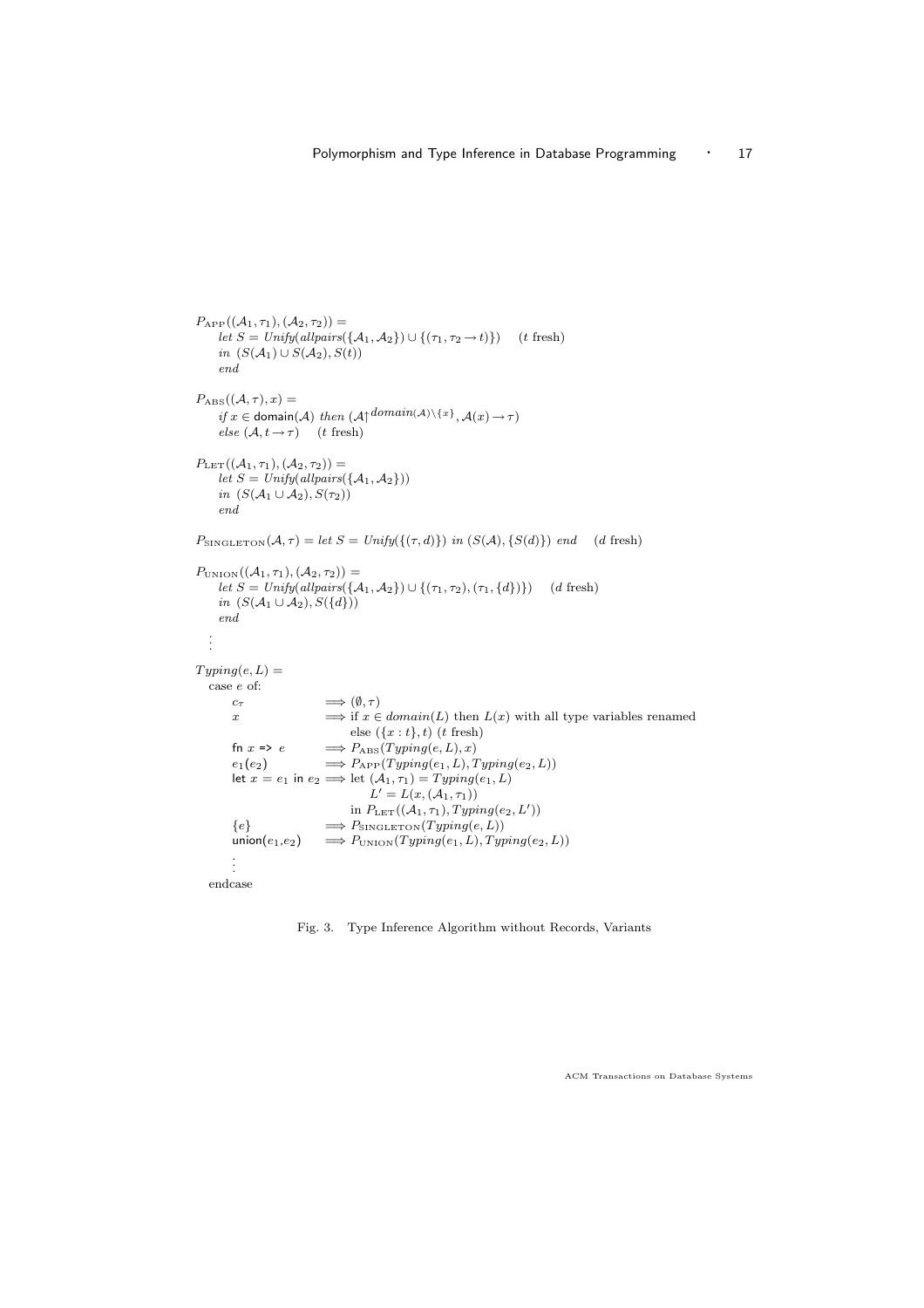Figure 4 shows the sequence of the function calls and their results during the computation. Line 1 is the top level call of the algorithm on  $f(x) = \frac{1}{\sqrt{x}}$ , S). Line 3 is the first recursive call on its only subexpression, whose result is shown on line 16. Lines 9 and 12 contain a call of  $Typing$  on a variable, which immediately returns a principal typing. In  $P_{\text{SINGLETON}}$  on line 10 and 11, type variable  $t_1$  is unified with a fresh description type variable  $d_1$ . In line 13 and 14,  $P_{\text{UNION}}$  unifies type variable  $t_2$  with type  $\{d_1\}$  and takes the union of type assignments. Line 18 shows a principal typing of insert. Lines  $19 - 36$  show the process for insert  $2 \{ \}$ , which is a shorthand for let insert = fn x => fn S => union( $\{x\}$ , S) in insert 2  $\{$  end.

It requires some work to show that the algorithm we have described has the desired properties. We have also glossed over some important details such as the treatment of description type variables, recursive types and references. Before dealing with these issues let us first show how the typing rules and the inference system may be extended to handle records and variants.

## 3.4 Kinded Type Inference for Records and Variants

To extend the type system to records and variants, we need to introduce kind constraints on type variables. The set of kinds in Machiavelli is given by the syntax:

 $K ::= \mathsf{U} \mid [l:\tau, \ldots, l:\tau] \mid \langle\langle l:\tau, \ldots, l:\tau \rangle\rangle$ 

The idea is that U denotes the set of all types,  $[[l_1:\tau_1,\ldots,l_n:\tau_n]]$  denotes the set of record types containing the set of all fields  $l_1 : \tau_1, \ldots, l_n : \tau_n$ , and  $\langle l_1 : \tau_1, \ldots, l_n : \tau_n \rangle$ denotes the set of variant types containing the set of all variants  $l_1 : \tau_1, \ldots, l_n : \tau_n$ .

In the extended type system, type variables must be kinded by a kind assignment K, which is a mapping from type variables to kinds. We write  $\{t_1 : k_1, \ldots, t_n : k_n\}$ for a kind assignment K that maps  $t_i$  to  $k_i$  ( $1 \leq i \leq n$ ). A type  $\tau$  has a kind k under a kind assignment K, denoted by  $\mathcal{K} \vdash \tau :: k$ , if it satisfies the conditions shown in Figure 5. For example, the following is a legal kinding:

$$
\{t_1::\mathsf{U},t_2::\llbracket \mathsf{Name}:t_1,\,\mathsf{Age}: \mathsf{intl}\} \}\vdash t_2::\llbracket \mathsf{Name}:t_1\rrbracket
$$

A typing judgment is now refined to incorporate kind constraints on type variables:

$$
\mathcal{K}, \mathcal{A} \rhd e : \tau
$$

Typing judgments of the form  $A \triangleright e$ :  $\tau$  described in the previous subsection should now be taken as judgments of the form  $\mathcal{K}_0$ ,  $\mathcal{A} \triangleright e : \tau$  where  $\mathcal{K}_0$  is the kind assignment mapping all the type variables appearing in  $A, \tau$  to the universal kind U. The typing rules for records and variants in the extended type system are given in Figure 6. The rules for other constructors are the same as before except that they should be reinterpreted relative to a kind assignment  $K$ . For example, the rule abs becomes

(ABS) 
$$
\frac{\mathcal{K}, \mathcal{A}(x, \tau_1) \rhd e : \tau_2}{\mathcal{K}, \mathcal{A} \rhd \text{fn } x \Rightarrow e : \tau_1 \rightarrow \tau_2}
$$

In particular, these propagate the kind assignment, but they do not change it, nor do they involve kinding judgements of the form  $\mathcal{K} \vdash \tau :: K$ .

It can be seen that the kinding constraints in the rules  $(DOT)$  and  $(VARIANT)$ express the conditions under which field selection and variant formation can be

ACM Transactions on Database Systems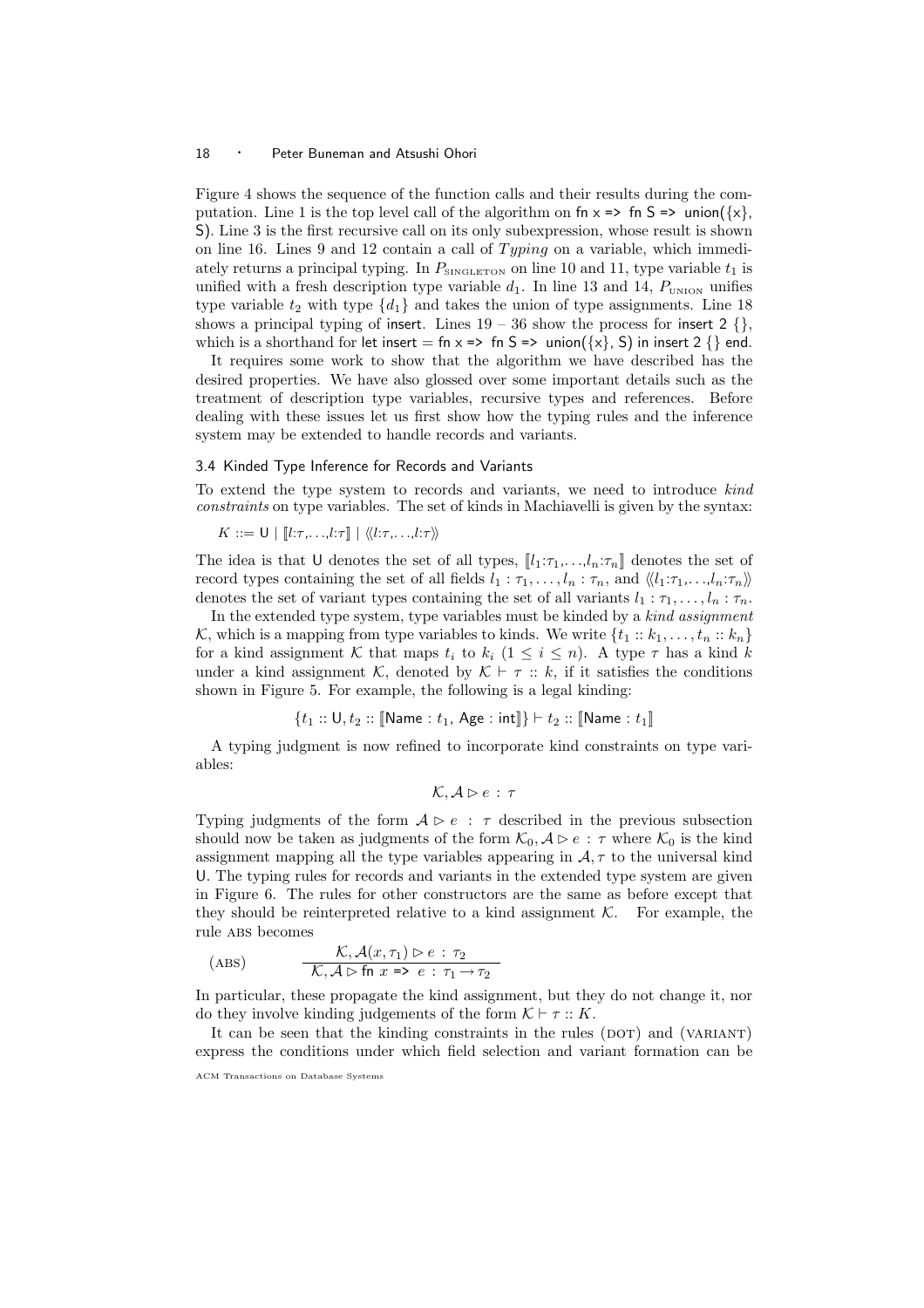$T y \text{pinq}(\text{fn} \times \text{=} \text{ in } S \text{ =} \text{ union}(\{x\}, S), \emptyset)$  $2 = P_{\text{ABS}}(Typing(\text{fn S} \Rightarrow \text{union}(\{x\}, \mathbf{S}), \emptyset), \mathbf{x})$  $\gamma$  *T typing*(fn S => union({x}, S),  $\emptyset$ ) $\{4\}$   $\}$  =  $P_{\text{ABS}}(Typing(\text{union}(\{x\},S), \emptyset), S))$  i iT yping(union({x},S), ∅)  $\longrightarrow$   $\longrightarrow$   $=$   $P_{\text{UNION}}(Typing(\{x\}, \emptyset), Typing(\mathsf{S}, \emptyset))$  i i iT yping({x}, ∅)  $\longrightarrow$   $\rangle$   $=$   $P_{\text{SINGLETON}}(Typing(\mathsf{x}, \emptyset))$  i i i iT yping(x, ∅) = ({x: t1}, t1)  $\longrightarrow$   $\longrightarrow$   $=$   $P_{\text{SINGLETON}}((\{x: t_1\}, t_1))$  $\rangle$   $\rangle$   $= ({x: d_1}, {d_1})$  i i iT yping(S, ∅) = ({S: t2}, t2)  $\rangle$  =  $P_{\text{UNION}}((\{x: d_1\}, \{d_1\}), (\{S: t_2\}, t_2))$  $\rangle$   $= ({x : d_1, S : {d_1}}, {d_1})$  $\to$  =P<sub>ABS</sub>(({x : d<sub>1</sub>, **S** : {d<sub>1</sub>}}, {d<sub>1</sub>}), *S*)  $\longrightarrow$  =({x : d<sub>1</sub>}, {d<sub>1</sub>} → {d<sub>1</sub>}) 17 =  $P_{\text{ABS}}((\{x:d_1\}, \{d_1\} \rightarrow \{d_1\}), \mathsf{x})$ <br>
18 =  $(\emptyset, d_1 \rightarrow \{d_1\} \rightarrow \{d_1\})$  $=(\emptyset, d_1 \rightarrow \{d_1\} \rightarrow \{d_1\})$  $Typing$ (let insert = fn x => fn S => union({x}, S) in insert 2 {} end, Ø) 20 =  $P_{\text{LET}}((\emptyset, d_1 \rightarrow \{d_1\}) \rightarrow \{d_1\})),$  Typing(insert 2 {}, {(insert,  $(\emptyset, d_1 \rightarrow \{d_1\})\})$ })  $\gamma$  yping(insert 2 {}, {(insert,  $(\emptyset, d_1 \rightarrow \{d_1\} \rightarrow \{d_1\})$ )})  $\Big\} = P_{\text{APP}}(Typing(\text{insert 2}, \{(\text{insert},(\emptyset,d_1 \rightarrow \{d_1\} \rightarrow \{d_1\})))\}),$  $Typing({}, {(insert, (\emptyset, d_1 \rightarrow \{d_1\} \rightarrow \{d_1\})))})$  $\rangle$   $\qquad$   $\qquad$   $\qquad$   $\qquad$   $\qquad$   $\qquad$   $\qquad$   $\qquad$   $\qquad$   $\qquad$   $\qquad$   $\qquad$   $\qquad$   $\qquad$   $\qquad$   $\qquad$   $\qquad$   $\qquad$   $\qquad$   $\qquad$   $\qquad$   $\qquad$   $\qquad$   $\qquad$   $\qquad$   $\qquad$   $\qquad$   $\qquad$   $\qquad$   $\qquad$   $\qquad$   $\qquad$   $\qquad$   $\qquad$   $\qquad$   $\q$  $\longrightarrow$   $=$   $P_{\text{APP}}(Typing(\text{insert}, \{(\text{insert},(\emptyset, d_1 \rightarrow \{d_1\} \rightarrow \{d_1\})))\}),$  $Typing(2, \{(\text{insert}, (\emptyset, d_1 \rightarrow \{d_1\} \rightarrow \{d_1\}))\}))$  $\longrightarrow$   $\longrightarrow$   $Typing(insert, {(insert, (0, d_1 \rightarrow {d_1}) \rightarrow {d_1})}))$ <br>
26  $\longrightarrow$   $\longrightarrow$   $(0, d_2 \rightarrow {d_2} \rightarrow {d_2})$  $\rightarrow$   $\rightarrow$   $\rightarrow$   $=(\emptyset, d_2 \rightarrow \{d_2\} \rightarrow \{d_2\})$ <br>27  $\rightarrow$   $\rightarrow$   $\rightarrow$   $\rightarrow$   $Twina(2, \{(\text{insert}, (\emptyset, d_1 \rightarrow$  i i iT yping(2, {(insert,(∅, d<sup>1</sup> → {d1}→ {d1}))})  $\longrightarrow$   $\downarrow$   $= (\emptyset, int)$ 29 i i  $P_{\text{APP}}((\emptyset, d_2 \rightarrow \{d_2\} \rightarrow \{d_2\}),(\emptyset, int))$  $\longrightarrow$   $\downarrow$  =  $(\emptyset, \{int\} \rightarrow \{int\})$  $\{\}$   $\gamma$   $\gamma$   $\gamma$   $\gamma$   $\gamma$   $\gamma$   $\gamma$   $\{\{\},\{\text{(insert},(\emptyset, d_1 \rightarrow \{d_1\} \rightarrow \{d_1\})\}\}\$  $\rangle$   $= (\emptyset, \{d_3\})$  ${} \qquad \rangle = P_{\text{APP}}((\emptyset, \{int\} \rightarrow \{int\}),(\emptyset, \{d_3\}))$  $\rangle = (\emptyset, \{int\})$ 35 =  $P_{\text{LET}}((\emptyset, d_1 \rightarrow \{d_1\} \rightarrow \{d_1\}), (\emptyset, \{int\})$  $36 = (\emptyset, \{int\})$ 

Fig. 4. Computing a Principal Typing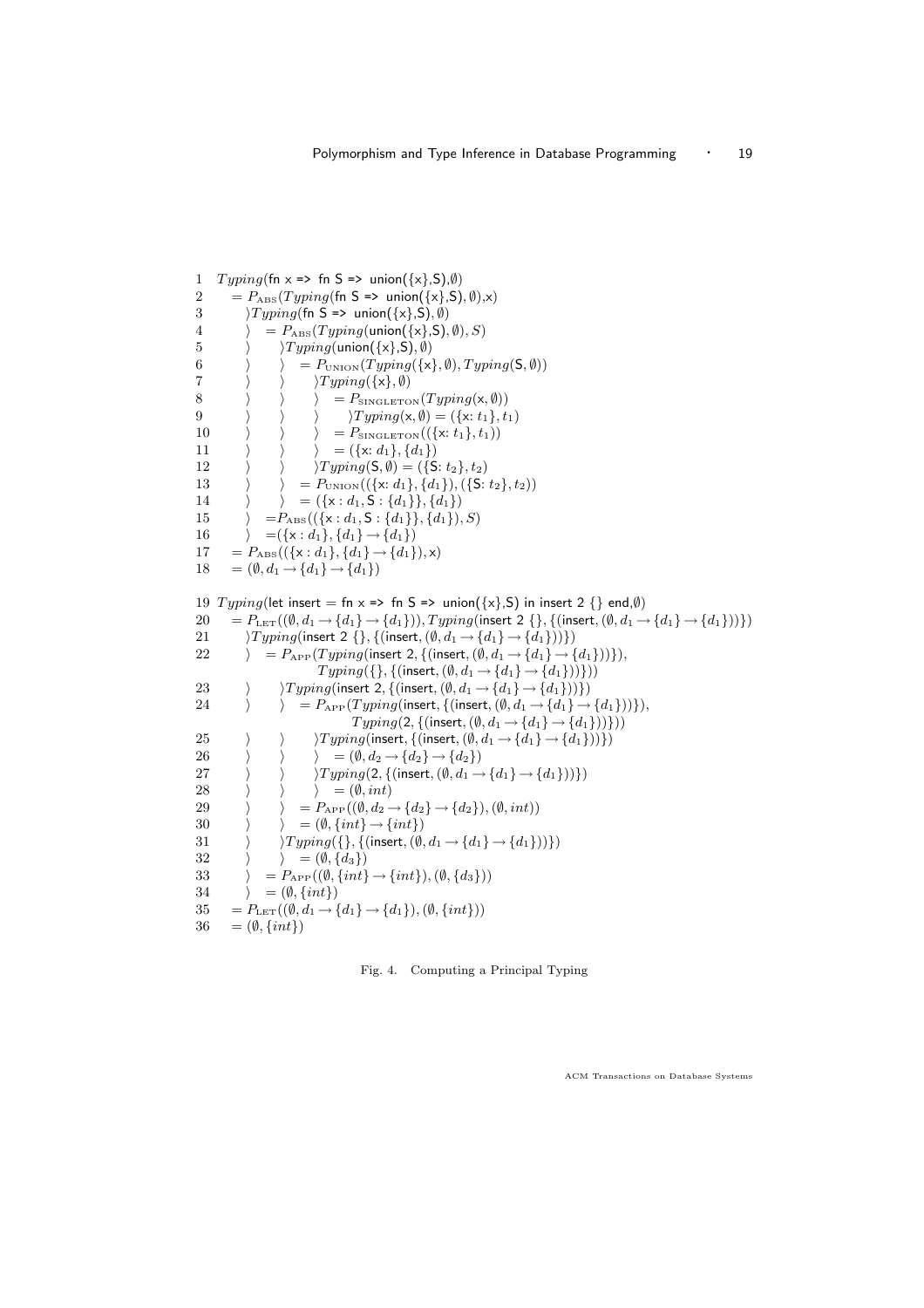$\mathcal{K} \vdash \tau :: \mathsf{U}$  for all  $\tau$  $\mathcal{K} \vdash t :: [l_1:\tau_1,\ldots,l_n:\tau_n]$  if  $t \in domain(\mathcal{K}), \mathcal{K}(t) = [l_1:\tau_1,\ldots,l_n:\tau_n,\ldots]$  $\mathcal{K} \vdash [l_1:\tau_1,\ldots,l_n:\tau_n,\ldots] :: [\![l_1:\tau_1,\ldots,l_n:\tau_n]\!]$  $\mathcal{K} \vdash t :: \langle \langle l_1:\tau_1,\ldots,\allowbreak l_n:\tau_n \rangle \rangle$  if  $t \in domain(\mathcal{K}), \mathcal{K}(t) = \langle \langle l_1:\tau_1,\ldots,\allowbreak l_n:\tau_n,\ldots \rangle \rangle$  $\mathcal{K} \vdash \langle l_1:\tau_1,\ldots,l_n:\tau_n,\ldots\rangle: \langle\langle l_1:\tau_1,\ldots,l_n:\tau_n\rangle\rangle$ 

Fig. 5. Kinding Rules

$$
\begin{array}{ll}\n\text{(RECORD)} & \frac{\mathcal{K}, \mathcal{A} \triangleright e_1 : \tau_1, \dots, \mathcal{K}, \mathcal{A} \triangleright e_n : \tau_n}{\mathcal{K}, \mathcal{A} \triangleright [l_1 = e_1, \dots, l_n = e_n] : [l_1 : \tau_1, \dots, l_n : \tau_n]} \\
\hline\n\end{array}
$$
\n
$$
\mathcal{K}, \mathcal{A} \triangleright e : \tau_1 \qquad \mathcal{K} \vdash \tau_1 : [l : \tau_2]
$$

$$
\begin{array}{lll}\n\text{(DOT)} & \frac{\mathcal{R}, \mathcal{A} \cup \mathcal{C} + \mathcal{C}_1 \mathcal{C} + \mathcal{C}_2 \mathcal{C}_1 \mathcal{C}_2}{\mathcal{K}, \mathcal{A} \triangleright e_i \mathcal{C}_i \mathcal{C}_2 \mathcal{C}_1 \mathcal{C}_2} \\
\text{(MODIFY)} & \frac{\mathcal{K}, \mathcal{A} \triangleright e_1 \mathcal{C}_1 \mathcal{C}_1 \mathcal{C}_2 \mathcal{C}_1 \mathcal{C}_2 \mathcal{C}_2 \mathcal{C}_1 \mathcal{C}_1 \mathcal{C}_1 \mathcal{C}_1 \mathcal{C}_2 \mathcal{C}_1 \mathcal{C}_2 \mathcal{C}_1 \mathcal{C}_2 \mathcal{C}_1}{\mathcal{K} \vdash \tau_1 \mathcal{C}_1 \mathcal{C}_2 \mathcal{C}_1 \mathcal{C}_2 \mathcal{C}_1 \mathcal{C}_2 \mathcal{C}_1}\n\end{array}
$$

$$
\mathcal{K}, \mathcal{A} \triangleright \text{modity}(e_1, i, e_2) : \tau_1
$$
\n
$$
\text{(VARIANT)} \quad \frac{\mathcal{K}, \mathcal{A} \triangleright e : \tau_1 \qquad \mathcal{K} \vdash \tau_2 :: \langle \langle l : \tau_1 \rangle \rangle}{\mathcal{K}, \mathcal{A} \triangleright \langle l = e \rangle : \tau_2}
$$

(CASE) 
$$
\frac{\mathcal{K}, \mathcal{A} \triangleright e : \langle l_1: \tau_1, \ldots, l_n: \tau_n \rangle}{\mathcal{K}, \mathcal{A} \triangleright \text{case } e \text{ of } \langle l_1 = x_1 \rangle \Rightarrow e_1, \ldots, \langle l_n = x_n \rangle \Rightarrow e_n \text{ endcase } : \tau}
$$

$$
\mathcal{K}, \mathcal{A} \triangleright e : \tau_0
$$
  
(CASE')  

$$
\mathcal{K}, \mathcal{A}(x_i, \tau_i) \triangleright e_i : \tau(1 \leq i \leq n)
$$
  

$$
\mathcal{K}, \mathcal{A} \triangleright e_0 : \tau
$$
  

$$
\mathcal{K} \vdash \tau_0 :: \langle\langle l_1: \tau_1, \ldots, l_n: \tau_n \rangle\rangle
$$

 $K, A \triangleright$  case e of  $\langle l_1=x_1\rangle \Rightarrow e_1, \ldots, \langle l_n=x_n\rangle \Rightarrow e_n$  else =>  $e_0$  endcase :  $\tau$ 

Fig. 6. Typing Rules for Records and Variants

typed. The following is an example of a legal typing:

$$
\{t_1::\mathsf{U},t_2::[\![\mathsf{Name}:t_1]\!]\},\emptyset\rhd\mathsf{fn}\times\mathsf{P}\mathsf{x}.\mathsf{Name}:t_2\mathsf{\rightarrow}t_1
$$

which says that the function fn  $x \Rightarrow x$ . Name can be applied to any record type  $t_2$ which contains the field Name:  $t_1$  and returns a value of type  $t_1$ .

Note that we do not need "recursive kinds" to represent recursive polymorphic types involving records and variants. They are represented by a kind assignment in which type variables may assigned to a kind containing some of those type variables, as seen in the following example:

$$
\{d::\mathbb{[}Children:\{d\}\mathbb{]} \}, \emptyset \rhd \mathsf{fn} \times \mathsf{=&} \mathsf{union}(\{x\}, x.\mathsf{Children}) : d \rightarrow \{d\}
$$

Because of the cyclic dependency of the kind constraint, instances of the description type variable d are restricted to the recursive types of the form (rec  $p.[Children:\{p\},\ldots]$ . The following is an example of an instance of this type scheme:

(rec p.[Name:string, Children: $\{p\}]$ )  $\rightarrow$  {(rec p.[Name:string, Children: $\{p\}]$ )}

To refine the type inference algorithm, we need to refine an unification algorithm to kinded unification. The strategy is to add a kind assignment to each component in unification and to check the condition that unification respects the constraints specified by kind assignments. A kinded substitution is a pair  $(K, S)$  consisting of a kind assignment  $K$  and a substitution S. Intuitively, the kind assignment  $K$  is the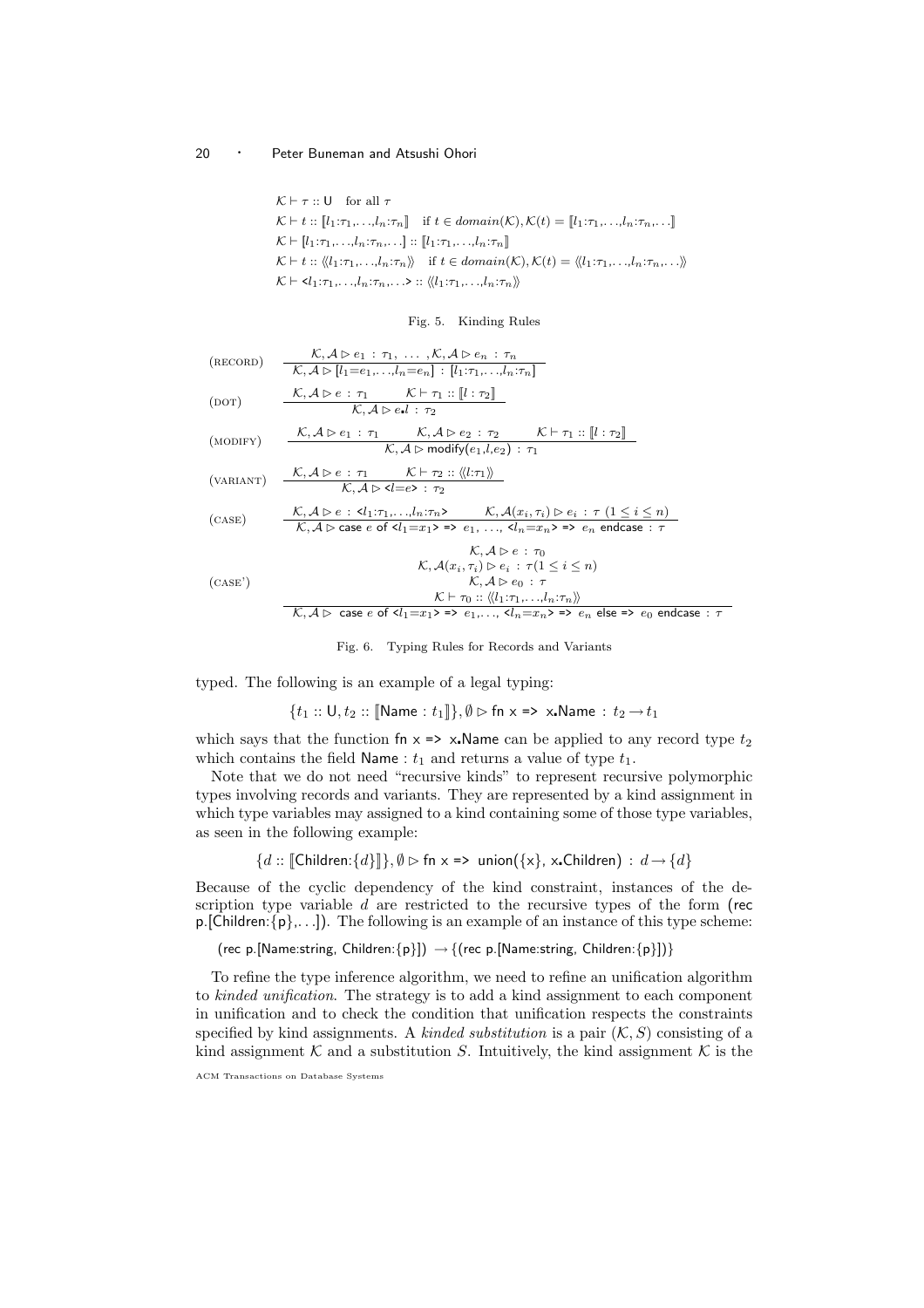kind constraints that must be satisfied by the results of applying the substitution S. We write  $[t_1 \mapsto \tau_1, \ldots, t_n \mapsto \tau_n]$  for the substitution S such that  $S(t_i) = \tau_i$  $(1 \leq i \leq n)$ , and  $S(x) = x$  for all the other variables. We say that a kinded substitution  $(K_1, S)$  respects a kind assignment  $K_2$  if, for all  $t \in domain(K_2)$ ,  $\mathcal{K}_1 \vdash S(t) :: S(\mathcal{K}_2(t))$  is a legal kinding. For example, a kind substitution

$$
(\{t_1::\mathsf{U}\},[t_2\mapsto[\mathsf{Name}:t_1,\mathsf{Age}: \mathsf{int}]])
$$

respects the kind constraints  $\{t_1 :: \mathsf{U}, t_2 :: \mathsf{[Name} : t_1\mathsf{]}\}\$  and can be applied to type  $t_2$  under this constraint. A kinded substitution  $(\mathcal{K}_1, S_1)$  is more general than  $(\mathcal{K}_2, \mathcal{S}_2)$  if  $S_2 = S_3 \circ S_1$  for some  $S_3$  such that  $(\mathcal{K}_2, S_3)$  respects  $\mathcal{K}_1$ , where  $S \circ S'$  is the composition of substitutions  $S, S'$  defined as  $S \circ S'(t) = S(S'(t))$ . A kinded set of equations is a pair consisting of a kind assignment and a set of pairs of types. A kinded substitution  $(\mathcal{K}_1, S)$  is a unifier of a kinded set of equations  $(\mathcal{K}_2, E)$  if it respects  $\mathcal{K}_2$  and  $S(\tau_1) = S(\tau_2)$  for all  $(\tau_1, \tau_2) \in E$ . We can then obtain the following result, a refinement of Robinson's [Robinson 1965] unification algorithm.

THEOREM 1. There is an algorithm Unify which, given any kinded set of equations, computes a most general unifier if one exists and reports failure otherwise.

We provide here a description of the algorithm for acyclic types; its correctness proof can be found in [Ohori 1995]. We will describe the necessary extensions for cyclic regular trees in the following subsection.

The algorithm Unify is presented in the style of [Gallier and Snyder 1989] by a set of transformation rules on triples  $(K, E, S)$  consisting of a kind assignment K, a set E of type equations and a set S of "solved" type equations of the form  $(t, \tau)$  such that  $t \notin FTV(\tau)$ . Let  $(K, E)$  be a given kinded set of equations. The algorithm Unify first transforms  $(K, E, \emptyset)$  to  $(K', E', S')$  until no more rules can apply. It then returns  $(K', S')$  if E' is empty; otherwise it reports failure.

Let F range over functions from a finite set of labels to types. We write  $[F]$ and  $\llbracket F \rrbracket$  respectively to denote the record type identified by F and the record kind identified by F. Figure 7 gives the set of transformation rules for record types and function types. The rules for variant types are obtained from those of record types by replacing record type constructor  $[F]$ , record kind constructor  $[F]$  with variant type constructor  $\langle F \rangle$ , and variant kind constructor  $\langle F \rangle$ , respectively. Rules I, II, v and vi are same as those in ordinary unification. Rule i eliminates an equation that is always valid. Rule ii is the case for variable elimination; if occur-check (the condition that t does not appear in  $\tau$ ) succeeds then it generates one point substitution  $[t \mapsto \tau]$ , applies it to all the type expressions involved and then moves the equation  $(t, \tau)$  to the solved position. Rules V and VI decompose an equation of complex types into a set of equations of the corresponding subcomponents. Rules iii and iv are cases for variable elimination similar to rule ii except that the variables have non trivial kind constraint. In addition to eliminating a type variable as in rule ii, these rules check the consistency of kind constraints and, if they are consistent, generates a set of new equations equivalent to the kind constraints.

Using this refined unification algorithm, we can now extend the type inference system. First, we refine the notion of principal typings. A typing  $\mathcal{K}_1, \mathcal{A}_1 \triangleright e : \tau_1$ is more general than  $\mathcal{K}_2, \mathcal{A}_2 \triangleright e$ :  $\tau_2$  if  $domain(\mathcal{A}_1) \subseteq domain(\mathcal{A}_2)$ , and there is a substitution S such that the kinded substitution  $(\mathcal{K}_2, S)$  respects  $\mathcal{K}_1, \mathcal{A}_2(t) =$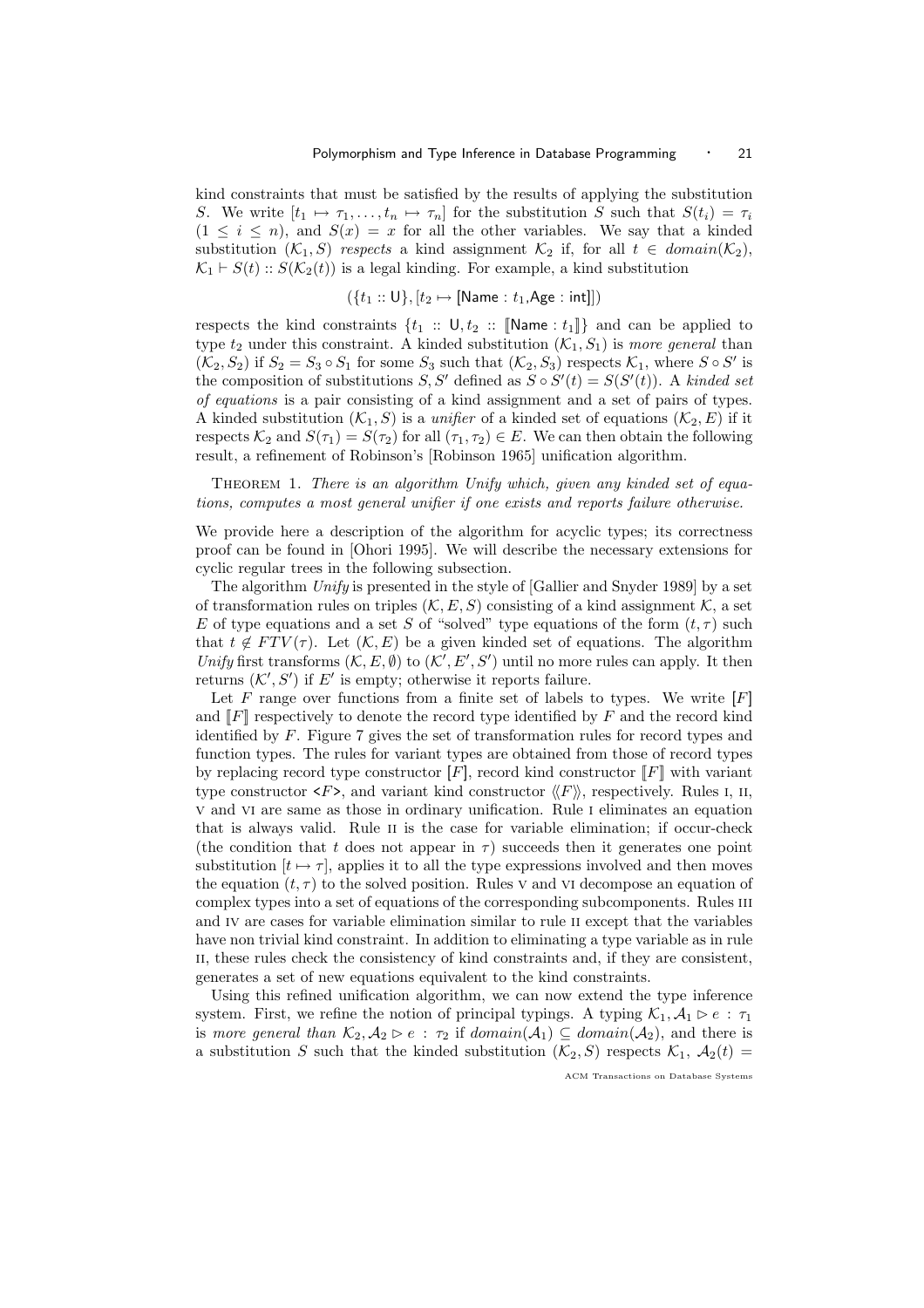$$
I \qquad (\mathcal{K}, E \cup \{(\tau, \tau)\}, S) \Rightarrow (\mathcal{K}, E, S)
$$

- ii  $(K \cup \{t \mapsto U\}, E \cup \{(t, \tau)\}, S) \Rightarrow ([t \mapsto \tau](K), [t \mapsto \tau](E), \{(t, \tau)\} \cup [t \mapsto \tau](S))$ if t does not appear in  $\tau$
- iii  $(K \cup \{t_1 \mapsto [\![F_1]\!], t_2 \mapsto [\![F_2]\!], E \cup \{(t_1, t_2)\}, S) \Rightarrow$  $([t_1 \mapsto t_2](\mathcal{K} \cup \{t_2 \mapsto \llbracket F \rrbracket \}),$  $[t_1 \mapsto t_2](E \cup \{(F_1(l), F_2(l)) | l \in domain(F_1) \cap domain(F_2)\}),$  $\{(t_1,t_2)\}\cup [t_1\mapsto t_2](S))$ where  $F = \{(l, \tau_l)|l \in domain(F_1) \cup domain(F_2),\}$  $\tau_l = F_1(l)$  if  $l \in domain(F_1)$  otherwise  $\tau_l = F_2(l)$ } if  $t_1$  not appears in  $F_2$  and  $t_2$  not appears in  $F_1$ .
- iv  $(K \cup \{t_1 \mapsto [F_1]\}, E \cup \{(t_1, [F_2])\}, S)$  ⇒  $([t_1 \mapsto [F_2]](K),$  $[t_1 \mapsto [F_2]](E \cup \{(F_1(l), F_2(l)) | l \in domain(F_1) \cap domain(F_2)\}),$  $\{(t_1, [F_2])\} \cup [t_1 \mapsto [F_2]](S))$ if  $domain(F_1) \subseteq domain(F_2)$  and  $t \notin FTV([F_2])$
- v  $(\mathcal{K}, E \cup \{(\tau_1^1 \to \tau_1^2, \tau_2^1 \to \tau_2^2)\}, S) \Rightarrow (\mathcal{K}, E \cup \{(\tau_1^1, \tau_2^1), (\tau_1^2, \tau_2^2)\}, S)$
- vi (K, E ∪ {[F<sub>1</sub>], [F<sub>2</sub>]}, S)  $\Rightarrow$  (K, E ∪ {(F<sub>1</sub>(l), F<sub>2</sub>(l))|l ∈ domain(F<sub>1</sub>)}, S) if  $domain(F_1) = domain(F_2)$

Fig. 7. Some of the Transformation Rules for Kinded Unification

 $S(\mathcal{A}_1(t))$  for all  $t \in domain(\mathcal{A}_1)$ , and  $\tau_2 = S(\tau_1)$ . A typing  $\mathcal{K}, \mathcal{A} \triangleright e : \tau$  is principal if it is more general than all the derivable typings for e. The type inference algorithm is extended by adding the new functions to compose a principal type for record and variant operations and to extend the main algorithm by adding the cases for records and variants. Figure 8 shows the necessary changes to the main algorithm. Figure 9 shows the new composition functions corresponding to the typing rules for records and variants. The functions we have defined in Figure 3 remain unchanged except that they take kinded typings of the form  $(K, \mathcal{A}, \tau)$  and the appropriate kind assignments must be added as components of the parameter of the unification algorithm and of its result.

Figure 10 shows the type inference process for the function  $fn \times \Rightarrow (x \cdot \text{Name}, x \cdot \text{Sal})$ > 10000), a function that is used in the implementation of Wealthy of section 1.

#### 3.5 Further Refinement and the Correctness of the Type Inference System

In the explanation of type inference algrithm so far, we have ignored the constraint that some type variables should only denote description types. The necessary extension is to introduce description kind constructors  $D, [l : \delta, \ldots, l : \delta]_d$  and  $\langle l : \delta, \ldots, l : \delta \rangle \rangle_d$  respectively denoting the set of all description types, description record types, and description variant types. Although it increases the notational complexity, these extension can be easily incorporated with the unification algorithm and the type inference.

Another simplification we made in the description of the type inference algorithm is our assumption that types are all non cyclic. To extend the type inference algorithm to recursive types, we only need to extend the kinded unification algorithm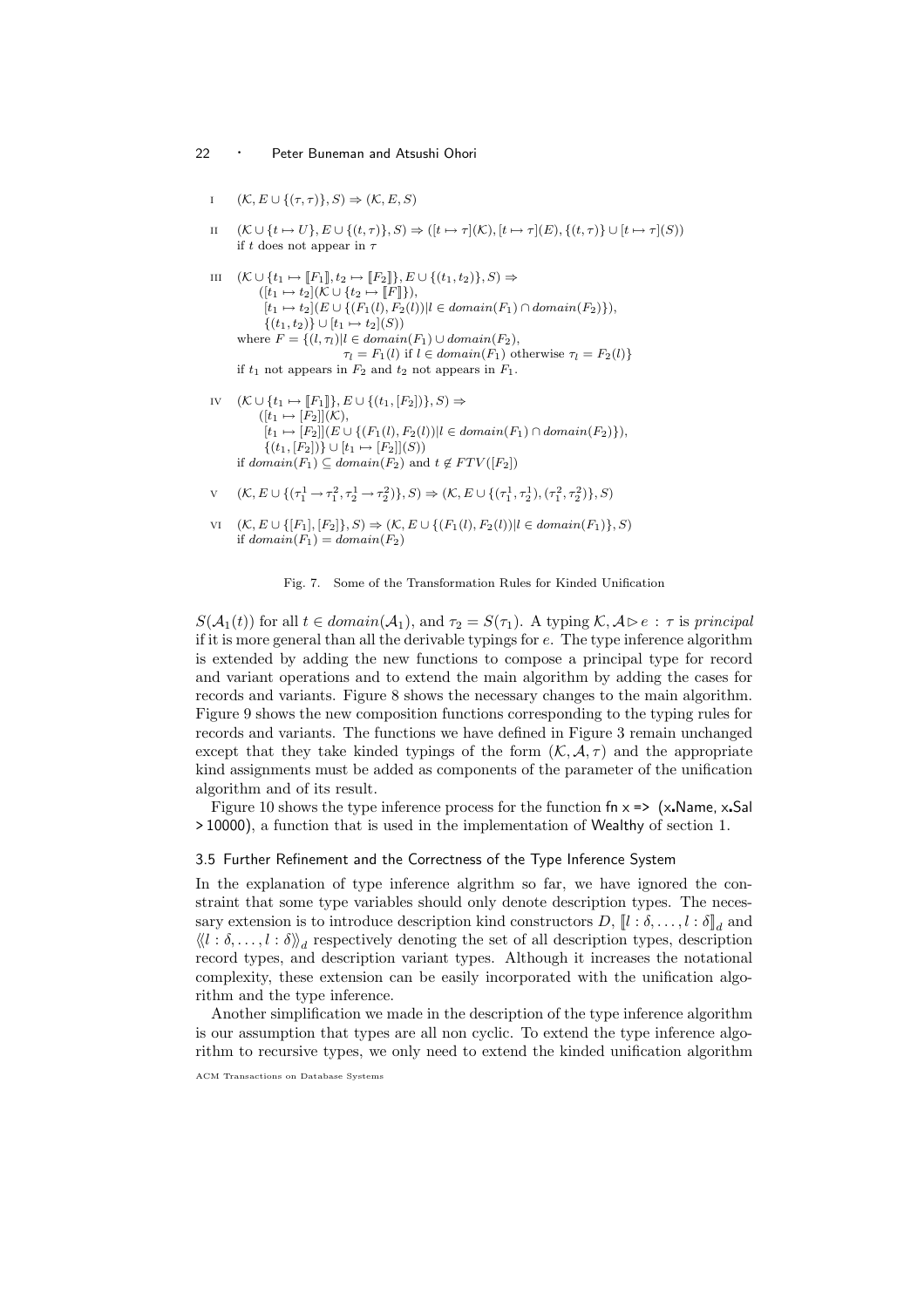$T$ *yping* $(e, L)$  = case e of  $c_{\tau} \longrightarrow (\emptyset, \emptyset, \tau)$ x  $\Rightarrow$  if  $x \in domain(L)$  then  $L(x)$  with all type variables renamed else  $({t : U}, {x : t}, t)$  (t fresh) . . .  $[l_1=e_1,\ldots,l_n=e_n] \Longrightarrow P_{\text{RECORD}}([l_1 = Typing(e_1, L),\ldots,l_n = Typing(e_n, L)])$  $e, l \longrightarrow P_{\text{DOT}}(Typing(e, L), l)$  $\text{modify}(e_1,l,e_2) \implies P_{\text{MODIFY}}(Typing(e_1,L), Typing(e_2,L), l)$  $\langle l=e \rangle \implies P_{\text{VARIANT}}(Typing(e,L), l)$ case e of  $\langle l_1=x_1\rangle \Rightarrow e_1,\ldots,\langle l_n=x_n\rangle \Rightarrow e_n$  endcase  $\Longrightarrow$  $P_{\text{CASE1}}(Typing(e, L),$  $[l_1 = P_{\text{ABS}}(Typing(e_1, L), x_1), \ldots,$  $l_n = P_{\text{ABS}}(Typing(e_n, L), x_n)])$ case e of  $\langle l_1=x_1\rangle \Rightarrow e_1,\ldots,\langle l_n=x_n\rangle \Rightarrow e_n$  else  $e_0$  endcase  $\Longrightarrow$  $P_{\text{CASE2}}(Typing(e, L)),$  $[l_1 = P_{\text{ABS}}(Typing(e_1, L), x_1), \ldots,$  $l_n = P_{\text{ABS}}(Typing(e_n, L), x_n)],$  $Typing(e_0, L))$ 

endcase

Fig. 8. The Main Algorithm for Type Inference with Records and Variants

to infinite regular trees. The necessary extension is similar to the one needed to extend an ordinary unification algorithm to regular trees [Huet 1976], which involves: (1) defining a data structure to represent regular trees; (2) changing the cases for variable elimination (cases of ii and iv) by eliminating occur-check and replacing the one point substitution  $[t \mapsto \tau]$  by the substitution  $[t \mapsto (\text{rec } v.\tau[v/t])]$  where (rec  $v.\tau[v/t]$ ) is a regular tree that is a solution to  $v = \tau[v/t]$ , and (3) changing the cases for decomposition (cases v and vi) so that they generate the equations for the set of pairs of corresponding subtrees of the given regular trees.

We have also ignored the details of dealing with references. The above type inference method cannot be directly extended to references, since the call-by-value operational semantics for let expressions involving references does not agree with polymorphic type discipline for let binding. As Milner observed in his original presentation of ML type system [Milner 1978], the straightforward application of ML type inference method to references yields unsound type system. Solutions have been proposed in [Tofte 1988; MacQueen 1988; Leroy and Weise 1991; Hoang et al. 1993]. They differ in detailed treatment but they are all based on the idea that the type system restricts substitution on type variables in reference types in such a way that references created by a polymorphic functions are monomorphic. Since these mechanisms can be regarded as a new form of kind constraint on type variables, we believe that they can safely be incorporated with our type system. Another more radical solution [Leroy 1993] is to change the semantics of let to callby-name, with which Damas-Milner polymorphic let typing and equivalently our rule for let become sound. This strategy can also be adopted. However, for want of good intuitions about the merits of these mechanisms, we adopt the simplest and restrict the reference constructor to monomorphic types.

With these refinements, the complete static type inference of ML is extended to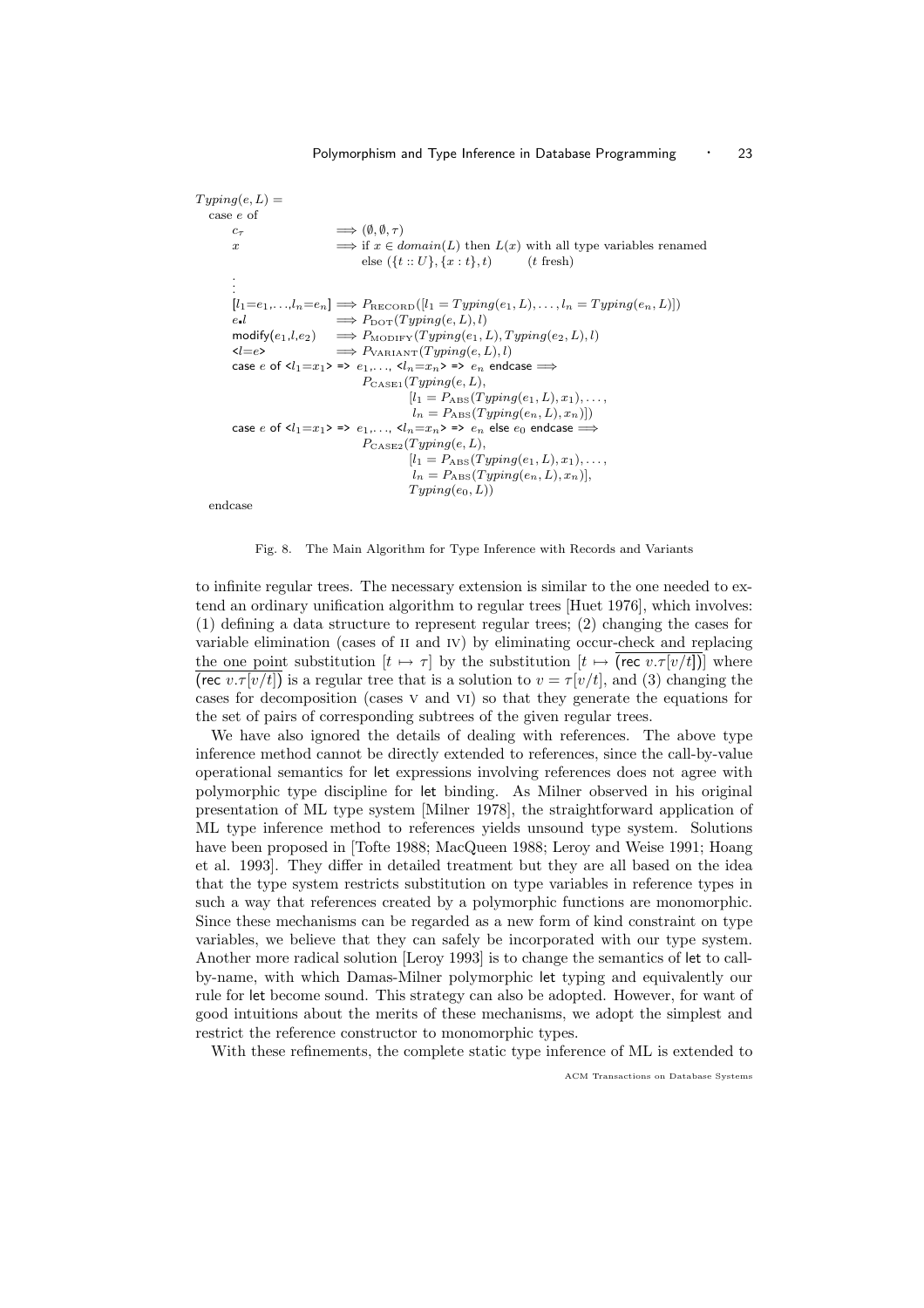```
P_{\text{RECORD}}([l_1 = (K_1, \mathcal{A}_1, \tau_1), \ldots, l_n = (K_n, \mathcal{A}_n, \tau_n)]) =let (K, S) = Unify(K_1 \cup \cdots \cup K_n, all pairs({A_1, \ldots, A_n}))in (K, S(A_1) \cup \cdots \cup S(A_n), S([l_1 : \tau_1, \ldots, l_n : \tau_n]))end
P_{\text{DOT}}((\mathcal{K}, \mathcal{A}, \tau), l) =let (K', S) = Unify(K \cup \{t_1 : : U, t_2 : : [l : t_1], \{(t_2, \tau)\}) (t_1, t_2 \text{ fresh})in (K', S(\mathcal{A}), S(t_1))end
P_{\text{MODIFY}}((\mathcal{K}_1, \mathcal{A}_1, \tau_1), (\mathcal{K}_2, \mathcal{A}_2, \tau_2), l) =let (K, S) = Unify(K_1 ∪ K_2 ∪ {t_1 :: U, t_2 :: [l : t_1]},\{alg pairs(\{A_1, A_2\}) \cup \{(t_2, \tau_1), (t_1, \tau_2)\}) (t<sub>1</sub>, t<sub>2</sub> fresh)
       in (K, S(A), S(t_2))end
P_{\text{VARIANT}}((\mathcal{K}, \mathcal{A}, \tau), l) = (\mathcal{K} \cup \{t : : \langle\!\langle l : \tau \rangle\!\rangle\}, \mathcal{A}, t) (t fresh)
P_{\text{CASE1}}((\mathcal{K}_0, \mathcal{A}_0, \tau_0), [l_1 = (\mathcal{K}_1, \mathcal{A}_1, \tau_1), \ldots, l_n = (\mathcal{K}_n, \mathcal{A}_n, \tau_n)]) =let (K, S) =Unify(K_0 \cup \cdots \cup K_n \cup \{t : : U, t_1 :: U, \ldots, t_n :: U\},all pairs({A<sub>0</sub>,...,A<sub>n</sub>}) \cup {(r<sub>i</sub>, t<sub>i</sub> → t)|1 \le i \le n}\cup\{(\tau_0, \langle l_1 : t_1, \ldots, l_n : t_n \rangle)\}\ (t, t_1, \ldots, t_n \text{ fresh})in (K, S(A_1) \cup \cdots \cup S(A_n), S(t))end
P_{\text{CASE2}}((\mathcal{K}_0, \mathcal{A}_0, \tau_0), [l_1 = (\mathcal{K}_1, \mathcal{A}_1, \tau_1), \ldots, l_n = (\mathcal{K}_n, \mathcal{A}_n, \tau_n)], (\mathcal{K}_{n+1}, \mathcal{A}_{n+1}, \tau_{n+1})) =let (K, S) =
             \mathit{Unify}(\mathcal{K}_0 \cup \cdots \cup \mathcal{K}_{n+1} \cup \{t : \mathit{U}, t_1 : \mathit{U}, \ldots, t_n : \mathit{U}, t_0 : \langle \mathit{l}_1 : t_1, \ldots, t_n : t_n \rangle \},allpairs({A_0, \ldots, A_{n+1}}) \cup {(\tau_i, t_i \rightarrow t)|1 \leq i \leq n}
                         \cup\{(\tau_0, t_0), (\tau_{n+1}, t)\}) (t, t_0, t_1, \ldots, t_n fresh)
       in (K, S(A_1) \cup \cdots \cup S(A_n), S(t))end
```
Fig. 9. New Functions to Synthesize Principal Typings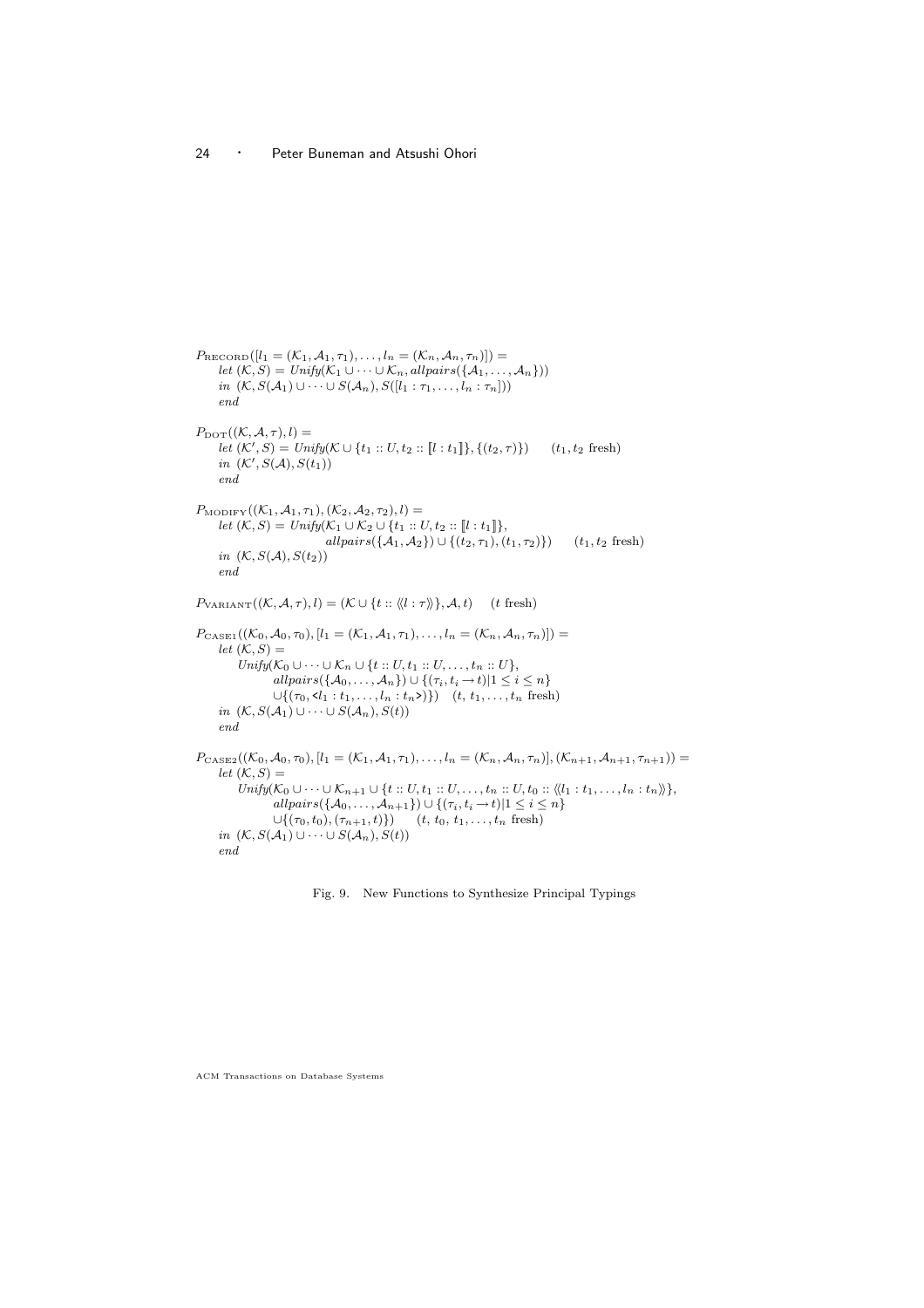$Typing(\text{fn} \times \text{=} > (x \text{Name}, x \text{.} \text{Sal} > 10000), \emptyset)$  $= P_{\text{ABS}}(Typing((\mathsf{x}.\mathsf{Name}, \mathsf{x}.\mathsf{Sal} > 10000), \emptyset), \mathsf{x})$  $\langle Typing((x,Name, x,Sal > 10000), \emptyset) \rangle$  $i = P_{\text{RECORD}}((Typing(\mathbf{x}.\mathsf{Name}, \emptyset), Typing(\mathbf{x}.\mathsf{Sal} > 10000, \emptyset)))$  $i$  if  $i$  yping(x<sub>•</sub>Name, Ø)  $i = P_{\text{DOT}}(T yping(\mathsf{x}, \emptyset), \mathsf{Name})$  $i$  i  $T yping(x, \emptyset) = (\{t_1 : U\}, \{x : t_1\}, t_1)$  $i = P_{\text{DOT}}((\{t_1 : U\}, \{x : t_1\}, t_1), \text{Name})$  $i = (\{t_2 : U, t_1 : \llbracket \mathsf{Name} : t_2 \rrbracket\}, \{\mathsf{x} : t_1\}, t_2)$  $i$  iT yping(x<sub>•</sub>Sal > 10000, Ø)  $i = P_>(Typing(x, Sal, \emptyset), Typing(10000, \emptyset))$ i i iT yping(x¦Sal, ∅) = ({t<sup>3</sup> :: U, t<sup>4</sup> :: [[Sal : t3]]}, {x : t4}, t3) i i iT yping(10000, ∅) = (∅, ∅, int)  $i) = P_>(({t_3 :: U, t_4 :: [\textsf{Sal} : t_3]}, {\mathbf{x} : t_4}, t_3),(\emptyset, \emptyset, int)))$  $\bigg\} = (\{t_4 : \| \mathsf{Sal} : int \| \}, \{x : t_4\}, bool)$  $i = P_{\text{RECORD}}((\{t_2 : : U, t_1 : : \text{[Name}: t_2\}], \{x : t_1\}, t_2),$  $({t_4::[\mathsf{Sal}:int]}\}, \{x:t_4\}, bool))$  $\} = ({t_2 :: U, t_1 :: \llbracket \text{Name} : t_2, \text{Sal} : int \rrbracket},{x : t_1}, t_2 * bool})$  $= P_{\text{ABS}}((\{t_2:: U, t_1::[\textsf{Name}: t_2, \textsf{Sal}: int]\}, \{x:t_1\}, t_2 * \textit{bool}), x)$  $= (\{t_2 : U, t_1 : \mathbb{N} \text{ = } t_2, \mathsf{Sal} : int \mathbb{N}, \emptyset, t_1 \rightarrow t_2 * bool\})$ 

Fig. 10. Examples of Type Inference with Records

records, variants, and set data types, as stated in the following result:

THEOREM 2. Let e be any raw term of Machiavelli. If  $Typing(e, \emptyset) = (K, \mathcal{A}, \tau)$ then  $\mathcal{K}, \mathcal{A} \triangleright e : \tau$  is a principal typing of e. If  $Typing(e, \emptyset)$  reports failure then e has no typing.

Just as legal ML programs correspond to principal typing schemes with empty type assignment, legal Machiavelli programs correspond to principal kinded typing schemes with empty type assignment, ie. typings of the form  $\mathcal{K}, \emptyset \triangleright e$ :  $\tau$ . Machiavelli prints a typing  $\mathcal{K}, \emptyset \triangleright e : \tau$  as

 $e:\tau'$ 

where  $\tau'$  is a type whose type variables are printed together with their kind constraints in  $K$  in the following formats:

- $-$ 'a,'b,... for those type variables t such that  $\mathcal{K}(t) = \mathsf{U}, \ldots$
- —"a,"b,... for those description type variables d such that  $\mathcal{K}(d) = D, \ldots$
- $-$ 'a:: $[l_1:\tau_1,\ldots,l_n:\tau_n],\ldots$  for those type variables t such that  $\mathcal{K}(t) = [l_1:\tau_1,\ldots,l_n:$  $\tau_n\rrbracket, \ldots$
- $-$ "a::[ $l_1:\tau_1,\ldots,l_n:\tau_n]$ ,... for those description type variables d such that  $\mathcal{K}(d) = [l_1 :$  $[\tau_1,\ldots,l_n:\tau_n]]_d,\ldots$
- $-$ 'a:: $\langle l_1:\tau_1,\ldots,l_n:\tau_n\rangle$ ,... for those type variables t such that  $\mathcal{K}(t) = \langle l_1:\tau_1,\ldots,l_n:$  $\langle \tau_n \rangle \rangle, \ldots$
- $-$ "a:: $\langle l_1:\tau_1,\ldots,l_n:\tau_n\rangle$ ,... for those description type variables d such that  $\mathcal{K}(d)$  =  $\langle\!\langle l_1:\tau_1,\ldots,l_n:\tau_n\rangle\!\rangle_d,\ldots$

as already seen in examples. Thus the type output in the following example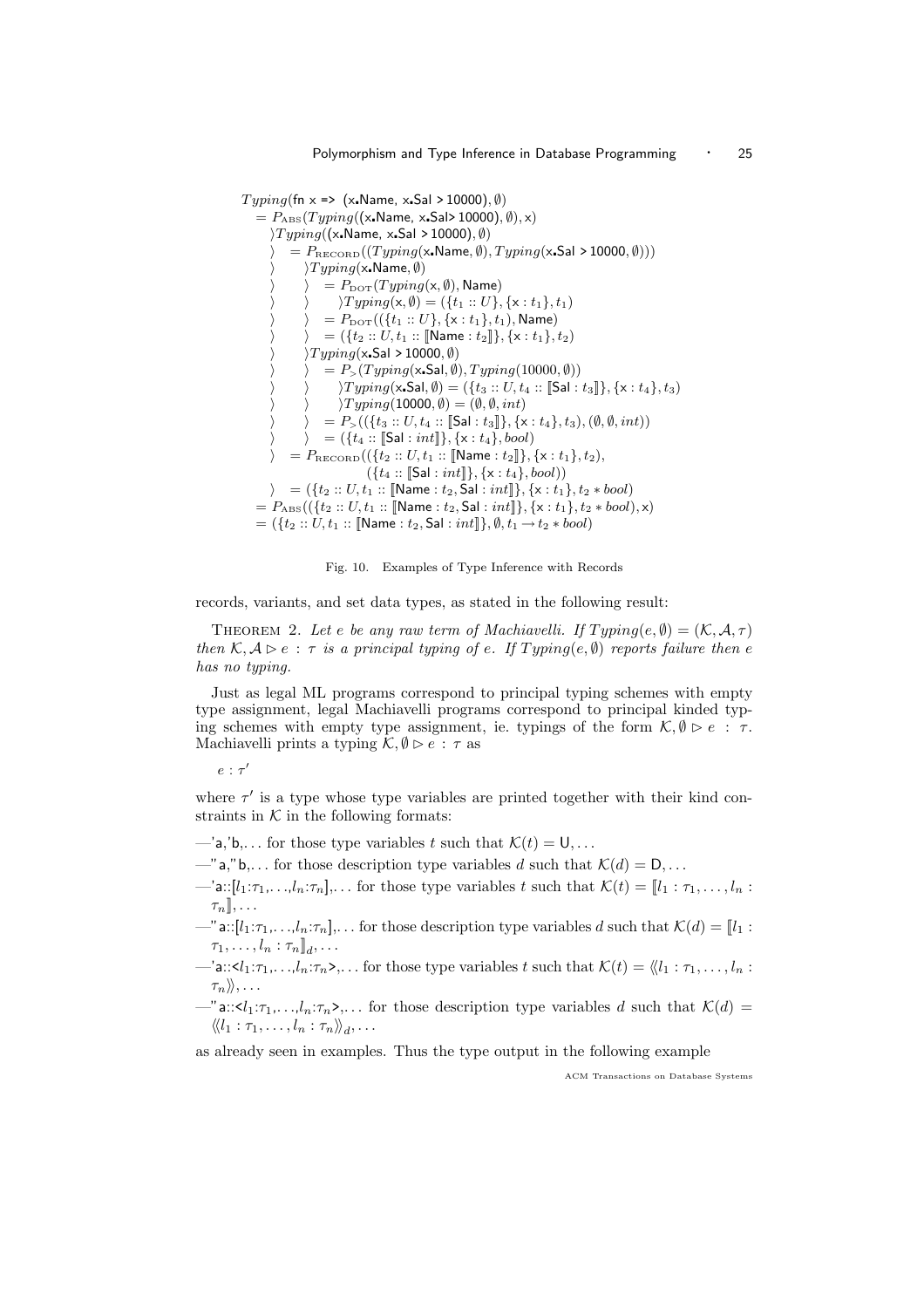$\rightarrow$  fun name  $x = x$ . Name;  $\Rightarrow$  val name = fn : 'a::[Name : 'b] -> 'b

is a representation of the following kinded typing scheme:

 ${t_2 : U, t_1 : \mathbb{N} \text{ame} : t_2 \mathbb{R}, \emptyset \rhd \text{fn x=> x} \text{Name} : t_1 \rightarrow t_2$ 

The examples shown in Figure 1 use the same convention.

To summarize our progress to this point: we have augmented type schemes of ML with description types (which already exist in ML in a limited form) and kinded type variables. This has provided us with a type system that not only expresses the generic nature of field selection, but also allows sets to be uniformly treated in the language. However relational databases require more than the operations we have so far described, and it is to these that we now turn.

# 4. OPERATIONS FOR GENERALIZED RELATIONS

We are now going to show how we can extend Machiavelli to include the operations of the relational algebra, specifically projection and natural join, which are not covered by the operations developed so far. There are two points to be made about our strategy. The first is that we are going to put an ordering on values and on description types. The ordering on types, although somewhat similar to that used by Cardelli [Cardelli 1988], is in no sense a part of Machiavelli's polymorphism. This should be apparent from the fact that we have already incorporated polymorphic field selection without such an ordering.

The second point is that the introduction of *join* complicates the presentation of the type system and increases the complexity of the type inference problem, which requires us to extend the notion of (kinded) typing schemes to conditional typing schemes [Ohori and Buneman 1988] by adding syntactic conditions on instantiation of type variables. A similar problem was later observed in [Wand 1989] if one uses a record concatenation operation rather than join. (See also [Cardelli and Mitchell 1989; Harper and Pierce 1991; Remy 1992] for polymorphic calculi with record concatenation.) Since we are primarily concerned with database operations, our inclination is to examine the record joining operation that naturally arises as a result of generalizing the relational algebra.

Our strategy in this section is first to provide a method for generalizing relational algebra over arbitrary description types. We then provide the additional typing rules, which have associated order constraints on the types. We then provide a principal conditional typing scheme which represents the exact set of provable typings. Finally, we describe a method to check statically the satisfiability of these constraints. In other words, we are still able to guarantee that a typechecked program will not cause a run-time type error.

#### 4.1 Generalizing Relational Algebra

Our rationale for wanting to generalize relational operations is that, in keeping with the rest of the language, we would like them to be as "polymorphic" as possible. Since equality is essential to the definition of most of these operations, we limit ourselves to their effect on description types. To this end we generalize the following four operations to arbitrary description terms and introduce them as polymorphic functions into the system: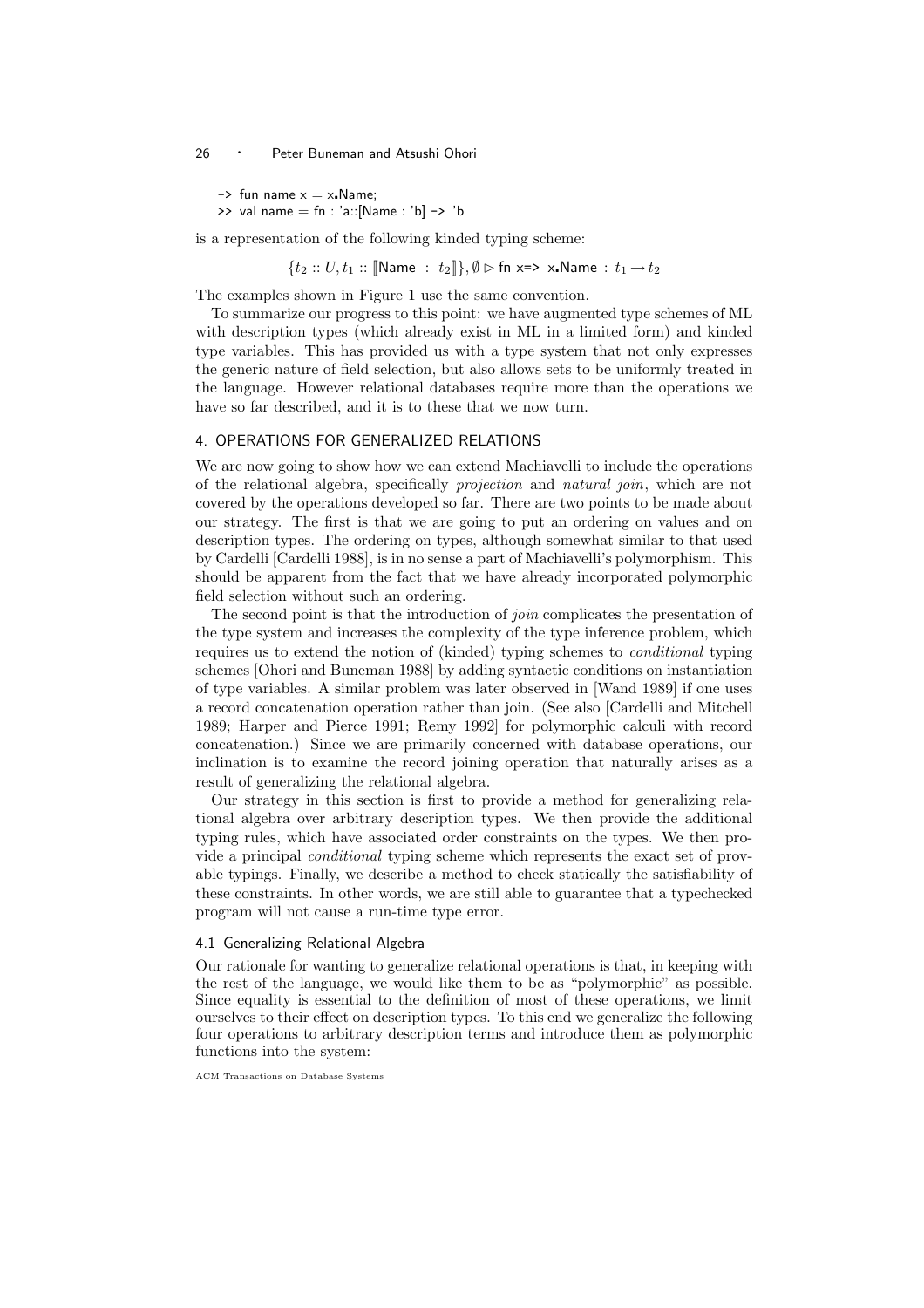| $eq(e_1,e_2)$        | equality test,                           |
|----------------------|------------------------------------------|
| join $(e_1,e_2)$     | database join,                           |
| $con(e_1,e_2)$       | consistency check.                       |
| project $(e,\delta)$ | projection of d onto the type $\delta$ . |

The intuition underlying their generalization is the idea exploited in [Buneman et al. 1991] that database objects are partial descriptions of real-world entities and can be ordered by *goodness of description*. The polymorphic type system to represent generalized relational operations (including cyclic structures) has been developed in [Ohori 1990]. Here, we limit ourselves to acyclic description terms. We first consider join and equality.

We claim that join in the relational model is based on the underlying operation that computes a join of tuples. By regarding tuples as partial descriptions of realworld entities, we can characterize it as a special case of very general operations on partial descriptions that combines two consistent descriptions. For example, if we consider the following non-flat tuples

 $t_1 =$  [Name = [First = "Joe"]] and  $t_2 =$  [Name = [Last = "Doe"]]

as partial descriptions, then the combination of the two should be

 $t =$  [Name  $=$  [First= "Joe", Last  $=$  "Doe"]].

Thus t is the least upper bound  $t_1 \sqcup t_2$  of  $t_1$  and  $t_2$  under an ordering  $\sqsubseteq$  induced by the inclusion of record fields, so that

 $\text{join}(d_1, d_2) = d_1 \sqcup d_2$  and  $d' \sqsubseteq d'$  and  $d' \sqsubseteq d$ 

This approach also provides a uniform treatment of null values [Zaniolo 1984; Biskup 1981], which are used in databases that represent incomplete information. To represent null values, we also extend the syntax of Machiavelli terms with:

null(b) the null value of a base type  $b$ , <> the (polymorphic) null value of variant types.

Other incomplete values can be built from these using the constructors for description terms. However care must be taken [Lipski 1979; Imielinski and Lipski 1984] to ensure that use of the algebra with these extended operations and null values provides the semantics intended by the programmer.

These characterizations do not depend on any particular data structure such as flat records. Once we have defined a (computable) ordering on the set of description terms, join and equality generalize to arbitrary description terms. To obtain such an ordering, we first define a pre-order  $\prec$  on acyclic description terms.

$$
c^{b} \preceq c^{b} \text{ for all constants } c^{b} \text{ of type } b,
$$
  
\n
$$
\text{null}(b) \preceq c^{b} \text{ for all constants } c^{b} \text{ of type } b,
$$
  
\n
$$
\text{null}(b) \preceq \text{null}(b) \text{ for any base type } b
$$
  
\n
$$
[l_{1} = d_{1}, \ldots, l_{n} = d_{n}] \preceq [l_{1} = d'_{1}, \ldots, l_{n} = d'_{n}, \ldots] \text{ if } d_{i} \preceq d'_{i} \text{ (}1 \leq i \leq n \text{),}
$$
  
\n
$$
\Leftrightarrow \leq \Leftrightarrow,
$$
  
\n
$$
\Leftrightarrow \leq \langle l \rangle = d > \text{ for any description } d,
$$
  
\n
$$
\Leftrightarrow \leq \langle l \rangle = d' > \text{ if } d \preceq d',
$$
  
\n
$$
r \preceq r \text{ for any reference } r,
$$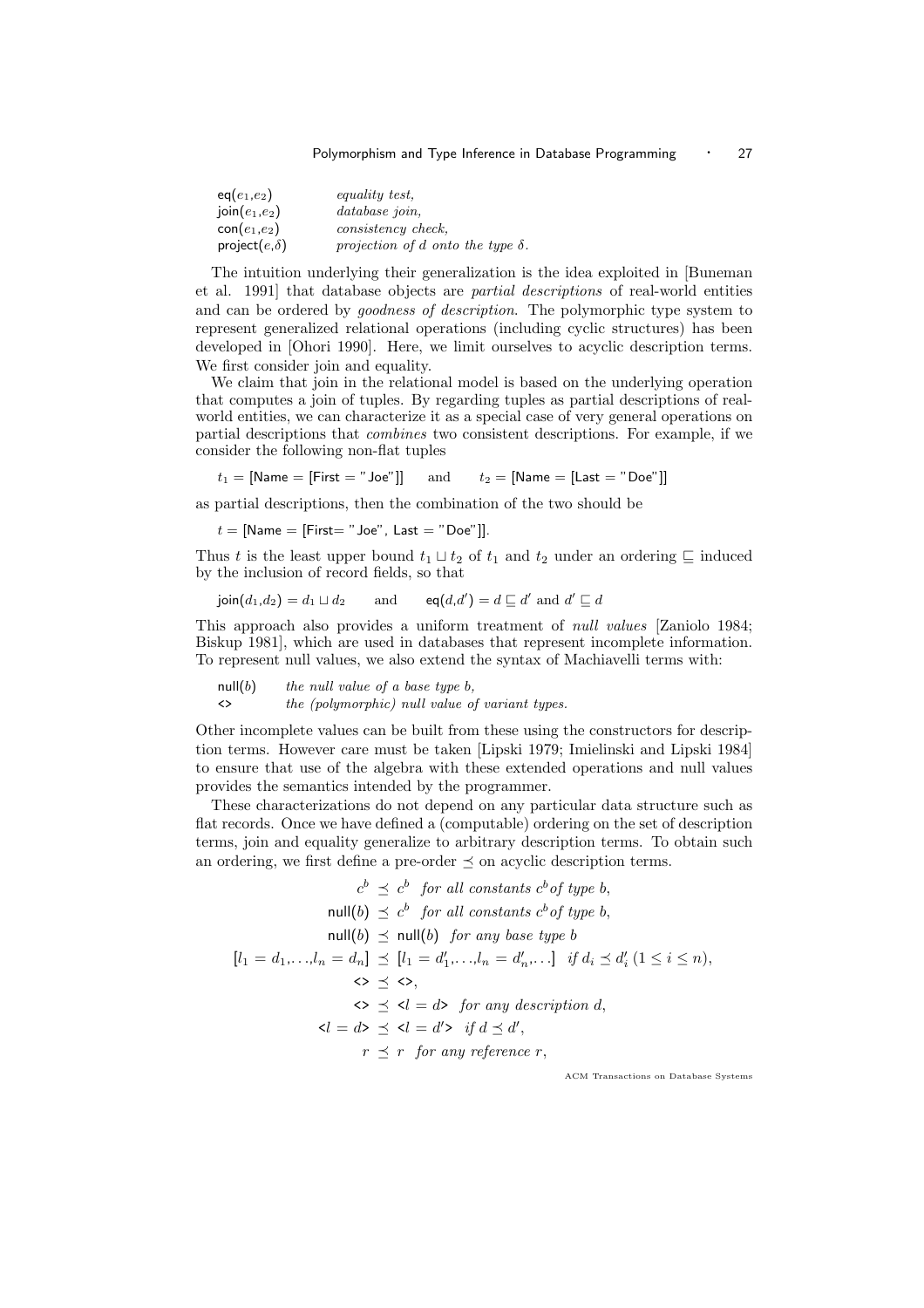$r1 = \{$  [Pname  $=$  "Nut" , Supplier  $= \{$  [Sname  $=$  "Smith" , City  $=$  "London"],  $[Same = "Jones", City = "Paris"].$  $[Same = "Black", City = "Paris"]\},\$  $[ \mathsf{Pname} = " \mathsf{Bolt",}\mathsf{Supplier} = \{ \ [\mathsf{Pname} = " \mathsf{Blake",}\mathsf{City} = " \mathsf{Paris} ' ] ,$  $[Same = "Adams", City = "Athens"]$  $r2 = \{[Pname = "Nut", \text{Supplier} = \{[City = "Paris"]\}, Qty = 100]\}$  $[Pname = "Bolt", Supplementary:20]$   ${[City="Paris"]}, Qty = 200]$ 

 $\phi$ join(r1,r2) = {[Pname = "Nut", Supplier = {[Sname = "Jones", City = "Paris"],  $\text{[Same} = \text{"Blue", City = \text{"Paris"}\text{]}, \text{ Qty} = 100\text{]},$  $[$ Pname = "Bolt", Supplier = $\{$ [Sname = "Blake", City = "Paris" $]$ }, Qty = 200] $\}$ 

Fig. 11. Natural join of higher-order relations

$$
\{d_1, \ldots, d_n\} \preceq \{d'_1, \ldots, d'_m\} if \forall d' \in \{d'_1, \ldots, d'_m\}. \exists d \in \{d_1, \ldots, d_n\}. d \preceq d'
$$

The last rule expresses how the ordering can be extended to sets. Because  $\prec$  fails to be anti-symmetric an ordering is obtained by taking induced equivalence relation and regarding a description term as a representative of its equivalence class. Thus we take  $\sqsubset$  as the ordering induced by  $\prec$ . Among representatives, there is a canonical one having the property that if it contains a set term then its members are pairwise incomparable, i.e. an anti-chain. Since  $\sqsubseteq$  and  $\sqcup$  are computable, our characterization of join and eq immediately gives their definitions on general description terms, which computes a canonical representative. con, which checks for the existence of a join is also computable. The equality (eq) is a generalization of structural equality to sets and null values. Figure 11 shows an example of a join of complex descriptions. The importance of this definition of join is that it is a faithful generalization of the join in the relational model. In [Buneman et al. 1991] it is shown that:

THEOREM 3. If  $r_1, r_2$  are first-normal form relations then join( $r_1, r_2$ ) is the natural join of  $r_1$  and  $r_2$  in the relational model.

Projection in the relational model is defined as a projection on a set of labels. We generalize it to an operation which projects a complex description term onto some type that describes part of its structure, and we define projection as an operation specified by this type. Recall that the syntax of ground (variable free) description types is

 $\delta ::=$  unit  $| b_d | [l:\delta, \ldots, l:\delta] | < l:\delta, \ldots, l:\delta > | \{\delta\} |$  ref(τ)  $|$  (rec  $v.\delta(v)$ )

Projection is therefore an operation indexed by a ground description type. The operation project( $x, \delta$ ) takes a value x whose type is "bigger" than  $\delta$  and returns a value of type  $\delta$  by a generalized form of projection onto that type. The following is a simple projection on a flat relation, which has the obvious result:

project( $\{$  [Name = "J. Doe", Age = 21, Salary = 21000],  $[Name = "S. Jones", \bar{Age} = 31, \bar{Salary} = 31000]$ {[Name : string, Salary : int]})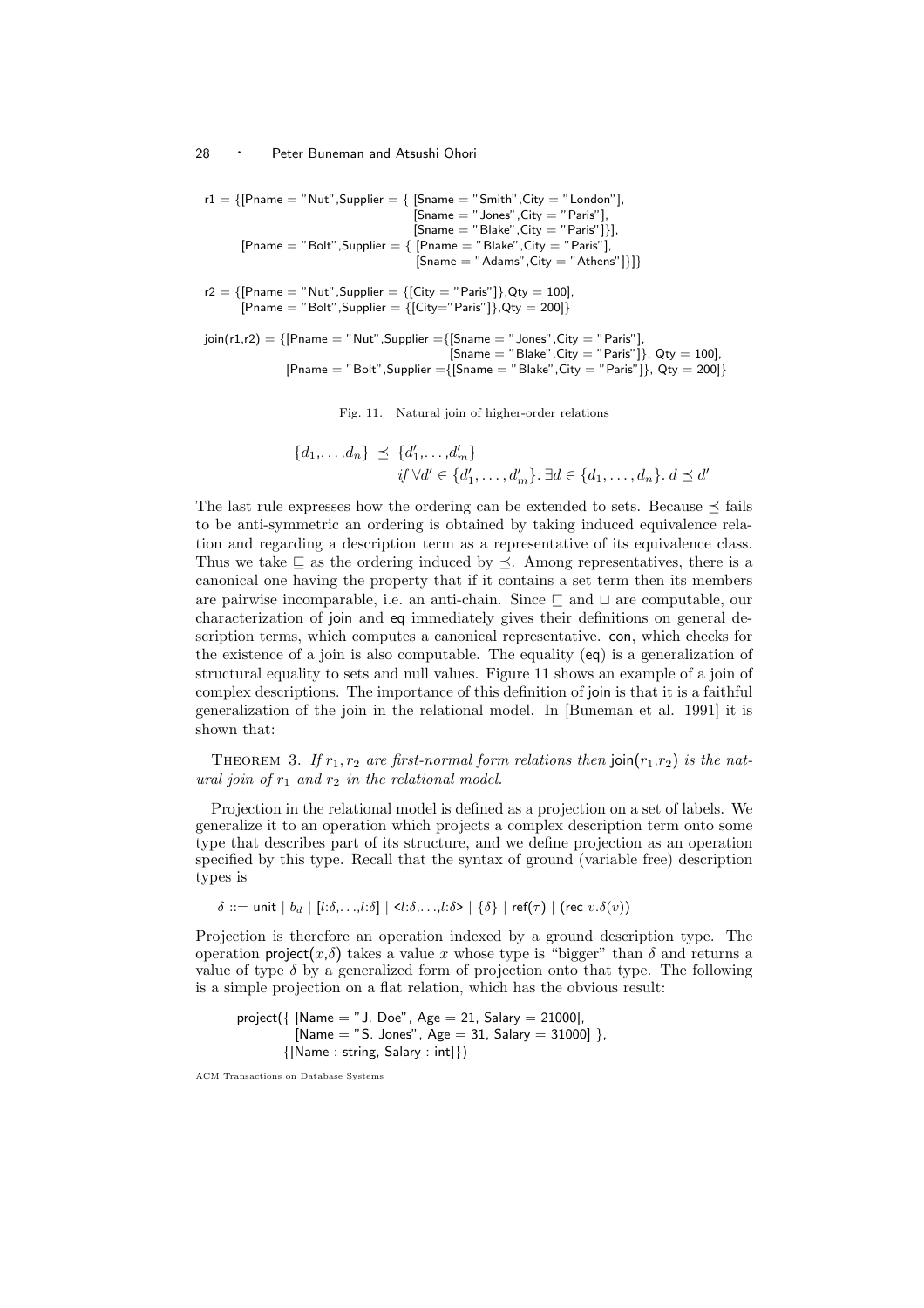By using the ordering we have just defined, projection can be specified as:

$$
\text{project}(x,\delta) = \bigsqcup \{d | d \sqsubseteq x, d : \delta\}
$$

which is computable for any description type  $\delta$ .

These definitions for join and projection can be generalized to cyclic structures, and there are polymorphic algorithm for the generalized definitions [Ohori 1990].

To summarize these extensions to the language, we have introduced the constants null(b) and  $\leftrightarrow$  and the term constructors join, con, and project. Machiavelli's callby-value operational semantics described in section 3 is directly extended to those operation by adding their computation algorithms to the evaluation rules.

# 4.2 Type Inference for Relational Algebra

join, project and con are polymorphic operations in the sense that they compute join and projection of various types. To represent this, we define an ordering on ground description types that represents the ordering on the structure of descriptions. For the set of acyclic description types, this is given by the following inductive definition:

$$
b_d \ll b_d
$$
  
\n
$$
[l_1:\delta_1,\ldots,l_n:\delta_n] \ll [l_1:\delta'_1,\ldots,l_n:\delta'_n,\ldots]
$$
 if  $\delta_i \ll \delta'_i$   $(1 \le i \le n)$   
\n $\ll \langle l_1:\delta'_1,\ldots,l_n:\delta'_n\rangle$  if  $\delta_i \ll \delta'_i$   $(1 \le i \le n)$   
\n $\{\delta_1\} \ll \{\delta_2\}$  if  $\delta_1 \ll \delta_2$   
\nref( $\delta$ )  $\ll$  ref( $\delta$ )

This definition reflects the definition of the ordering on description terms. In particular, the rule for reference types reflects the property that two reference expressions have a join if they denote the same reference value, and therefore have the same type. (There may be other choices for the ordering of variant types. The choice will depend on the intended semantics of this construct as a partial description.) Using this ordering, types of join, project, and con are given as:

$$
\text{con}: \delta_1 * \delta_2 \to \text{bool} \text{ such that } \delta_1 \sqcup_{\ll} \delta_2 \text{ exists}
$$
\n
$$
\text{join}: \delta_1 * \delta_2 \to \delta_3 \text{ such that } \delta_3 = \delta_1 \sqcup_{\ll} \delta_2
$$
\n
$$
\text{project}(\Box, \delta_2): \delta_1 \to \delta_2 \text{ such that } \delta_2 \ll \delta_1
$$

To integrate these operations with the polymorphic core of Machiavelli defined in section 3, we need to take account of these operations in the type system. We therefore explicitly introduce syntactic conditions on substitution of type variables for three forms of constraint associated with the types of these operations:  $\delta_1 \sqcup_{\ll} \delta_2$ exists,  $\delta = \delta_1 \sqcup_{\ll} \delta_2$ , and  $\delta_2 \ll \delta_1$ . In fact we only need to consider the last two forms of constraint since  $\delta_1 \sqcup_{\ll} \delta_2$  will exist whenever we can find a type  $\delta_3 = \delta_1 \sqcup_{\ll} \delta_2$ . To represent them we introduce the following syntactic conditions:

- (1)  $\tau = jointype(\tau, \tau)$ , and
- (2)  $less than(\tau, \tau)$ .

Note the difference between  $\delta_3 = \delta_1 \sqcup_{\ll} \delta_2$  and  $\tau_3 = joint type(\tau_1, \tau_2)$ . The former is a property on the relationship between three ground description types. On the other hand, the latter is a syntactic formula denoting the constraint on substitutions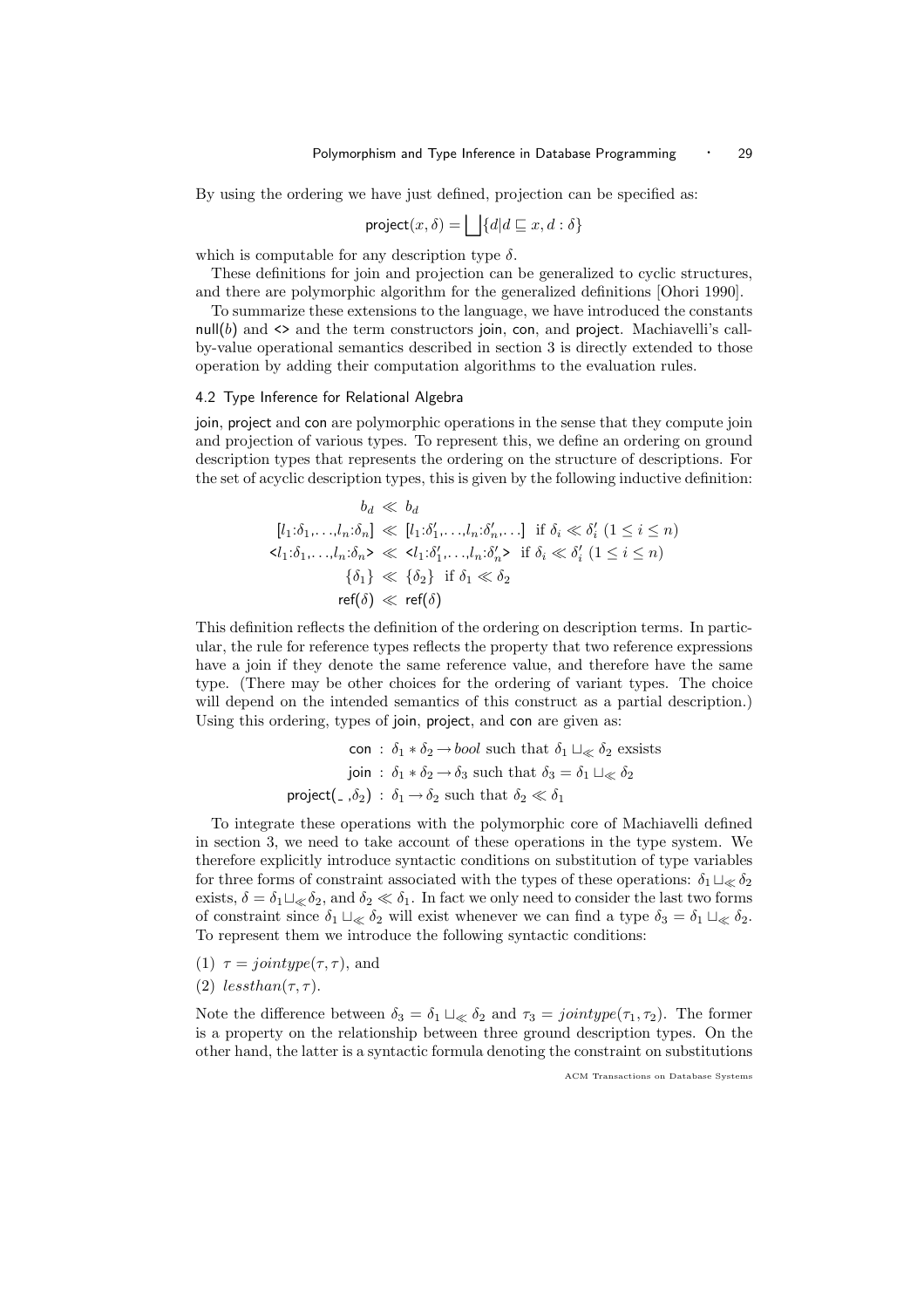$$
\text{(NULL1)} \qquad C, \mathcal{K}, \mathcal{A} \rhd \mathsf{null}(b) : b
$$

(NULL2)  $C, \mathcal{K}, \mathcal{A} \triangleright \diamondsuit : \delta$  if  $\mathcal{K} \vdash \delta :: \langle \langle \rangle \rangle$ 

$$
\text{(CON)} \qquad \qquad \frac{C, \mathcal{K}, \mathcal{A} \rhd e_1 : \delta_1 \qquad \qquad C, \mathcal{K}, \mathcal{A} \rhd e_2 : \delta_2}{C \cup \{\delta = jointype(\delta_1, \delta_2)\}, \mathcal{K}, \mathcal{A} \rhd \text{con}(e_1, e_2) : \text{bool}} \qquad \text{(for some } \delta\text{)}
$$

$$
\text{(J0IN)} \qquad \frac{C, \mathcal{K}, \mathcal{A} \rhd e_1 : \delta_1 \qquad C, \mathcal{K}, \mathcal{A} \rhd e_2 : \delta_2}{C \cup \{\delta = \text{jointype}(\delta_1, \delta_2)\}, \mathcal{K}, \mathcal{A} \rhd \text{join}(e_1, e_2) : \delta}
$$

$$
\text{(PROJECT)} \quad \frac{C, K, A \triangleright e : \delta_1}{C \cup \{ \text{less} \text{than}(\delta_2, \delta_1) \}, K, A \triangleright \text{project}(e_1, \delta_2) : \delta_2}
$$

Fig. 12. The Typing Rules for Relational Operations

of type variables in  $\tau_1, \tau_2, \tau_3$  to ensure that any ground instance of these satisfies such a property. A similar remark holds for  $\delta_1 \ll \delta_2$  and  $less than(\tau_1, \tau_2)$ . Using these syntactic conditions on type variables, we can extend the type system to incorporate these new operations. Typing judgements in the extended system has the form  $C, \mathcal{K}, \mathcal{A} \triangleright e : \tau$  where the extra ingredient C is a set of these syntactic conditions. Figure 12 shows the typing rules for the new operations. Other rules remain the same as those defined in Figure 2 and 6 except that they are now relative to a given set of conditions. For example, the rule ABS becomes

(ABS) 
$$
\frac{C, K, \mathcal{A}(x, \tau_1) \rhd e : \tau_2}{C, K, \mathcal{A} \rhd \text{fn } x \Rightarrow e : \tau_1 \rightarrow \tau_2}
$$

In particular, these other rules only propagate the given set of conditions and do not change its contents.

Since the conditions we introduced involve the ordering that is defined only on ground types, we need to interpret a typing judgement in this extended system as a scheme representing the set of all ground typings obtained by substituting its type variables with appropriate ground types. This interpretation is consistent with our treatment of let construct (LET rule in Figure 2) and its semantics described in [Ohori 1989a]. A ground substitution  $\theta$  satisfies a condition c if

- (1) if  $c \equiv \tau_1 = jointype(\tau_2, \tau_2)$  then  $\theta(\tau_1), \theta(\tau_2), \theta(\tau_3)$  are description types satisfying  $\theta(\tau_1) = \theta(\tau_2) \sqcup_{\ll} \theta(\tau_3)$ ,
- (2) if  $c \equiv \text{less} \text{than}(\tau_1, \tau_2)$  then  $\theta(\tau_1)$  and  $\theta(\tau_2)$  are description types satisfying  $\theta(\tau_1) \ll \theta(\tau_2)$ .

 $\theta$  satisfies a set C of conditions if it satisfies each member of C. We say that a ground typing  $\emptyset, \emptyset, A \triangleright e : \tau$  is an instance of  $C, \mathcal{K}, A' \triangleright e : \tau'$  if there is a ground substitution  $\hat{\theta}$  that respects K and satisfies C such that  $\mathcal{A} \uparrow^{dom(\mathcal{A}')} = \theta(\mathcal{A}')$  and  $\tau = \theta(\tau')$ . As seen in this definition, a typing in the extended system is subject to a set of conditions associated with it. To emphasize this fact, we call typing judgement in the extended type system a conditional typing. A conditional typing scheme  $C, \mathcal{A} \triangleright e : \tau$  is principal if any derivable ground typing for e is an instance of it. The following result establishes the complete inference of principal conditional typing schemes.

Theorem 4. There is an algorithm which, given any raw term e, returns either failure or a tuple  $(C, \mathcal{K}, \mathcal{A}, \tau)$  such that if it returns  $(C, \mathcal{K}, \mathcal{A}, \tau)$  then  $C, \mathcal{K}, \mathcal{A} \triangleright e : \tau$ 

ACM Transactions on Database Systems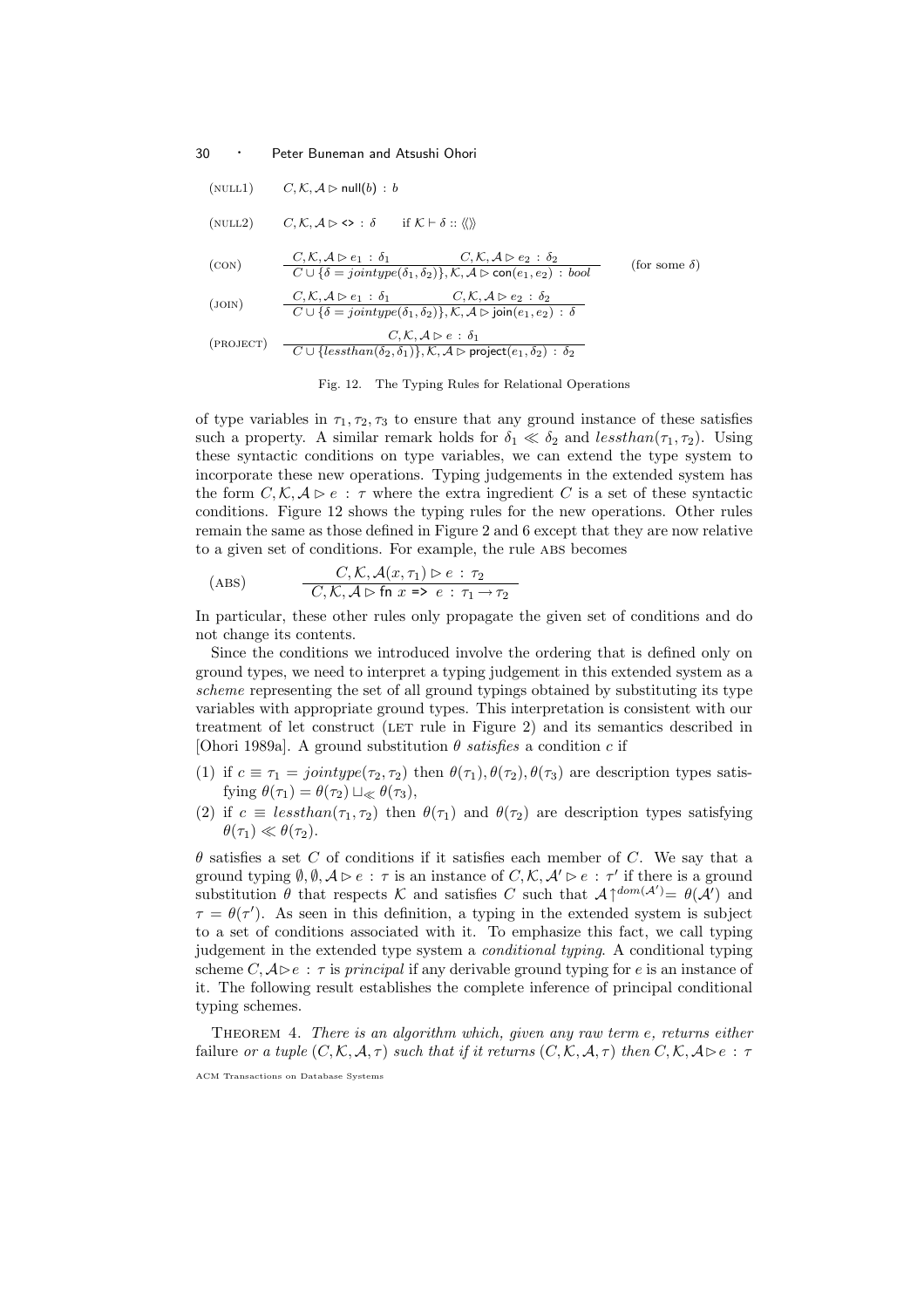$\Rightarrow$  fun join3(x,y,z) = join(x,join(y,z)); >> val join3 = fn : ("a \* "b \* "c) -> "d where  $\{$  "d = jointype("a,"e), "e = jointype("b,"c) }  $\rightarrow$  Join3([Name = "Joe"], [Age = 21], [Office = 27]); >> val it  $=$  [Name  $=$  "Joe", Age  $=$  21, Office  $=$  27] : [Name : string, Age : int, Office : int] -> project(it,[Name : string]);  $\Rightarrow$  val it = [Name="Joe"] : [Name : string]

# Fig. 13. Some Simple Relational Examples

#### is a principal conditional typing scheme, otherwise e has no typing.

A proof of this, which also gives the type inference algorithm for Machiavelli, is based on the technique we have developed in [Ohori and Buneman 1988] which established the theorem for a sublanguage of Machiavelli. A complete proof and a complete type inference algorithm can be reconstructed from the corresponding proof and algorithm presented in [Ohori 1989b].

Figure 13 gives two simple examples of the typing schemes that are inferred by Machiavelli. The type ("a \* "b \* "c) -> "d where { "d = jointype("a,"e), "e = jointype( $b''$ ,"c) } of the three-way join join3 is the representation of the principal conditional typing scheme:

$$
C, K, \emptyset \rhd \mathsf{fn}(x, y, z) \Rightarrow \mathsf{join}(x, \mathsf{join}(y, z)) : (d_2 * d_4 * d_5) \rightarrow d_1
$$

 $\overline{a}$ 

 $\ddot{\phantom{a}}$ 

where  $C$  and  $K$  are as follows.

$$
C = \left\{ \begin{array}{l} d_1 = jointype(d_2, d_3), \\ d_3 = jointype(d_4, d_5) \end{array} \right\}, \quad K = \left\{ \begin{array}{l} d_1 :: D, \\ d_2 :: D, \\ d_3 :: D, \\ d_4 :: D, \\ d_5 :: D \end{array} \right\}
$$

It is therefore tempting to identify legal Machiavelli programs with principal conditional typing schemes. There is however one problem in this approach: a conditional typing schemes may not have a satisfiable instance. In such a case, the term has no typing and should therefore be regarded as a term with type error. Unfortunately checking the satisfiability of a set of these conditions is NP-hard [Ohori and Buneman 1988]. A practical solution is to delay the satisfiability check of a set of conditions until its type variables are fully instantiated. Once the types of all type variables in a condition are known, its satisfiability can be efficiently checked and it can then be eliminated. To achieve complete static typechecking under this strategy, the type system must satisfy the following property: for any expression containing joins and projections, if its evaluation involves evaluation of joins and projections, then the conditions associated with the types of the joins and the projections in the expression only contain ground types. In most cases where type variables originate from polymorphic function definitions, this condition is satisfied. Since joins and projections appearing in the body of a polymorphic function are evaluated only after the parameters to these operations are bound to some values, type variables originating from the polymorphic function definition should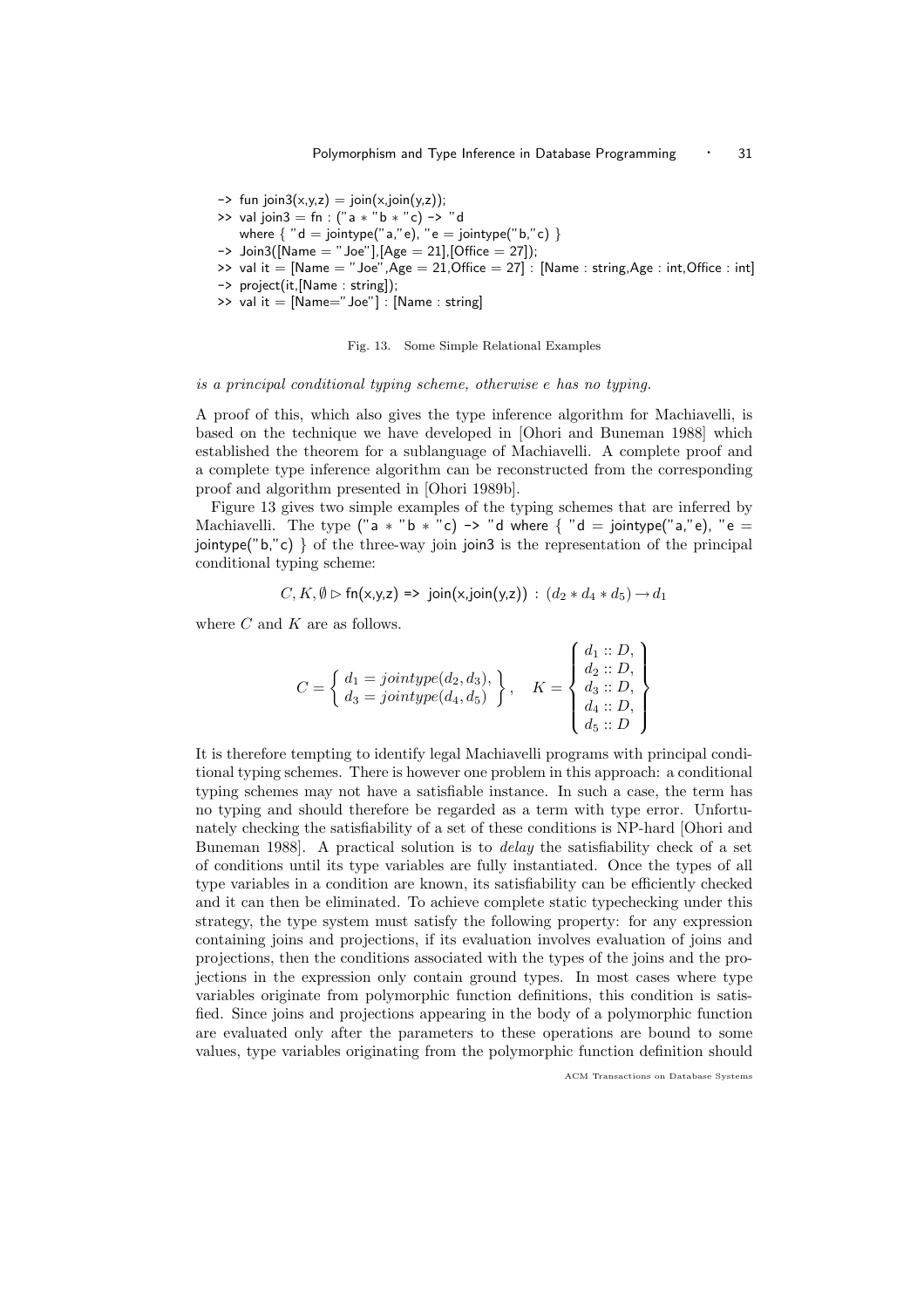```
-> parts;
>> val it = \{[Pname="bolt", P#=1, Pinfo=<Base=[Cost=5] \rangle\},
                   . . .
                [Pname="engine",P#=2189Pinfo= < Composite = [SubParts=\{[P\#=1,Qty=189], \ldots\},AssemCost=1000]> ],. . .}
         : \{[\text{Pname}: \text{string}, \text{P#}: \text{int}]Pinfo : <Base : [Cost : int],
                        Composite : [SubParts : {[P# : int,Qty : int]},AssemCost : int]> ]}
-> suppliers;
>> val it ={[Sname="Baker", S#=1, City="Paris"],...}
         : \{[\text{Same}: \text{string}, S\# : \text{int}, \text{City}: \text{string}]\}\rightarrow supplied by;
>> val it = \{ [P#=1, \text{Suppliers} = \{ [S#=1], [S#=12], \ldots \} ], \ldots \}: \{ [P# : int, \text{Suppliers} : \{ [S# : int] \}] \}
```
Fig. 14. A Part-Supplier Database in Generalized Relational Model

have all been instantiated with ground types in any expressions that cause evaluation of those joins and projections. However, there is one exception, which is the case of expressions containing joins and projections of variants. Since variants are themselves polymorphic values, their type variables may never be instantiated. To preserve complete static typechecking, we place the restriction that the programmer must supply the type specification of variants if they are arguments of join and projection (directly or indirectly through function abstraction and function application.) The type system can easily enforce this restriction by rejecting expressions whose conditions involves type variables having a variant kind. We therefore identify legal Machiavelli programs with principal conditional typing schemes where the only conditions are those that contain type variables that have a kind other than variant kinds. This approach yields a practical solution to typechecking polymorphic programs involving join and projection. Since the additional restriction we imposed does not restrict polymorphic function definitions, we believe that this method preserves most of the advantages of polymorphic typing without incurring algorithmic difficulty in checking satisfiability of conditions.

Figure 14 shows an example of a database containing non-flat records, variants, and nested sets, where we assume that the names parts, suppliers, and supplied by are already bound. With the availability of a generalized join and projection, we can immediately write programs that manipulate such databases. Figure 15 shows some simple query processing for the database example in figure 14. Note the use of join and other relational operations on "non-flat" relations. Data and operations can be freely mixed with other features of the language including recursion, higherorder functions, and polymorphism. This allows us to write, with relative ease, powerful programs whose type correctness is checked at compile time. Figure 16 shows query processing on the example database using polymorphic functions. The function cost taking a part record and a set of such records as arguments computes the total cost of the part. In the case of a composite part, it first generates a set of records, each consisting of a subpart number and its cost, and then uses hom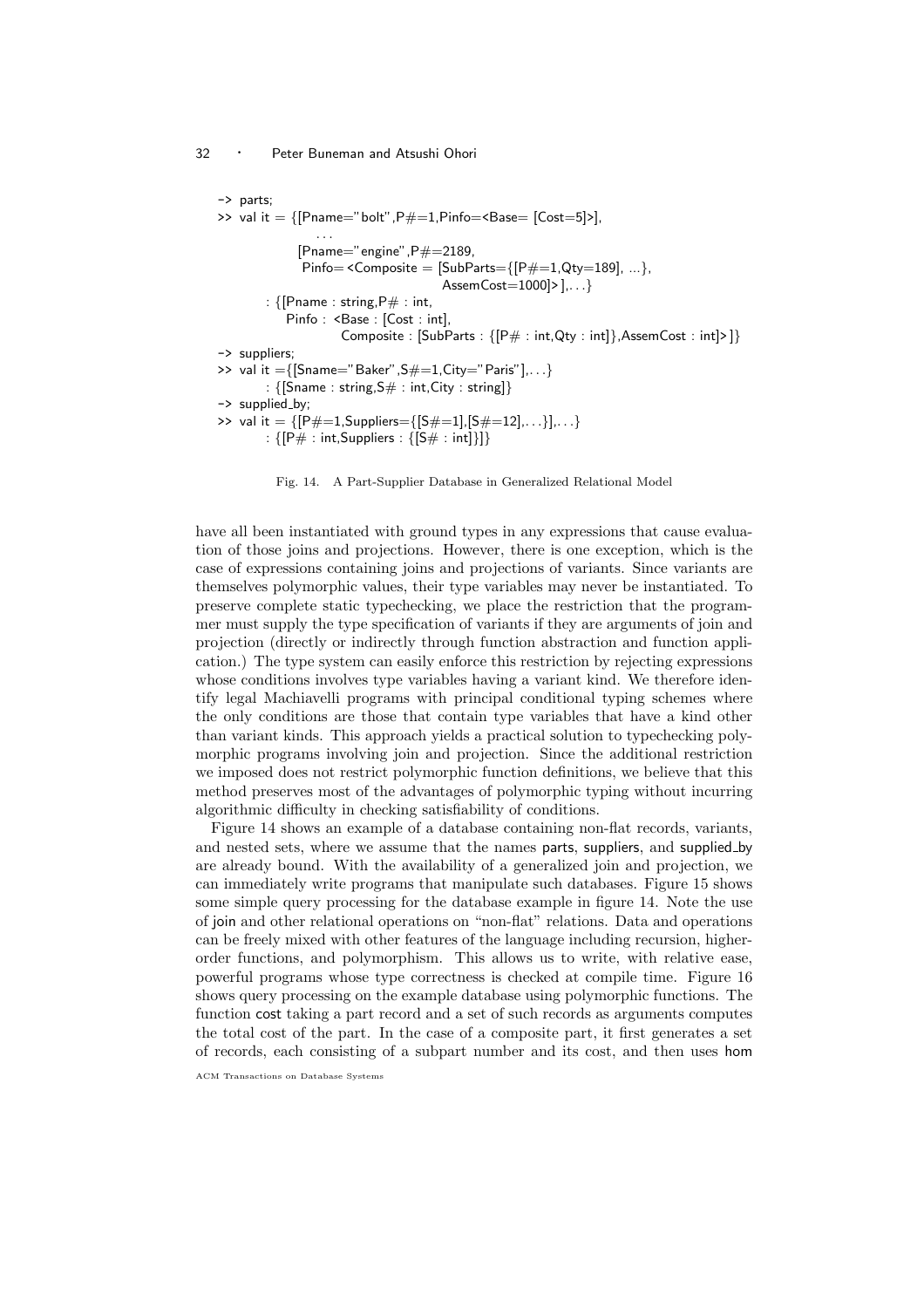(∗Select all base parts ∗) -> join(parts,{[Pinfo=<Base=[]>]}); >> val it =  $\{[\text{Pname} = 'bold", P\# = 1, \text{Pinfo} = \text{Base} = [\text{Cost} = 5]\}$ , ... :  $\{$  [Pname : string, P $#$  : int, Pinfo: <Base: [Cost: int], Composite : [SubParts : {[P# : int,Qty : int]}, AssemCost : int]>]} (∗List part names supplied by "Baker" ∗) -> select x¦Pname from  $x \leftarrow \text{join}(\text{parts}, \text{supplied}_b)$ where  $Join3(x,Suppliers, supplies5, \{[Shame="Baker']\}) \Leftrightarrow \{\};$ 

 $\gg$  {"bolt",...} : {string}

Fig. 15. Some Simple Queries

to accumulate the costs of subparts. In order to prevent the set constructor from collapsing subpart costs which are equal, the computed subpart cost is paired with the subpart number. Note that scope of type variables is limited to a single type scheme, so that instantiations of "a in the type of cost are independent of those of "a in the type of expensive-parts. Also, the apparent complexity of the type of cost could be reduced by naming the large repeated sub-expression.

Without proper integration of the data model and programming language, defining such a function and checking its type consistency is problematic. Moreover, the functions cost and expensive parts are both parameterized by the relation (partdb) and their polymorphism allows them to be applied to many different types. This is particularly useful when we have several different databases with the same structure of cost information. Even if these databases differ in the structure of other information, these functions are uniformly applicable.

## 5. HETEROGENEOUS SETS

The previous section provided an extension to a polymorphic type system for records that enabled us to infer the type-correctness of programs that involve operations of the relational algebra – notably projection and natural join. Here, we shall use closely related mechanisms to deal with a problem that arises in object-oriented databases, that of dealing with *heterogeneous collections*. The problem arises from two apparently contradictory uses of inheritance that arise in programming languages and in databases. In object-oriented languages the term describes code sharing: by an assertion that Employee inherits from Person we mean that the methods defined for the class Person are also applicable to instances of the class Employee. In databases – notably in data modeling techniques – we associate sets  $Ext(Person)$ and  $Ext(Employee)$  with the entities *Person* and *Employee* and the inheritance of Employee from Person specifies set inclusion:  $Ext(Employee) \subseteq Ext(Person)$ .

These notions of inheritance are apparently contradictory. For example, if members of Ext(Employee) are instances of Employee, how can they be members of  $Ext(Person)$  whose members must all be instances of  $Person$ ? One way out of this is to relax what we mean by "instance of" and to allow an instance of Employee also to be an instance of Person. We can now take  $Ext(Person)$  as a heteroge-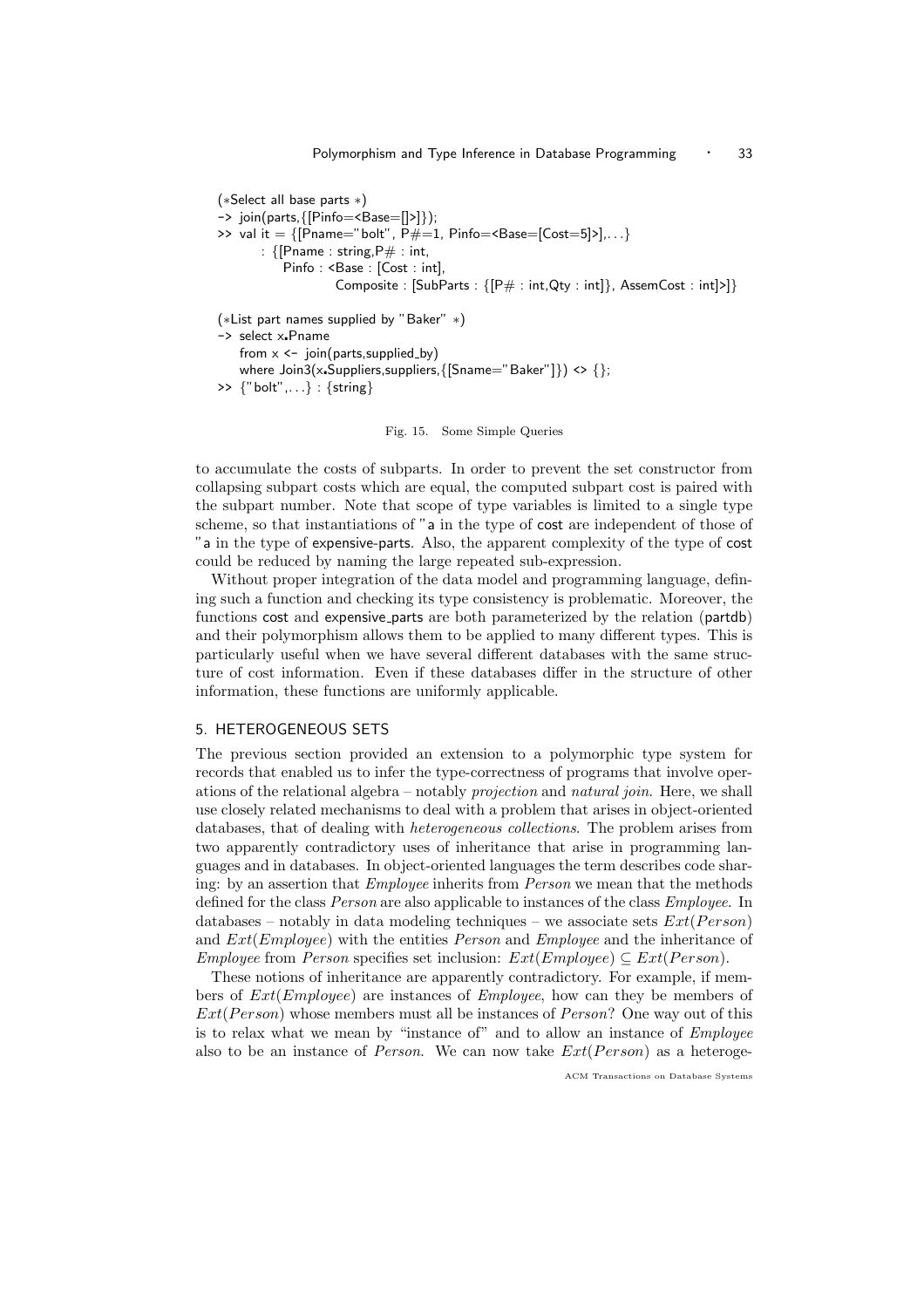```
(∗a function to compute the total cost of a part ∗)
\rightarrow fun cost(p, partdb) =
        case p<sup>Dinfo</sup> of
             \epsilonBase = x> => x.Cost,
             <Composite = x> =>
                hom(fn(y)=> y \cdot SubpartsCost,+,0,select [SubpartsCost=cost(z,partdb) * w.Qty, P#=w.P#]from w \leftarrow xSubParts, z \leftarrow partdb
                     where eq(z.P\#,w.P\#)) + x.AssemCost
        endcase;
\gg val cost = fn
        : ("a::[Pinfo : <Base : "b::[Cost : int],
                         Composite : "c::[SubParts : \{"d::[P# : "e,Qty : int]},
                                           AssemCost : int]> ,
               P# : "e]
           ∗ {"a::[Pinfo : <Base : "b::[Cost : int],
                            Composite : "c::[SubParts : \{"d::[P# : "e,Qty : int]},
                                              AssemCost : int]> ,
                  P# : "e]-> int
(∗select names of "expensive" parts ∗)
\rightarrow fun expensive_parts(partdb,n) = select x.Pname
                                      from x \leftarrow partdb
                                      where cost(x,partdb) > n;
\gg val expensive_parts = fn :
        : ({"a::[Pinfo : <Base : "b::[Cost : int],
                          Composite : "c::[SubParts : \{"d::[P\# : "e,Qty : int]},
                                            AssemCost : int]> ,
                 P# : "e, Pname : "f]}
           * int) -> \{''f\}-> expensive_parts(parts,1000);
>> val it = \{"engine",...} : \{string\}
```
Fig. 16. Query Processing Using Polymorphic Functions

ACM Transactions on Database Systems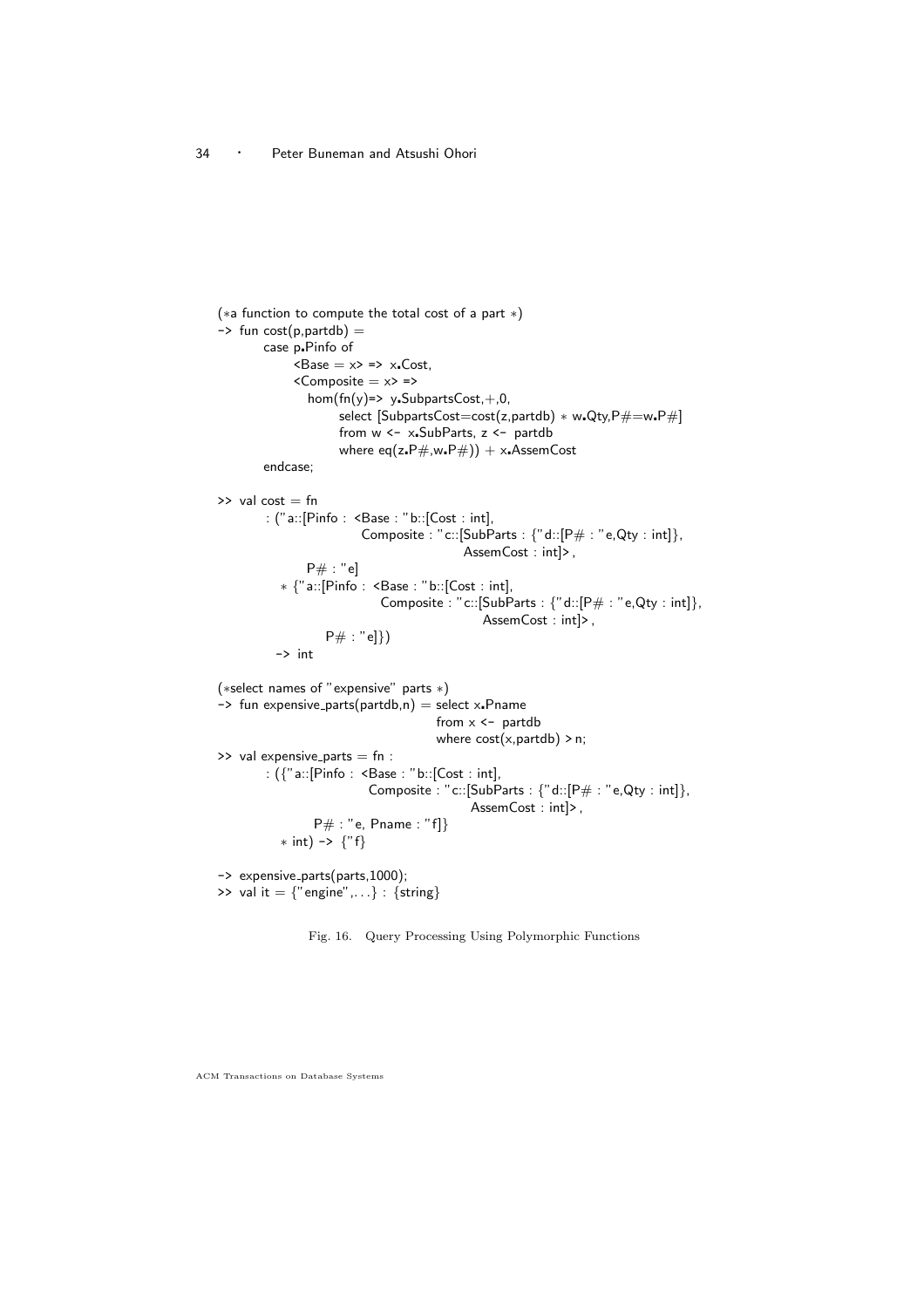neous set, some of whose members are also instances of Employee. Type systems, however, can make the manipulation of heterogeneous collections difficult or impossible by "losing" information. For example if l has type  $list(Person)$  and e has type Employee, the result of insert $(e, l)$  will still have type  $list(Person)$ , and the first element of this list will only have type Person. This problem appears both in languages with a subsumption rule [Cardelli 1988] and in statically type-checked object-oriented languages such as  $C++$  [Stroustrup 1987] which claim the ability to represent heterogeneous collections as an important feature. In some cases the information is not recoverable; in others it can only be recovered in a rather dangerous fashion by "type-casting" values on the basis of information maintained by the programmer. A preliminary solution to this problem was described by the authors in [Buneman and Ohori 1991]. The approach here is simplified by use of the techniques developed in the preceding sections.

# 5.1 Dynamic and partial values

We shall exploit an idea of *dynamic* values proposed in [Cardelli 1986]. These are values that carry their type with them, and can be regarded as a pair consisting of a type and a value of that type. A formal system for type systems with dynamic was developed in [Abadi et al. 1991]. In these proposals there are two operations on dynamic values; at any type  $\tau$  we have:

dynamic :  $\tau \rightarrow$  dynamic coerce( $\tau$ ) : dynamic ->  $\tau$ 

The function dynamic creates a value of type dynamic out of a value of any type – operationally it pairs the value with its type. Conversely  $\text{coerce}(\tau)$  takes such a pair and returns the value component provided the type component is  $\tau$ ; otherwise it raises an exception. A standard use for dynamic values is for representing persistent data, since the type of external data cannot be guaranteed. For example  $2 +$ coerce(int)(read(input stream)) will either add 2 to the input or raise an exception.

Our approach to heterogeneous collections is to generalize the notion of a dynamic type to one in which *some* of the structure is visible. A type  $\mathcal{P}(\mathsf{Name} : \mathsf{string},\mathsf{Comp})$ Age : int]) denotes dynamic values whose actual type  $\delta$  is "bigger" than [Name : string, Age : int], i.e. [Name : string, Age : int]  $\ll \delta$  where  $\ll$  is the ordering we used to represent types of relational operators. Thus the assertion  $e : \mathcal{P}([Name : string],$ Age : int]) means that  $e$  is a dynamic value, but it is known to be a record and that at least Name and Age fields are available on e. We shall refer to such partially specified dynamic values as partial values. Note that a partial value is like a dynamic value in that it always carries its (complete) type. The new type constructor  $\mathcal P$  allows us to mix those partial values with other term constructors in the language. For example,  $e'$ : { $\mathcal{P}(\delta)$ } means that e' is a set of objects each of which is a partial value whose complete type is bigger than  $\delta$  (under the ordering  $\ll$ .) It is this use of the ordering on types in conjunction with a set type that allows us to express heterogeneous collections. An assertion of the form  $e: \{P([\text{Name}: \text{string}, \text{Age}: \text{int}])\}$  means that e is a set of records, each of which has at least a Name : string and Age : int field, and therefore relational queries involving only selection of these fields are legitimate. As a special case of partial types, we introduce a constant type any denoting dynamic values on which no information is known  $-$  it is a (completely) dynamic value.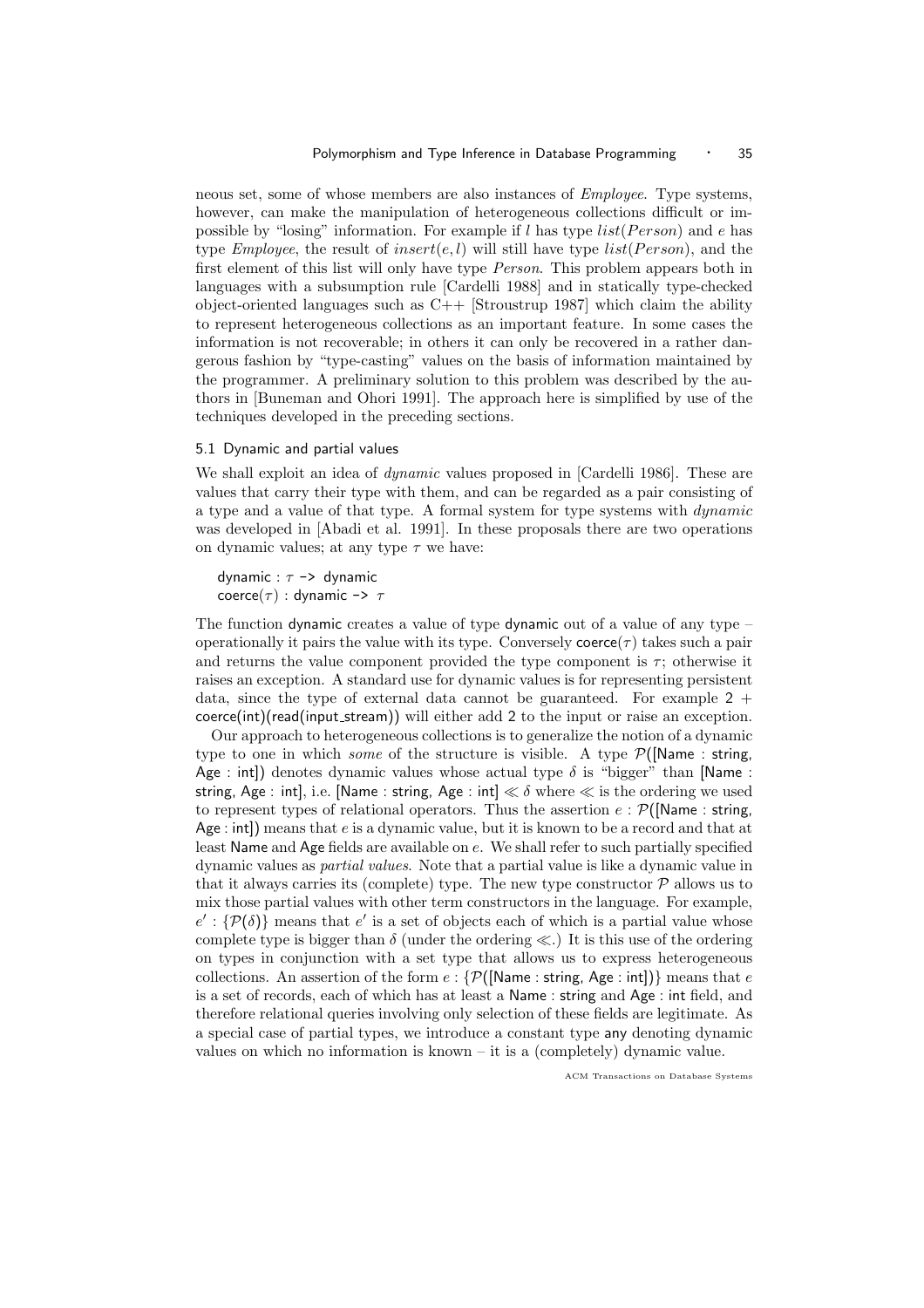To show the use of partial types, let us assume that the following names have been given for partial types:

| Person* | for $P([Name: string, Address: string])$                                                                                         |
|---------|----------------------------------------------------------------------------------------------------------------------------------|
|         | Employee for $P([Name: string, Address: string, salary: int])$                                                                   |
|         | Customer for $\mathcal{P}(\mathsf{Name} : \mathsf{string}, \mathsf{Address} : \mathsf{string}, \mathsf{Balance} : \mathsf{int})$ |

Also suppose that DB is a set of type {any} so that we initially have no information about the structure of members of this set. Here are some examples of how such a database may be manipulated in a type-safe language.

(1) An operation filter  $\mathcal{P}(\delta)$  (S) can be defined, which selects all the elements of S which have partial type  $\mathcal{P}(\delta)$ , i.e. filter  $\mathcal{P}(\delta)$  (S) : { $\mathcal{P}(\delta)$ }. We may use this in a query such as

select [Name=x.Name, Address=x.Address] from x <- filter Employee∗ (DB) where  $x$ **Salary**  $> 10,000$ 

The result of this query is a set of (complete) records, i.e. a relation. There is some similarity with the ∗ form of Postgres [Stonebraker and Rowe 1986], however we may use filter on arbitrary kinds and heterogeneous sets; we are not confined to the extensionally defined relations in the database.

- (2) Under our interpretation of partial types, if  $\delta_1 \ll \delta_2$  then  $\mathcal{P}(\delta_1)$  is more partial than  $\mathcal{P}(\delta_2)$  and any partial value of type  $\mathcal{P}(\delta_2)$  also has type  $\mathcal{P}(\delta_1)$ . This property can be used to represent the desired set inclusion in the type system. In particular, Person∗ is more partial than Employee∗. From this, the inclusion filter Employee∗  $(S) \subseteq$  filter Person $*(S)$  will always hold for any heterogeneous set  $S$ , in particular for the database DB. Thus the "data model" (inclusion) inheritance is *derived* from a property of type system rather than being something that must be achieved by the explicit association of extents with classes.
- (3) By modifying the technique used to give a polymorphic type of join, we can define the typing rules for unions and intersections of heterogeneous sets. By adding a partial type any, the partialness ordering has meet and join operations. The union and intersection of heterogeneous sets have, respectively, the meet and join of their partial types. Thus, the type system can infer an appropriate partial type of heterogeneous set obtained by various set operations. For example, the following typings are inferred.

```
union(filter Customer∗ (DB), filter Employee∗ (DB))
  : \{P([Name: string, Address: string])\}
```
intersection(filter Customer∗ (DB), filter Employee∗ (DB)) :  $\{\mathcal{P}([Name: string, Address: string, Salary: int, Balance: int])\}.$ 

(intersection is definable in the language) These inferred types automatically allow appropriate polymorphic functions to be applied to the result of these set operations. For example, since the type of an intersection of two heterogeneous sets is the join of the types, polymorphic functions applicable to either of the two sets are applicable to the intersection. Thus, we successfully achieve the desired coupling of set inclusion and method inheritance.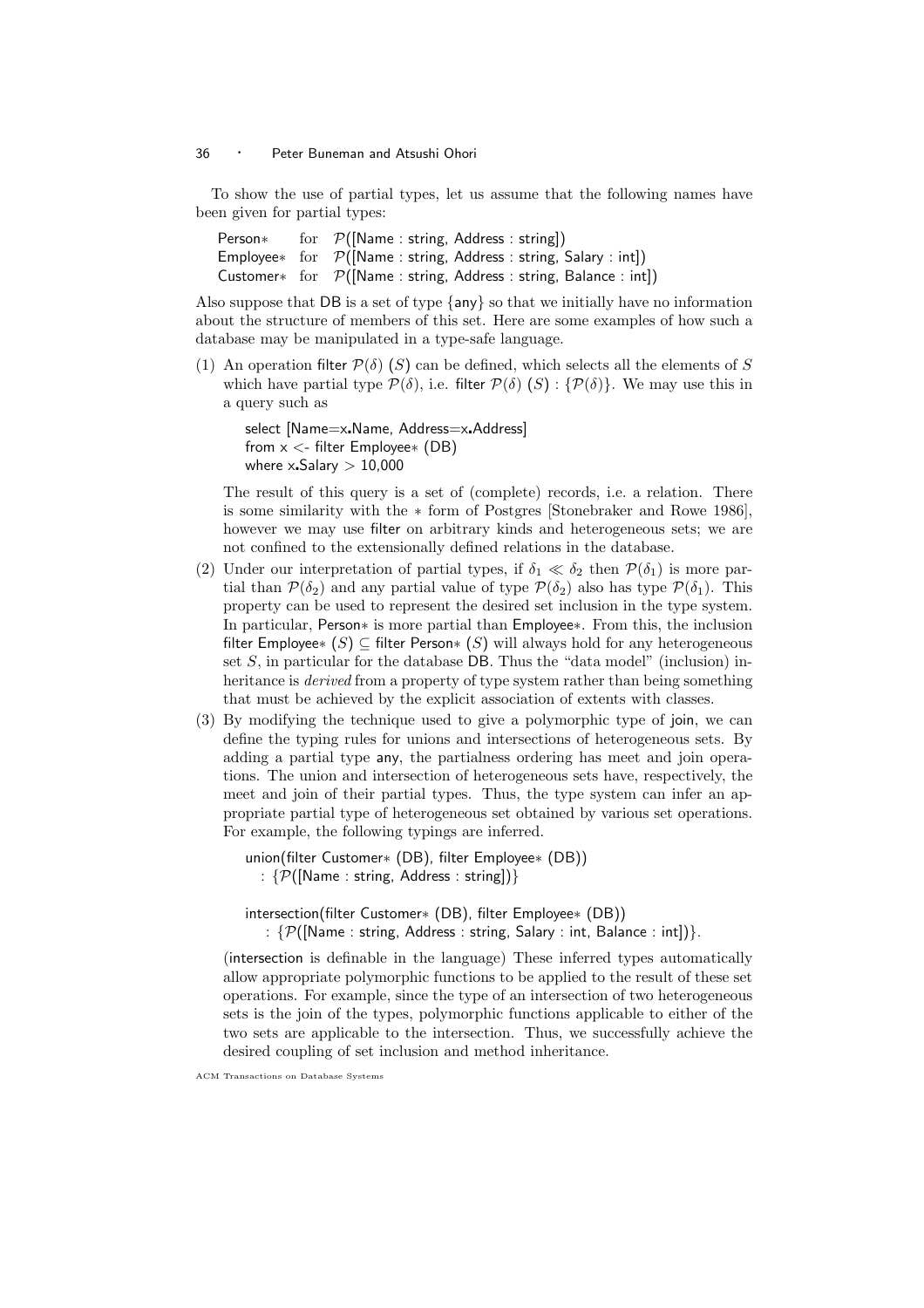(4) We have the ability to write functions such as

fun RichCustomers(S) = select [Name=x.Name, Balance=x.Balance] from x <- intersection(S,filter Customer∗ (DB)) where  $x$ -Salary  $> 30,000$ 

Type inference allows the application of this function to any heterogeneous set each members of which has at least the type  $P(\text{Salary : int})$ . The result is a uniformly typed set, i.e. a set of type {[Name : string, Balance : int]}. Thus the application RichCustomers(filter Employee∗ (DB)) is valid, but the application RichCustomers(filter Customer∗ (DB)) does not have a type, and this will be statically determined by the failure of type inference.

In the following subsections we shall describe the basic operations for dealing with sets and partial values. We shall then give typing rules to extend Machiavelli to include those partial values.

## 5.2 The Basic Operations

To deal with partial values we introduce four new primitive operations: dynamic, as, coerce and fuse. We also extend the meaning of some of the existing primitives, such as union.

dynamic(e). This is used to construct a partial value and has type  $\mathcal{P}(\delta)$  where  $\delta$ is the type of e. A heterogeneous set may be constructed with

 ${dynamic([Name = "Joe", Age = 10]), dynamic([Name = "Jane", Balance = 10954])}$ 

This expression implicitly makes use of union, and as a result of the extended typing rules for union, the expression has type  $\{P(\text{Name : string})\}$ , which is the meet of  $\{P(\text{Name : string, Age : int]})\}$  and  $\{P(\text{Name : string, Balance : int]})\}$ .

The remaining three primitives may all fail. Rather than introduce an exception handling mechanism, we adopt the strategy that if the operation succeeds, we return the result in a singleton set, and if it fails, we return the empty set.

as  $\mathcal{P}(\delta)$  (e). This, for any description type  $\delta$ , "exposes" the properties of e specified by the type  $\delta$ . This returns a singleton set containing the partial value if the coercion is possible and the empty set if it is not. For example, if  $e = a\mathsf{s}$  $P([Name: string])$  (dynamic([Name = "Joe", Balance = 43.21])), e will have partial type  $\{P(\text{Name : string})\}$  and an expression such as select x. Name from x  $\leq -e$  will type check, while select x<sub>i</sub>Balance from  $x \leftarrow e$  will not.

Using as and hom we are now in a position to construct the filter operation, mentioned earlier, which ties the inclusion of extents to the ordering on types. Because we do not have type parameters, it cannot be defined in the language. However it can be treated as a syntactic abbreviation:

filter  $\mathcal{P}(\delta)$  (S)  $\equiv$  hom(fn x => as  $\mathcal{P}(\delta)$  (x), union, S, {})

coerce  $\delta$  (e). This coerces the partial value denoted by e to a (complete) value of type  $\delta$ . It will only succeed if the type component of e is  $\delta$ . Again, if the operation succeeds we return the singleton set, otherwise we return the empty set. For example coerce [Name : string] (dynamic([Name = "Jane", Balance = 10954])) will yield the empty set while coerce [Name : string, Balance : int] (dynamic( $\lceil$ Name = "Jane", Balance  $= 10954$ ]) will return the set  $\{Name = "Jane"$ , Balance  $= 10954$ ]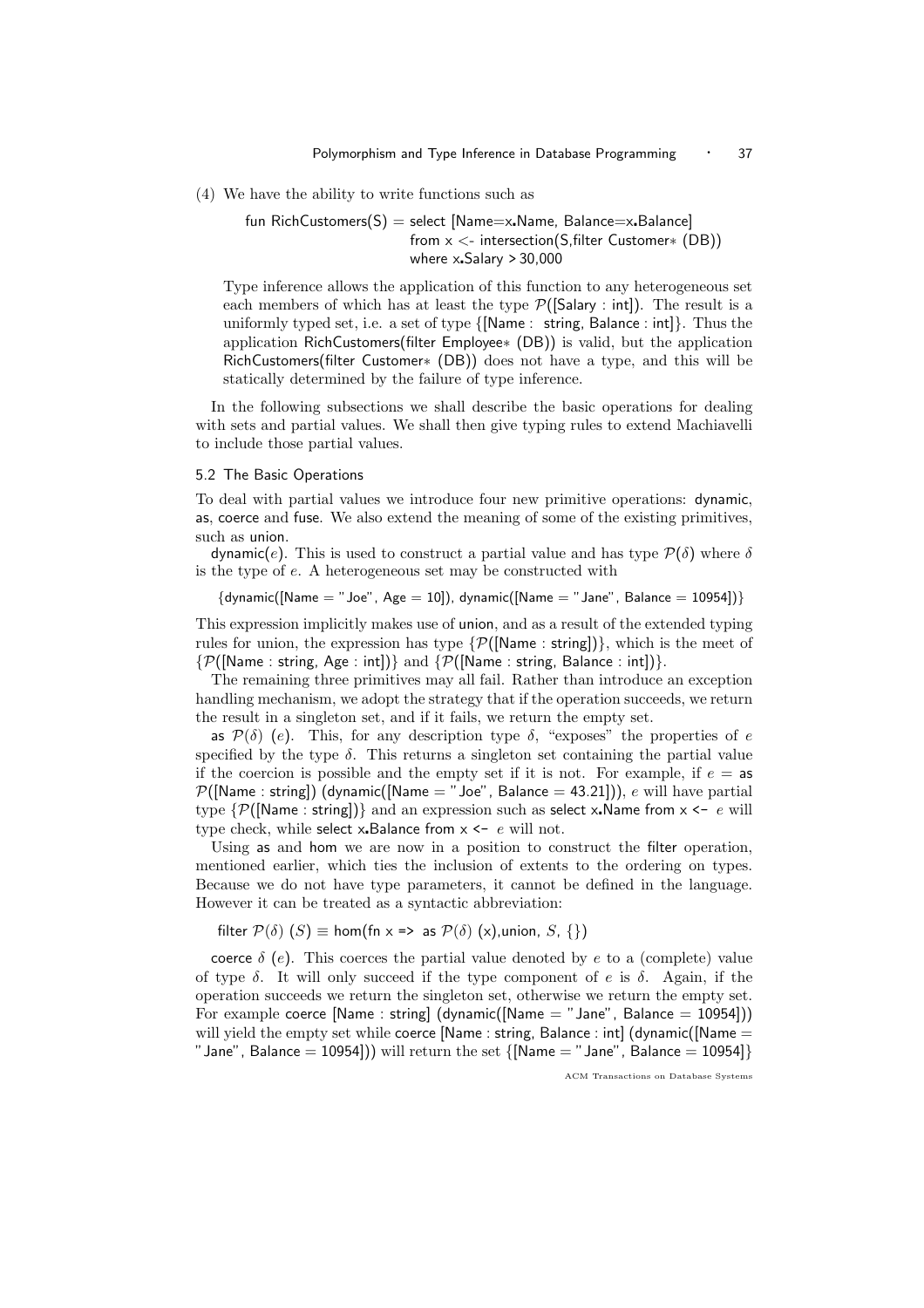fuse( $e_1, e_2$ ). This combines the partial values denoted by  $e_1$  and  $e_2$ . It will only succeed if the (complete) values of  $e_1$  and  $e_2$  are equal. If  $e_1$  has partial type  $\mathcal{P}(\delta_1)$ and  $e_2$  has partial type  $\mathcal{P}(\delta_2)$  then fuse( $e_1, e_2$ ) will have the partial type  $\mathcal{P}(\delta_1 \sqcup_{\ll} \delta_2)$ . If

```
e_1 = (dynamic([Name = "Jane", Age = 21, Balance = 10954))),e_2 = \text{as } \mathcal{P}(\text{Name : string})\ e_1,e_3 = as \mathcal{P}(\text{Age}: \text{int}) e_1, and
e_4 = as \mathcal{P}([Name: string]) dynamic([Name = "Jane"]),
```
then fuse( $e_2, e_3$ ) will be a singleton set of type { $\mathcal{P}(\mathsf{Name} : \mathsf{string}, \mathsf{Age} : \mathsf{int})$ } while fuse( $e_2, e_4$ ) will return the empty set. fuse may be used to define set intersection as in

fun fuse1(x,s) = hom(fn y => fuse(x,y), union, s, {}) fun intersection(s1,s2) = hom(fn y => fuse1(y,s2), union, s1, {})

Note that fuse is more basic than equality for we can compute whether the partial values  $v_1$  and  $v_2$  are equal (as complete values) by not(empty(fuse( $v_1, v_2$ ))).

#### 5.3 Extension of the Language

To incorporate these partial values, we extend the definition of the language. The set of types is extended to include any and the partial type constructor  $\mathcal{P}(\delta)$ :

 $\tau ::= \cdots |$  any  $| \mathcal{P}(\delta)$ 

We identify the following subset (ranged over by  $\pi$ ) that may contain partial types.

 $\pi ::= d | b_d | [l:\pi, \ldots, l:\pi] | < l:\pi, \ldots, l:\pi$ > | { $\pi$ } | ref( $\pi$ ) | any |  $\mathcal{P}(\delta)$ 

The set of terms is extended to include operations for partial values.

 $e ::= \dots |$  dynamic $(e) |$  fuse $(e,e) |$  as  $\mathcal{P}(\delta) e |$  coerce  $\delta e$ 

To extend the type system to these new term constructors for partial values, we define an ordering on the above subset of types, which represents the partialness of types. We write  $\pi \lesssim \pi'$  to denote that  $\pi$  is more partial than  $\pi'$ . The rules to define this ordering are:

$$
\mathsf{any} \lesssim \mathcal{P}(\delta) \text{ for any } \delta
$$
  
\n
$$
\mathcal{P}(\delta_1) \lesssim \mathcal{P}(\delta_2) \text{ if } \delta_1 \ll \delta_2
$$
  
\n
$$
b_d \lesssim b_d
$$
  
\n
$$
[l_1: \pi_1, \ldots, l_n: \pi_n] \lesssim [l_1: \pi'_1, \ldots, l_n: \pi'_n] \text{ if } \pi_i \lesssim \pi'_i \ (1 \leq i \leq n)
$$
  
\n
$$
\langle l_1: \pi_1, \ldots, l_n: \pi_n \rangle \lesssim \langle l_1: \pi'_1, \ldots, l_n: \pi'_n \rangle \text{ if } \pi_i \lesssim \pi'_i \ (1 \leq i \leq n)
$$
  
\n
$$
\{\pi\} \lesssim \{\pi'\} \text{ if } \pi \lesssim \pi'
$$
  
\n
$$
\text{ref}(\pi) \lesssim \text{ref}(\pi') \text{ if } \pi \lesssim \pi'
$$

The first two of these rules derive the order on partial types directly from the ordering  $\ll$  that we introduced in section 4. The remaining rules lift this ordering component-wise to all description types. The following are examples of this ordering.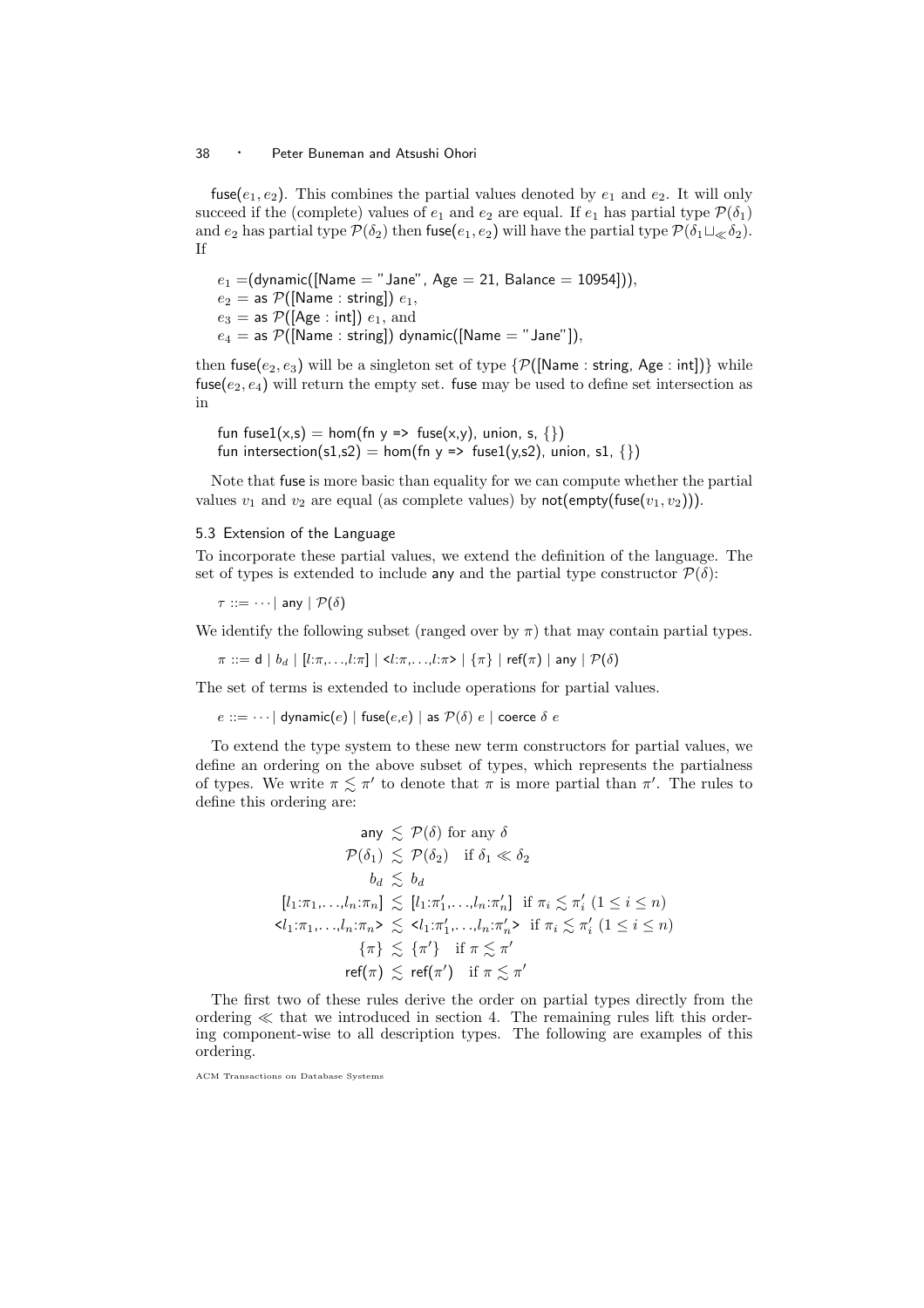(DYNAMIC) 
$$
\frac{C, K, A \triangleright e : \delta}{C, K, A \triangleright \text{dynamic}(e) : \mathcal{P}(\delta)}
$$

$$
\text{(AS)} \qquad \qquad \frac{C, \mathcal{K}, \mathcal{A} \triangleright e : \mathcal{P}(\delta)}{C, \mathcal{K}, \mathcal{A} \triangleright \text{ as } \mathcal{P}(\delta') \ e : \{ \mathcal{P}(\delta') \}}
$$

(COERCE) 
$$
C, K, A \triangleright e : \mathcal{P}(\delta)
$$

$$
C, K, A \triangleright \text{coerce } \delta' e : \{\delta'\}
$$

(FUSE) 
$$
\frac{C, K, A \triangleright e_1 : \pi_1}{C \cup {\pi = joint type_{\leq}}(\pi_1, \pi_2)}, K, A \triangleright e_2 : \pi_2}{\pi_1, \pi_2} \quad \text{for } \pi_1, \pi_2 \in \mathbb{C}
$$

$$
\text{(UNION)} \qquad \frac{C, \mathcal{K}, \mathcal{A} \rhd e_1 : \{\pi_1\} \qquad C, \mathcal{K}, \mathcal{A} \rhd e_2 : \{\pi_2\}}{C \cup \{\pi = meettype_{\leq}(\pi_1, \pi_2)\}, \mathcal{K}, \mathcal{A} \rhd \text{union}(e_1, e_2) : \{\pi\}}
$$

#### Fig. 17. Typing Rules for Partial Values

 $P([Name: string, Address: string]) \le P([Name: string, Address: string, Balance: int])$ 

[Acc\_No : int, Customer :  $\mathcal{P}([Name : string, Address : string, Balance : int]) \leq$ 

[Acc\_No : int, Customer :  $\mathcal{P}([Name : string, Address : string, Balance : int, salary : int])$ ]

Figure 17 gives the typing rules for the new term constructors. The new condition  $\pi = jointype<sub>5</sub>(\pi_1, \pi_2)$  used in rules (FUSE) denotes the condition on the ground substitutions  $\theta$  such that  $\theta(\pi) = \theta(\pi_1) \sqcup \in \theta(\pi_2)$ , and the condition  $\pi =$ meettype $\epsilon(\pi_1, \pi_2)$  used in the rule (UNION) denotes the ground substitutions  $\theta$ such that  $\theta(\pi) = \theta(\pi_1) \sqcap \leq \theta(\pi_2)$ .

Standard elimination operations introduced in Section 2 and database operations we defined in Section 4 are not available on types containing the partial type constructor  $P$ . The only exception is the field selection, which requires only partial information on types specified by kinds. From an expression  $e$  of type of the form  $\mathcal{P}([-...], \ldots]$ , the l field can be safely extracted. The result of the field selection e.l is  $\delta$  itself if  $\delta$  is a base type. However, if  $\delta$  is a compound type then the actual type of the l field of the expression e is some  $\delta'$  such that  $\delta \lesssim \delta'$ . In this case, the type of the result of field selection e<sub>i</sub>l is the partial type  $\mathcal{P}(\delta)$ . Recall the typing rule for field selection:

$$
\text{(DOT)} \qquad \frac{C, \mathcal{K}, \mathcal{A} \rhd e : \tau_1 \qquad \mathcal{K} \vdash \tau_1 :: [\![l : \tau_2]\!]}{C, \mathcal{K}, \mathcal{A} \rhd e \cdot l : \tau_2}
$$

To make this rule to be applicable to the above two cases for partial values, we only need to define the following kinding rule for partial types.

$$
\mathcal{K} \vdash \mathcal{P}([l_1:\delta_1,\ldots,l_n:\delta_n,\ldots]):[[l_1:\pi_1,\ldots,l_n:\pi_n]]
$$
  
where  $\pi_i = \delta_i$  if  $\delta_i$  is a base type otherwise  $\pi_i = \mathcal{P}(\delta_i)$ .

Other rules defined in Figure 5 remain unchanged except that types may contain partial types. A record kind now ranges also over partial types and the field selection becomes polymorphic over partial types as well as complete types.

For this extended language, we still have a complete type inference algorithm. The necessary technique is essentially the same as that for typechecking join operation we have described in the previous section. We then have a language that uniformly integrate heterogeneous sets in its type system. For example, the function

Wealthy :  $\{$ "a::[Name : "b, Salary : int]} ->  $\{$ "b}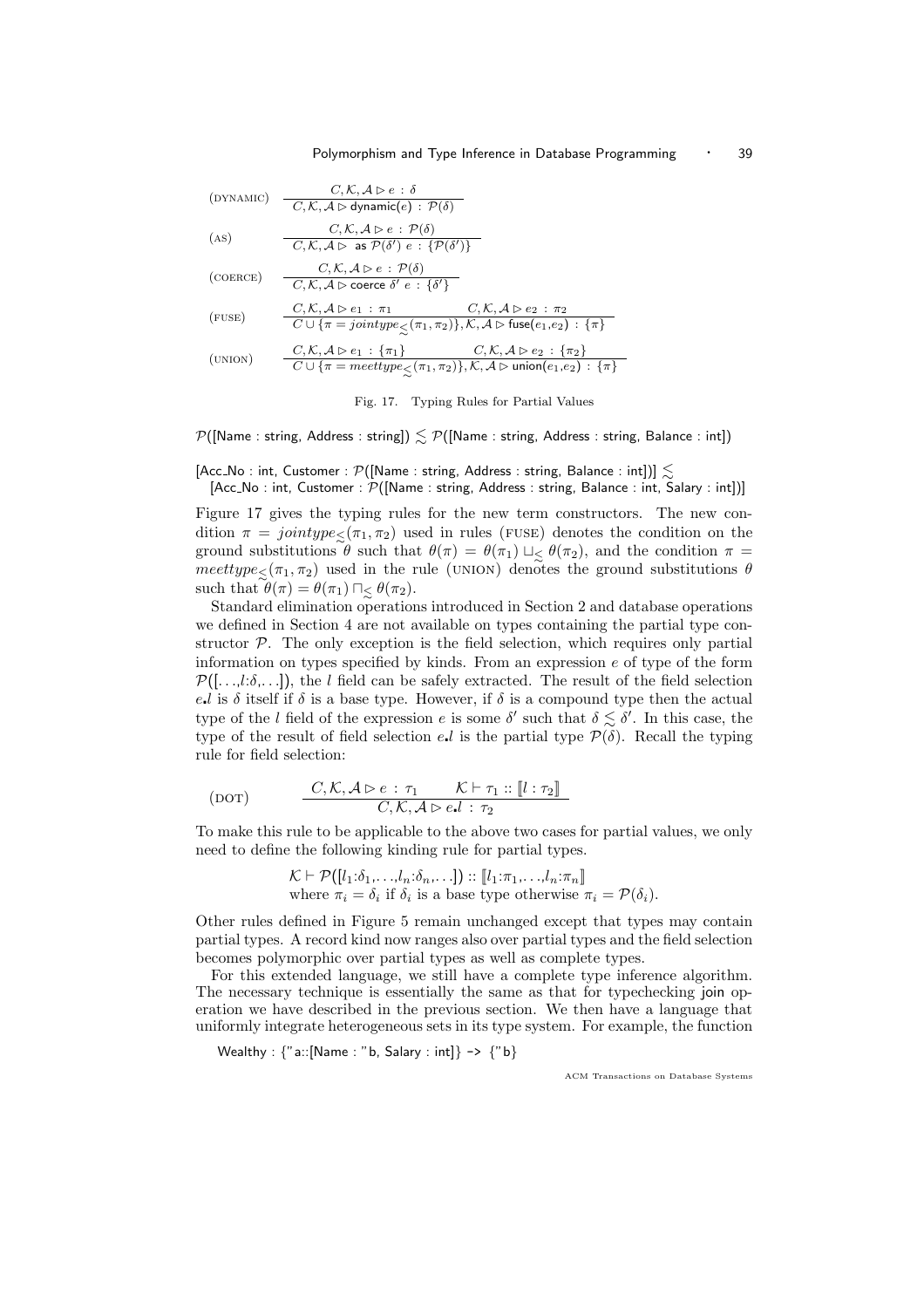$\rightarrow$  DB: >> val it =  $\{ \cdots \} : \{ \text{any} \}$ -> val employees = filter Employee∗ DB; >> val employees =  $\{\cdots\}$ :  $\{P(\text{Name : string, Address : string, salary : int]})\}$ -> val customers = filter Customer∗ DB; >> val customers =  $\{\cdots\}$ :  $\{P(\text{Name : string, Address : string, Balance : int]})\}$ -> union(employees,customers); >> val it  $= \{\cdots\}$ :  $\{P(\text{Name : string}, \text{Address : string}]\}$ -> intersection(employees,customers);  $\Rightarrow$  val it = { $\cdots$ } : {P([Name : string, Address : string, Balance : int, Salary : int])}  $\rightarrow$  fun RichEmployees S = select x. Name from x <- S where x. Salary > 30,000 >> val RichEmployees = fn :  $\{$ "a::[Salary : int, Name : "b]} ->  $\{$ "b}  $\rightarrow$  fun GoodCustomers S = select x. Name from x <- S where x. Balance > 3,000 >> val GoodSustomers = fn : {"a:: [Balance : int, Name : "b] } -> {"b}  $\rightarrow$  fun GoodEmployees S = intersection(GoodCustomers(S), RichEmployees(S)); >> val GoodEmployees = fn : {"a::[Balance : int, Salary : int, Name : "b]} -> {"b} -> GoodEmployees(intersection(employees,customers)); >> val it =  $\{\cdots\}$  :  $\{\text{string}\}$ 

Fig. 18. Programming with Heterogeneous Sets

we defined in the introduction may also be applied to heterogeneous sets of type such as  $\{\mathcal{P}(\mathsf{Name} : \mathsf{string}, \mathsf{Salary} : \mathsf{int}] \}$ . Figure 18 gives examples involving partial values.

#### 6. CONCLUSIONS

We have demonstrated an extension to the type system of ML which, using kinded type inference, allows record formation and field selection to be implemented as polymorphic operations. This together with a set type allows us to represent sets of records – relations – and a number of operations (union, difference, selection and projection onto a single attribute) of a generalized (non first-normal-form) relational algebra. This has been implemented; in particular a recent technique [Ohori 1992; Ohori 1995] for compiling field selection into an efficient indexing operation is being combined with the record operations mentioned above in an extension to Standard ML of New Jersey [Appel and MacQueen 1991].

A further extension to this type system using conditional type schemes allows us to provide polymorphic projection and natural join operations, giving a complete implementation of a generalized relational algebra. It could be argued that these operations are not important since they are not present in practical relation query languages. Instead a product and single-column projection are usually employed. However a similar type inference scheme can be used in a technique for statically checking the safety of operations on heterogeneous collections, in which each member of a collection of dynamically typed values have some common structure. The approach we have described provides, we believe, a satisfactory account of how relational database programming, and some aspects of object-oriented programming may be brought into the framework of a polymorphically typed programming language, and it may be used as the basis for a number of further investigations into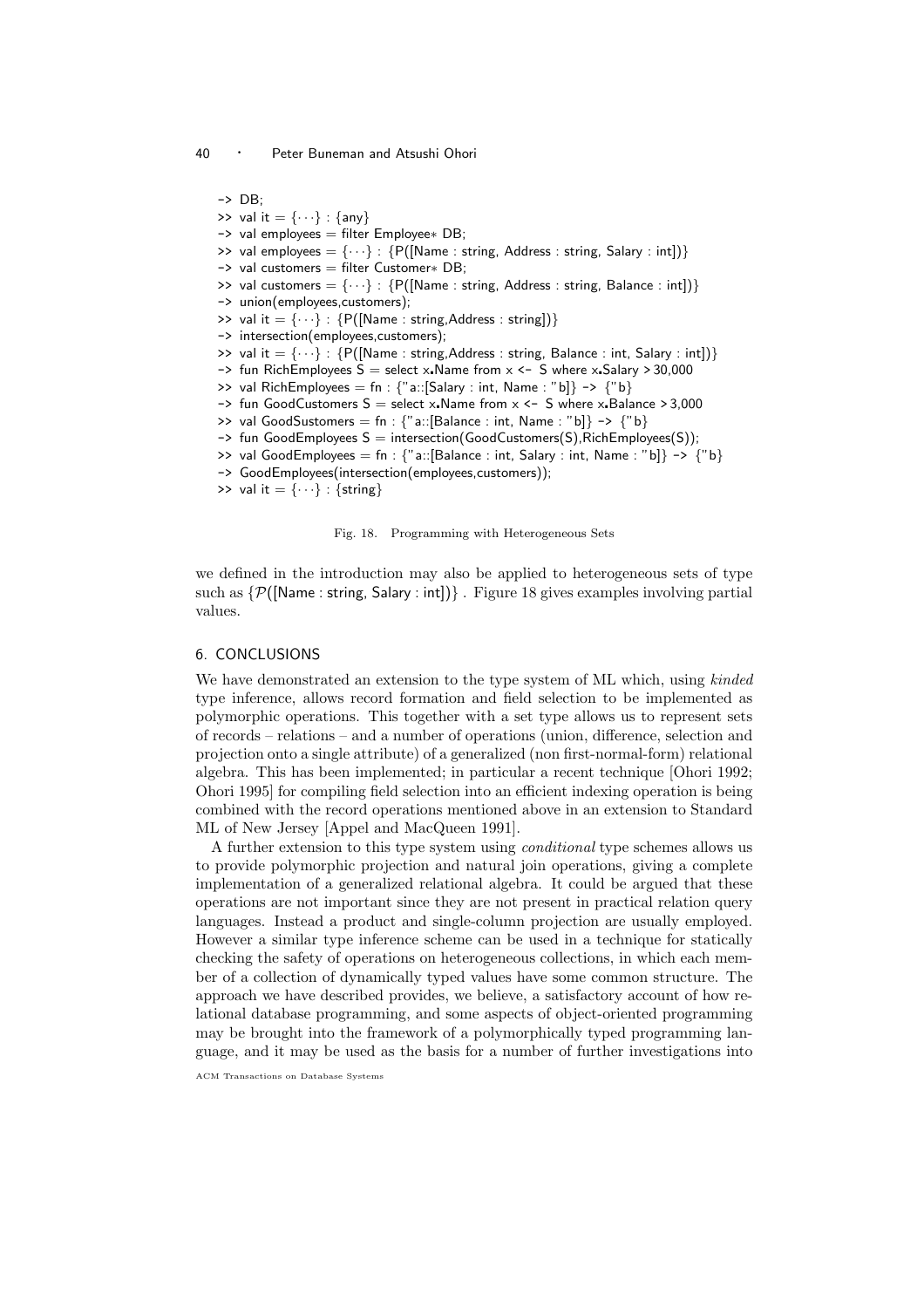the principles of database programming. We briefly review a few here.

Abstract Types and Classes. While we have covered some aspects of objectoriented databases, we have not dealt with the most important aspect of classes in object-oriented programming: that of abstraction and code sharing. In [Ohori and Buneman 1989] statically typed polymorphic class declarations are described. The implementation type of a class is normally a record type, whose fields correspond to "instance variables" in object-oriented terminology. That methods correctly use the implementation type is ensured through checking the correctness of field selection, as described in this paper, and the same techniques may be carried into subclasses to check that code is properly inherited from the superclass. For example, one can define a class Person as:

```
class Person = [Name:string, Age:int]
with
     fun make person (n,a) = [Name=n, Age=a] : string * int -> Person
     fun name p = p. Name : sub \rightarrow string
     fun age p = p. Age : sub \rightarrow int
     fun increment age p = \text{modify}(p, \text{Age}, p, \text{Age} + 1) : sub -> sub
end
```
where sub is a special type variable ranging over the set of all subtypes of Person, which are to be defined later. Inclusion of the sub variable in the type of methods name, age, and increment age reflects the user's intention being that these methods should be inherited by the subtypes of Person. From this, the extended type system infers the following typing for each method defined in this class.

```
class Person with
   make_person : string * int -> Person
   name : ('a <Person) -> string
   age : ('a <Person) -> int
   increment age : ('a <Person) -> ('a <Person)
```
The notation ('a <Person) is another form of a kinded type variable whose instances are restricted to the set of subtypes of Person. This can be regarded as an integration of the idea of bounded type abstraction introduced in [Cardelli and Wegner 1985] and data abstraction. As in an object-oriented programming language, one can define a subclasses of Person as:

class Employee = [Name:string, Age:int, Salary:int] isa Person with fun make employee  $(n,a) =$  [Name=n, Age=a, Salary=0] : string \* int -> Employee fun salary  $e = e$ . Salary : sub  $\rightarrow$  int fun add\_salary (e,s) = modify(e,Salary,e.Salary + s) : sub \* int -> sub end

By the declaration of isa Person, this class inherits methods name, age, increment age from Person. The prototype implementation of Machiavelli prints the following type information for this subclass definition.

```
class Employee isa Person with
   make employee : string * int -> Employee
   add salary : ('a <Employee) * int -> ('a <Employee)
   salary : ('a <Employee) -> int
inherited methods:
   name : ('a <Person) -> string
```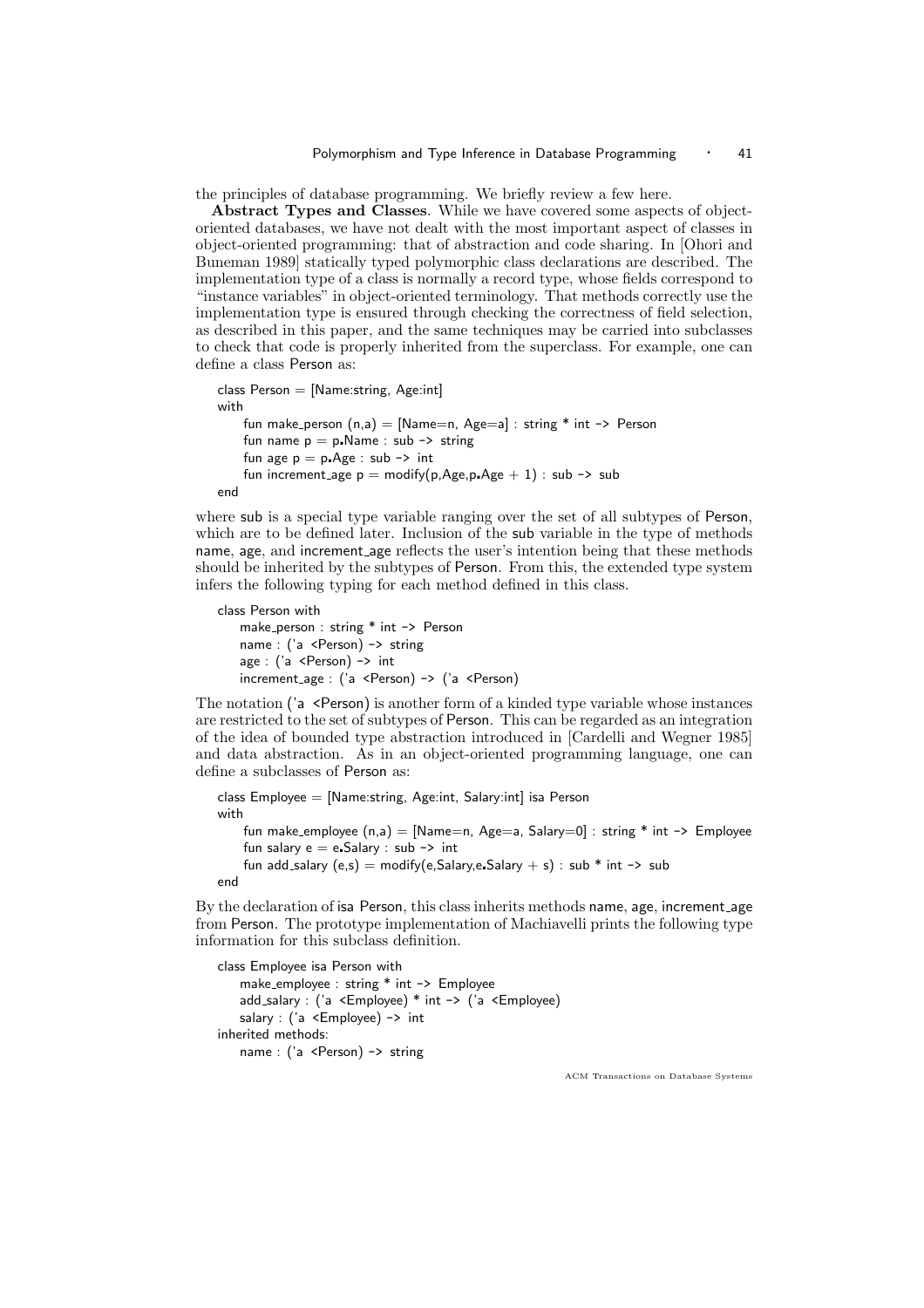```
age : ('a <Person) -> int
increment age : ('a <Person) -> ('a <Person)
```
The type system can statically check the type consistency of methods that are inherited. It is also possible to define classes that are subclasses of more than one classes, such as ResearchFellow below.

```
class Student = [Name:string, Age:int, Grade:real] isa Person
with
    fun make_student (n,a) = [Name=n, Age=a, Grade=0.0] : string * int -> Employee
    fun grade s = sGrade : sub \rightarrow real
    fun set_grade (s,g) = modify(s, Salary, g) : sub * real -> sub
end
class ResearchFellow = [Name:string, Age:int, Salary:int, Grade:real]
isa {Employee, Student} with
    fun make RF (n,a) = [Name=n, Age=a, Grade=0.0, Salary = 0]
        : string * int -> ResearchFellow
```
end

Classes can be parameterized by types and the type inference system we have described can be extended to programs involving classes and subclass definitions.

One possible addition to this idea is the treatment of object identity. Throughout this paper we have held to the view that object identity, as a programming construct, is nothing more than reference, and that object creation and update are satisfactorily described by the operations on references given in ML and a number of other programming languages. However Abiteboul and Bonner [Abiteboul and Bonner 1991] have given a catalog of operations on objects and classes, not all of which can be described by means of this simple approach to object identity. Some of the operations appear to call for the passing of reference through an abstraction. For example one may think of Person object identities as references to instances of a Person class and Employee object identities as references to instances of a Employee class. But this approach precludes the possibility that some of the Person and Student identities may be the same, in fact the latter may be a subset of the former. The ability to ask whether two abstractions are both "views" of the same underlying object appears to call for the ability to pass a reference through an abstraction. If this can be done, we believe it is possible to implement most, if not all, the operations suggested by Abiteboul and Bonner.

Other collection types. The original description of Machiavelli [Ohori et al. 1989] attracted some attention [Immerman et al. 1991] because of the use of hom as the basic operation for computation on sets. The reason for using hom was simply to have a small, but adequate collection of operations on sets on which to base our type system. For the purpose of type inference or type checking, the fewer primitive functions the better. In our development, record types and set types are almost independent; there are only a few primitive operations that involve both, and these occur in sections 4 and 5. For other purposes we could equally well have used record types in conjunction with lists, bags or some other collection type. In fact the use of lists, bags and sets is common in object-oriented programming, and some object-oriented databases [Object Design Inc. 1991] supply all three as primitive types.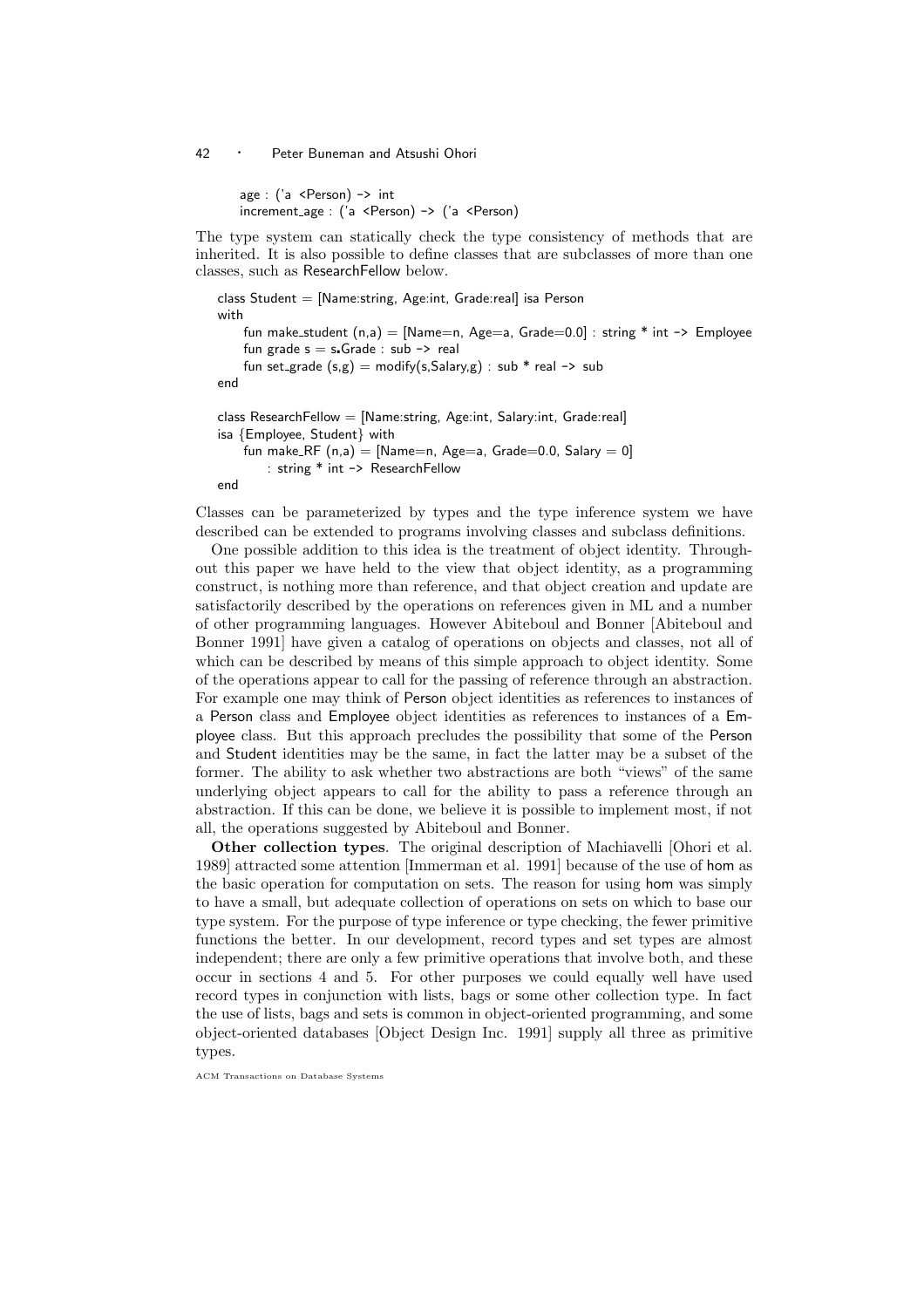The study of the commonality between these various collection types is a fruitful extension to the ideas provided here. It may provide us with better ways of structuring syntax [Wadler 1990], with an understanding of the commonality between collection types [Watt and Trinder 1991], and a more general approach to query languages and optimization for these types [Breazu-Tannen et al. 1992].

#### ACKNOWLEDGMENTS

Val Breazu-Tannen deserves our special thanks. He has contributed to many of the ideas in this paper and has greatly helped us in our understanding of type systems. We thank the referees for their careful reading; we are also grateful for helpful conversations with Serge Abiteboul, Malcolm Atkinson, Luca Cardelli, John Mitchell, Rick Hull and Aaron Watters.

#### **REFERENCES**

- Abadi, M., Cardelli, L., Pierce, B., and Plotkin, G. 1991. Dynamic typing in a staticallytyped language. ACM Transactions on Programming Languages and Systems 13, 2, 237– 268.
- ABITEBOUL, S. AND BONNER, A. 1991. Objects and views. In Proc. ACM SIGMOD Conference, pp. 238–247.
- ALBANO, A., CARDELLI, L., AND ORSINI, R. 1985. Galileo: A strongly typed, interactive conceptual language. ACM Transactions on Database Systems 10, 2, 230–260.
- APPEL, A. W. AND MACQUEEN, D. B. 1991. Standard ML of New Jersey. In Proc. Third International Symposium on Programming Languages and Logic Programming, pp. 1–13.
- Atkinson, M., Bailey, P., Chisholm, K., Cockshott, W., and Morrison, R. 1983. An approach to persistent programming. Computer Journal 26, 4 (November), 360–365.
- Atkinson, M., Bancilhon, F., DeWitt, D., Dittrick, K., Maier, D., and Zdonik, S. 1989. The object-oriented database system manifesto. In Proceedings of the First Deductive and Object-Oriented Database Conference, Kyoto, Japan, pp. 223-240.
- Atkinson, M. and Buneman, O.P. 1987. Types and persistence in database programming languages. ACM Computing Surveys 19, 1, 105–190.
- Augustsson, L. 1984. A compiler for Lazy ML. In Proc. ACM Symposium on LISP and Functional Programming, pp. 218–227.
- BANCILHON, F., BRIGGS, T., KHOSHAFIAN, S., AND VALDURIEZ, P. 1988. FAD, a powerful and simple database language. In Proc. Intl. Conf. on Very Large Data Bases, pp. 97–105.
- Biskup, J. 1981. A formal approach to null values in database relations. In Advances in Data Base Theory Vol 1. New York: Prenum Press.
- Breazu-Tannen, V., Buneman, P., and Naqvi, S. 1991. Structural recursion as a query language. In Proc.  $3^{rd}$  International Workshop on Database Programming Languages, pp. 9–19. Morgan Kaufmann Publishers.
- Breazu-Tannen, V., Buneman, P., and Wong, L. 1992. Naturally embedded query languages. In Proc. International Conference on Database Theory, Springer LNCS, pp. 140-154.
- BREAZU-TANNEN, V. AND SUBRAHMANYAM, R. 1991. Logical and computational aspects of programming with sets/bags/lists. In Proc. International Colloquium on Automata, Languages, and Programming, Springer LNCS 510, pp. 60–75.
- Buneman, P., Jung, A., and Ohori, A. 1991. Using powerdomains to generalize relational databases. Theoretical Computer Science 91, 1, 23–56.
- Buneman, P., Libkin, L., Suciu, D., and Tannen, V.and Wong, L. 1994. Comprehension syntax. SIGMOD Record 23, 1, 87–96.
- BUNEMAN, P. AND OHORI, A. 1991. A type system that reconcile classes and extents. In 3rd International Workshop on Database Programming Languages pp. 191–202. Morgan Kaufmann Publishers.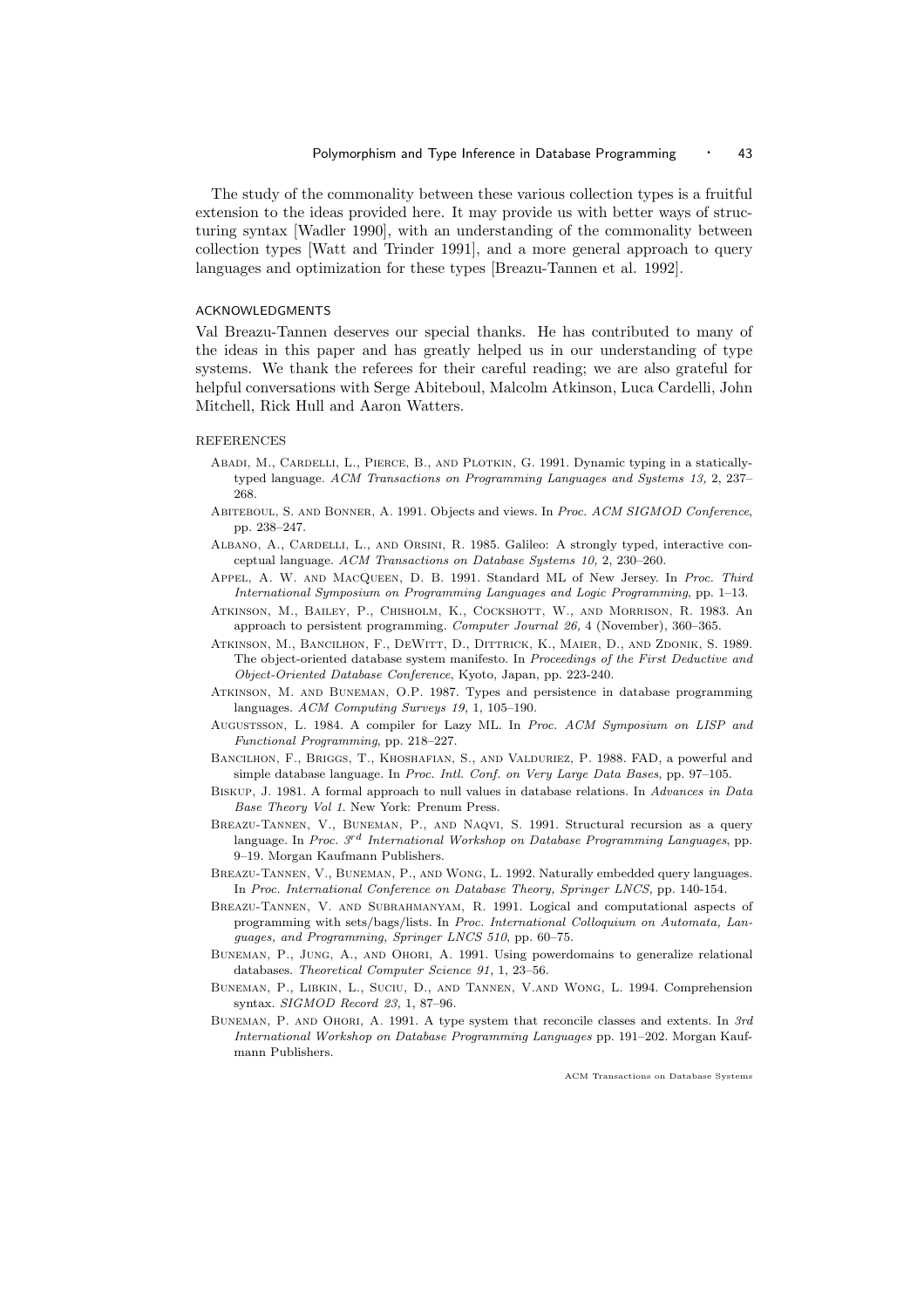- CARDELLI, L. 1986. Amber. In Combinators and Functional Programming, Lecture Notes in Computer Science 242, pp. 21–47. Springer-Verlag.
- CARDELLI, L. 1988. A semantics of multiple inheritance. Information and Computation 76, 138–164. (Special issue devoted to Symp. on Semantics of Data Types, Sophia-Antipolis, France, 1984).
- CARDELLI, L. AND MITCHELL, J. 1989. Operations on records. In Proceedings of Mathematical Foundation of Programming Semantics, Lecture Notes in Computer Science 442, pp. 22– 52.
- CARDELLI, L. AND WEGNER, P. 1985. On understanding types, data abstraction, and polymorphism. Computing Surveys 17, 4 (Dec.), 471–522.
- Copeland, G. and Maier, D. 1984. Making Smalltalk a database system. In Proc. ACM SIGMOD conference, pp. 316–325.
- Courcelle, B. 1983. Fundamental properties of infinite trees. Theoretical Computer Science 25, 95–169.
- Damas, L. and Milner, R. 1982. Principal type-schemes for functional programs. In Proc. ACM Symposium on Principles of Programming Languages, pp. 207–212.
- Gallier, J. and Snyder, W. 1989. Complete sets of transformations for general E-unification. Theoretical Computer Science 67, 2, 203–260.
- Harper, R. and Pierce, B. 1991. A record calculus based on symmetric concatenation. In Proc. ACM Symposium on Principles of Programming Languages, pp. 131–142.
- Hart, H. and Wong, L. 1994. Query language for genetic databases. Unpublished manuscript. Available on WWW via http://www.cis.upenn.edu/~wfan/DBHOME.html.
- HINDLEY, R. 1969. The principal type-scheme of an object in combinatory logic. Trans. American Mathematical Society 146, 29–60.
- Hoang, M., Mitchell, J., and Viswanathan, R. 1993. Standard ML weak polymorphism and imperative constructs. In Proc. IEEE Symposium on Logic in Computer Science, pp. 15–25.
- Hudak, P., Peyton Jones, S., Wadler, P., Boutel, B., Fairbairn, J., Fasel, J., Guzman, M., Hammond, K., Hughes, J., Johnsson, T., Kieburtz, D., Nikhil, R., Partain, W., and Perterson, J. 1992. Report on programming language Haskell a non-strict, purely functional language version 1.2. SIGPLAN Notices, Haskell special issue 27, 5.
- HUET, G. 1976. Résolution d'équations dans les langages d'ordre  $1,2,\ldots,\omega$ . Ph. D. thesis, University Paris.
- Ichbiah, J., Barnes, J., Heliard, J., Krieg-Bruckner, B., Roubine, O., and Wichmann, B. 1979. Rationale of the design of the programming language Ada. ACM SIGPLAN notices 14, 6.
- Imielinski, T. and Lipski, W. 1984. Incomplete information in relational databases. Journal of ACM 31, 4 (Oct.), 761–791.
- Immerman, N., Patnaik, S., and Stemple, D. 1991. The expressiveness of a family of finite set languages. In Proc. ACM Symposium on Principles of Database Systems, pp. 37–52.
- Jategaonkar, L. A. and Mitchell, J. 1988. ML with extended pattern matching and subtypes. In Proc. ACM Conference on LISP and Functional Programming, Snowbird, Utah, pp. 198–211.
- Kim, W. 1994. Observations on the ODMG-93 proposal. ACM Sigmod record 23, 1.
- Leroy, X. 1993. Polymorphism by names for references and continuation. In Proc. ACM Symposium on Principles of Programming Languages, pp. 220–231.
- Leroy, X. and Weise, P. 1991. Polymorphic type inference and assignment. In Proc. ACM Symposium on Principles of Programming Languages, 291–302.
- Lipski, W. 1979. On semantic issues connected with incomplete information databases. ACM Transactions on Database Systems 4, 3 (Sept.), 262–296.
- MacQueen, D. 1988. References and weak polymoprhism. Note in Standard ML of New Jersey Distribution Package.
- Milner, R. 1978. A theory of type polymorphism in programming. J. Comput. Syst. Sci. 17, 348–375.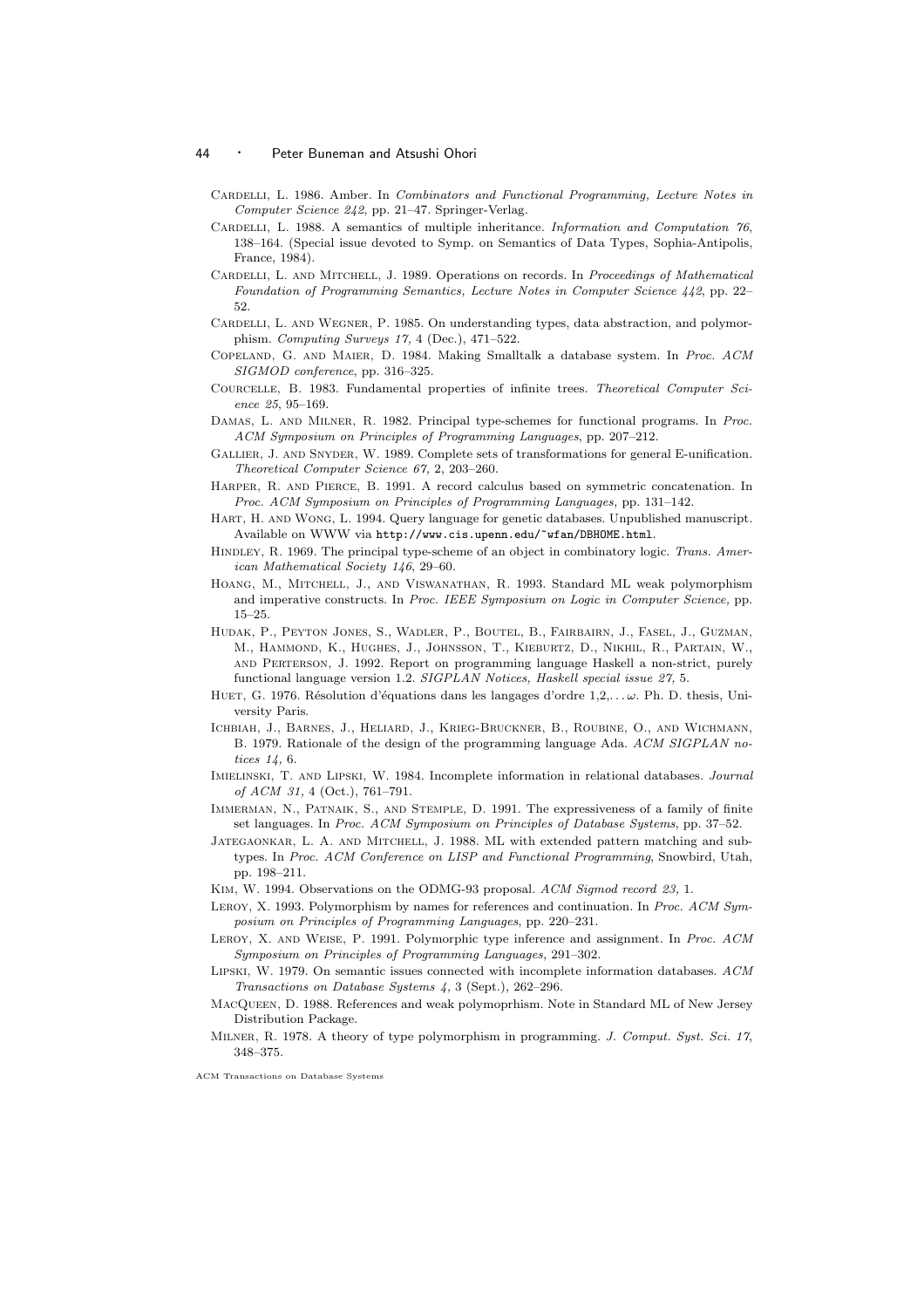- MILNER, R., TOFTE, M., AND HARPER, R. 1990. The Definition of Standard ML. The MIT Press.
- MITCHELL, J. 1990. Type systems for programming languages. In J. VAN LEEUWEN (Ed.), Handbook of Theoretical Computer Science, Chapter 8, pp. 365–458. MIT Press/Elsevier.
- Morrison, R., Brown, A., Connor, R., and Dearle, A. 1989. Napier88 reference manual. Tech. rep., Department of Computational Science, University of St Andrews.

Object Design Inc. 1991. ObjectStore Reference Manual. Burlington, MA. Object Design Inc.

- Ohori, A. 1989a. A simple semantics for ML polymorphism. In Proc. ACM/IFIP Conference on Functional Programming Languages and Computer Architecture, London, England, pp. 281–292.
- Ohori, A. 1989b. A study of types, semantics and languages for databases and object-oriented programming. Ph. D. thesis, University of Pennsylvania.
- Ohori, A. 1990. Semantics of types for database objects. Theoretical Computer Science 76, 53–91.
- Ohori, A. 1992. A compilation method for ML-style polymorphic record calculi. In Proc. ACM Symposium on Principles of Programming Languages, pp. 154–165.
- Ohori, A. 1995. A polymorphic record calculus and its compilation. Submitted for publication. Available as a preprint RIMS-1013 from RIMS, Kyoto University. (Extended version of [Ohori 1992].)
- Ohori, A. and Buneman, P. 1988. Type inference in a database programming language. In Proc. ACM Conference on LISP and Functional Programming, Snowbird, Utah, pp. 174– 183.
- Ohori, A. and Buneman, P. 1989. Static type inference for parametric classes. In Proc. ACM OOPSLA Conference, New Orleans, Louisiana, pp. 445–456. (The extended version was published in Mitchell, J. and Gunter, G. editors, Theoretical Aspects of Object-Oriented Programming, pp. 121–147, 1994. MIT Press.)
- Ohori, A., Buneman, P., and Breazu-Tannen, V. 1989. Database programming in Machiavelli – a polymorphic language with static type inference. In Proc. ACM SIGMOD conference, Portland, Oregon, pp. 46–57.
- Remy, D. 1989. Typechecking records and variants in a natural extension of ML. In Proc. ACM Symposium on Principles of Programming Languages, pp. 77–88. (The extended version was published in Mitchell, J. and Gunter, G. editors, Theoretical Aspects of Object-Oriented Programming, pp. 67–95, 1994. MIT Press.)
- REMY, D. 1992. Typing record concatenation for free. In Proc. ACM Symposium on Principles of Programming Languages, pp. 166–175.
- Robinson, J. A. 1965. A machine-oriented logic based on the resolution principle. Journal of ACM 12, 23–41.
- SCHMIDT, J. 1977. Some high level language constructs for data of type relation. ACM Transactions on Database Systems 5, 2.
- Stonebraker, M. and Rowe, L. 1986. The design of Postgres. In Proc. ACM SIGMOD conference, pp. 340–355.
- Stroustrup, B. 1987. The C++ programming language. Addison-Wesley.
- TOFTE, M. 1988. Operational semantics and polymorphic type inference. Ph. D. thesis, Department of Computer Science, University of Edinburgh.
- Turner, D. 1985. Miranda: A non-strict functional language with polymorphic types. In Functional Programming Languages and Computer Architecture, Lecture Notes in Computer Science 201, pp. 1–16. Springer-Verlag.
- WADLER, P. 1990. Comprehending monads. In Proc. ACM Conference on Lisp and Functional Programming, pp. 61–78.
- WAND, M. 1987. Complete type inference for simple objects. In Proc. IEEE Symposium on Logic in Computer Science, Ithaca, New York, pp. 37–44.
- WAND, M. 1988. Corrigendum : Complete type inference for simple object. In Proc. IEEE Symposium on Logic in Computer Science, pp. 132.